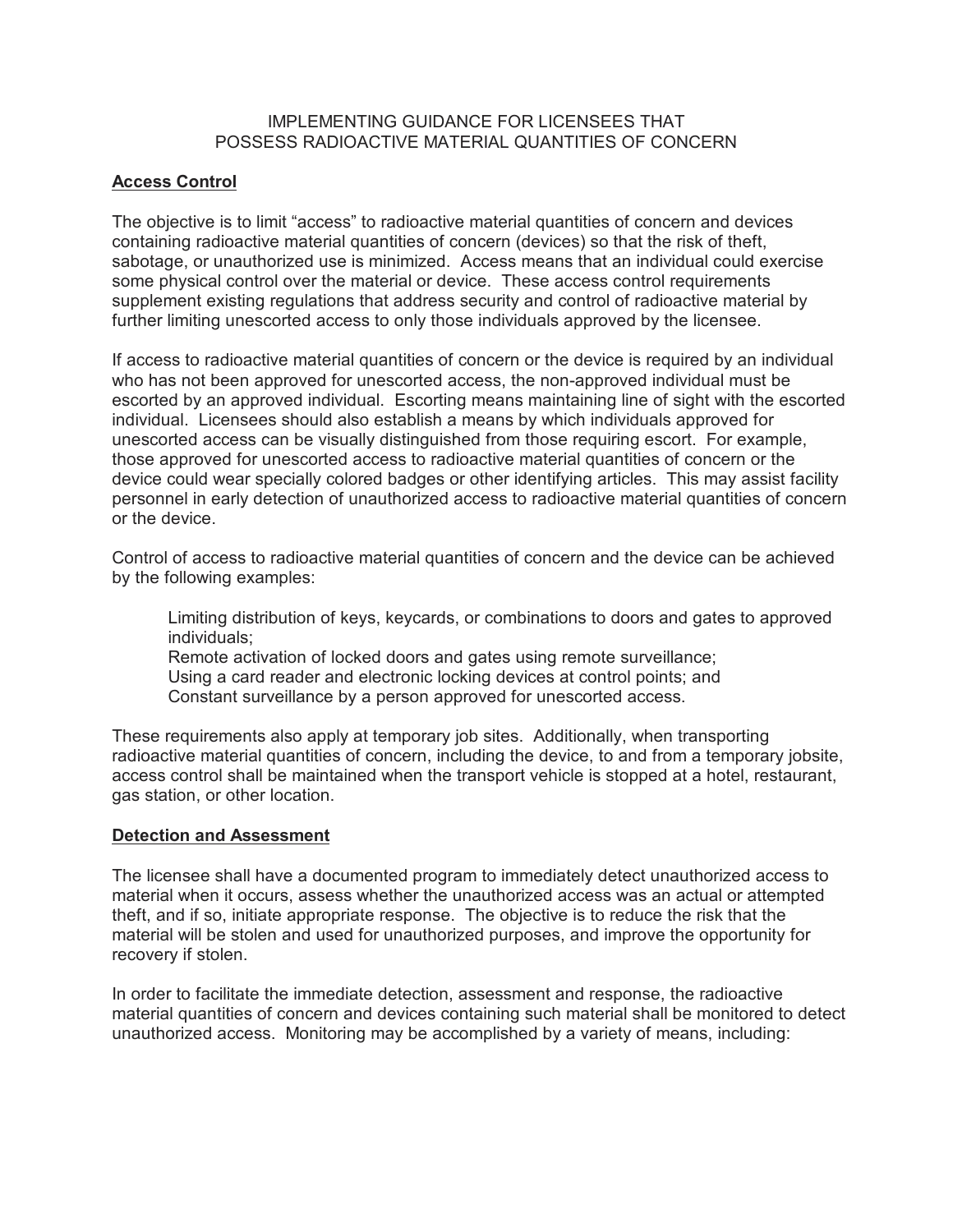- a monitored intrusion alarm (an intrusion detection system with the capability to detect unauthorized access and that is linked to an on-site or off-site central monitoring facility);
- electronic devices for intrusion detection (alarms that will alert nearby facility personnel); or
- visual monitoring (video surveillance cameras, and/or visual inspection by trained personnel).

Systems used to control access to high radiation areas as required by 10 CFR Part 20, or equivalent Agreement State Regulations, or other detection and access control systems used for radiation protection may be used or modified, provided the modifications do not compromise the original safety purpose. Documentation should describe how these systems provide the required intrusion detection.

The licensee is responsible for enhanced monitoring during source delivery and shipment when the delivery or shipment exceeds 100 times the Table 1 values. Some examples of enhanced monitoring are providing additional personnel to monitor the radioactive material or increasing video surveillance of the radioactive material. When a service provider takes temporary possession of a source at a licensed facility, during these activities, the licensee, not the service provider, is responsible for the enhanced monitoring as well as the other requirements.

The licensee shall establish a program for assessing and responding to unauthorized access so that prompt mitigating measures can begin. Assessment can be by either automated devices or trained personnel who can initiate the appropriate response. Licensees should consider the possibility of simultaneous alarms at multiple locations. The program's documentation shall describe the processes as to how the licensee would assess and respond to unauthorized access.

These requirements also apply at temporary job sites. Additionally, when transporting radioactive material quantities of concern to and from a temporary jobsite, detection and assessment capability shall be maintained when the transport vehicle is stopped at a hotel, restaurant, gas station, or other location.

In the event of any actual or attempted theft, sabotage, or diversion of radioactive material quantities of concern or the device, the licensee shall notify the local law enforcement agency (LLEA) immediately, followed soon thereafter by a call to the NRC Operations Center at (301) 816-5100. Telephone calls to notify the NRC or State regulatory agencies should be as prompt as possible, but not at the expense of causing delay or interfering with LLEA response to the event.

Licensees shall have a prearranged plan with the LLEA that will respond to an actual or attempted theft of radioactive material quantities of concern or the device. One of the purposes of establishing liaison with the LLEA is to provide them with an understanding of the potential consequences associated with theft or sabotage of the radioactive material of concern so that the LLEA can appropriately determine the priority of its response. Licensees should inform the LLEA of the quantities of radioactive material that may be involved and the potential hazards associated with loss of control of the material. The licensee should also provide any facility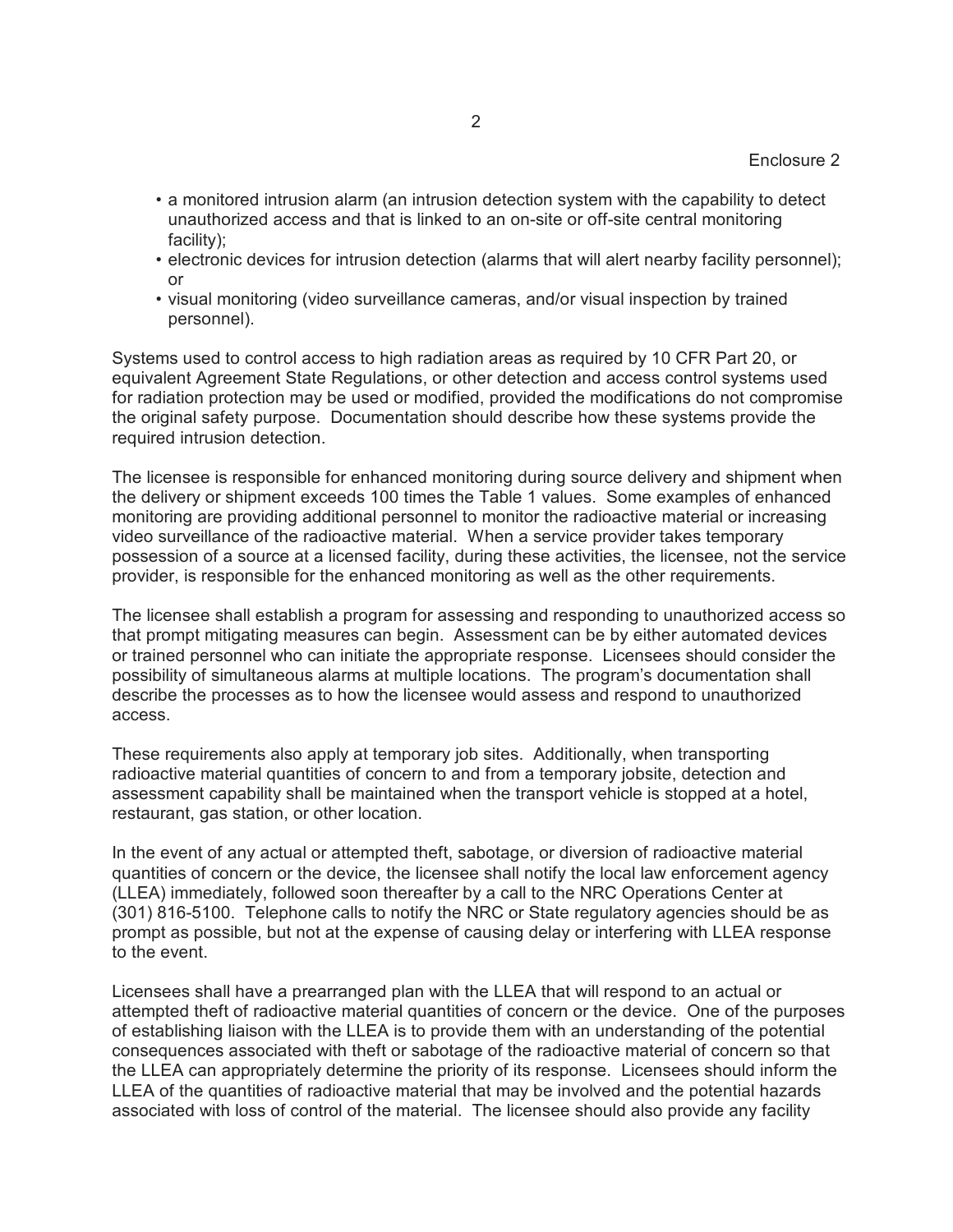information important to preplanning for an event response, establish licensee points of contact for recovery plans and radiation protection education, and work with the LLEA to develop a plan for a timely response. Licensees should determine, with the LLEA, the preferred method for contacting them to assure a timely response. The plan shall be consistent in scope and timing with realistic potential vulnerability of sources containing radioactive material quantities of concern (i.e., greater quantities require a faster response time and more response personnel. The pre-arranged plan shall be updated when changes to the facility design or operation affect the potential vulnerability of the sources.

A pre-arranged plan with the LLEA is not required at temporary job sites. However, licensees must still meet the requirements of IC 2.a. by immediately requesting assistance from the appropriate LLEA with jurisdiction for the area, of any actual or attempted theft, sabotage, or diversion of radioactive material quantities of concern or the device. When making a notification to the LLEA at a temporary job site, provide the LLEA with the quantities of radioactive material involved and the potential hazards associated with loss of control of the material.

As required by IC 2.c., it is necessary that the licensee have a dependable means to transmit information to the various components involved in the detection and assessment of an intrusion, including with the appropriate responder. Land line phones, auto dialers, cellular phones, pagers, radios, and other similar modes of communication may be used to fulfill this requirement. Using a radio or cellular phone as a backup to land line phones should be considered. When more than one person is used for detection and assessment, a means of communicating among the various monitoring personnel shall be provided.

Licensees shall establish written procedures for responding to events ranging from an inadvertent unauthorized access that would not require an LLEA response, to a malevolent intrusion that would require intervention by LLEA. These procedures should include provisions for immediate response, after-hours notification, handling of each type of emergency, events at temporary job sites, and the appropriate roles of the licensee's staff. The licensee staff should have a clear understanding of their responsibilities and limitations in an emergency, along with step-by-step instructions and clear guidelines for whom to contact. Note, that when developing enhanced control measures, the licensee should not compromise facility operational safety, occupational safety, fire safety, and emergency planning at the facility. Implementation of enhanced control measures should enhance safety.

Licensees should amend their training program for employees to include the licensee's procedures for implementing these requirements. Training should address the access control system employed and notification procedures in the event of an unauthorized access and potential malevolent activities. It should also include the process for reporting any suspicious activities to management.

#### **Coordination of Radioactive Material Shipments**

The objective of these requirements is to ensure timely detection of any loss or diversion of shipments containing radioactive material quantities of concern so that the licensee can initiate an appropriate investigation and response.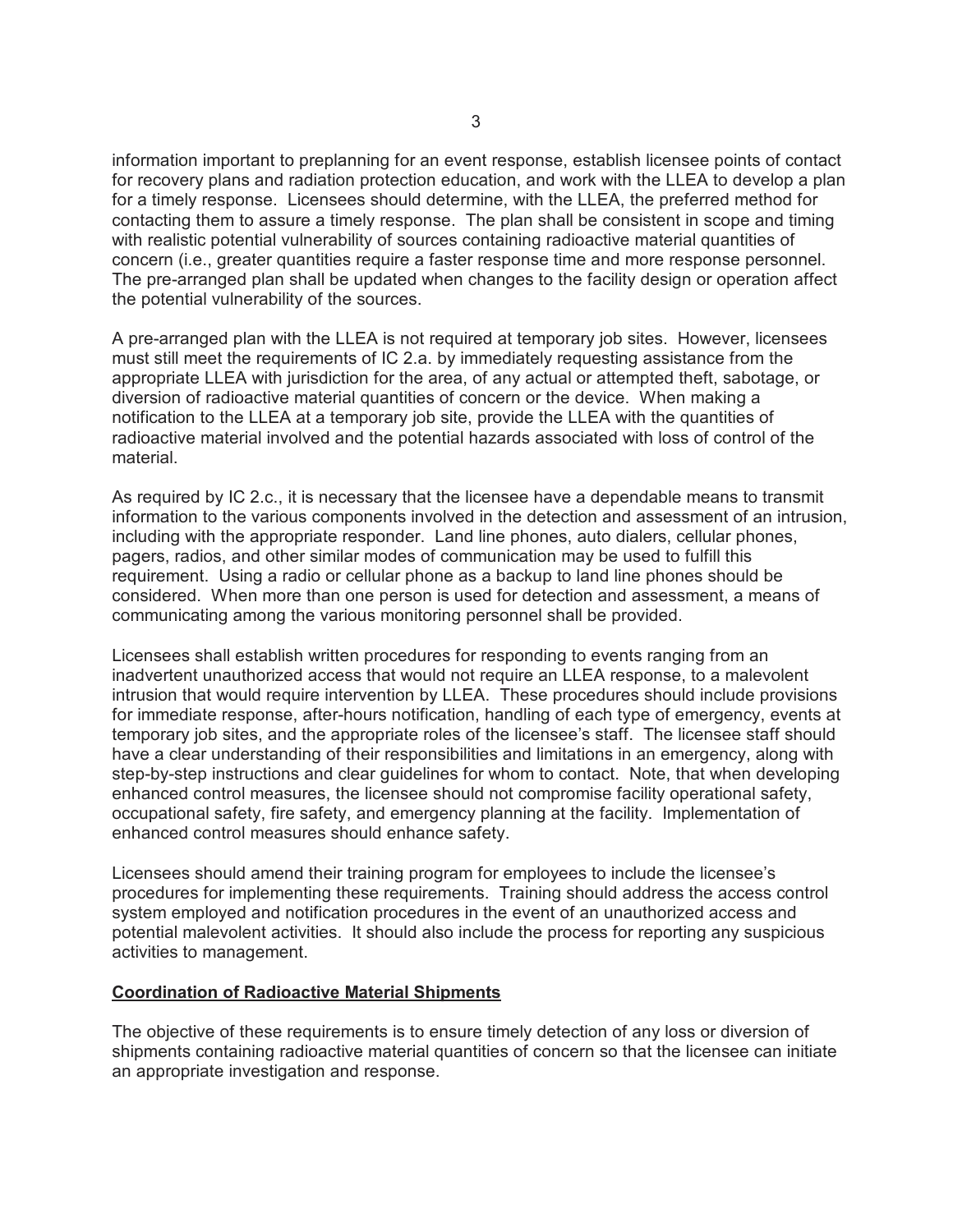When shipping quantities of radioactive material equal to or greater than the Table 1 values, per consignment, by a carrier other than by the licensee, the licensee shall seek reasonable assurance the carrier meets each of the requirements of IC 3.a. If the carrier has a tracking and security plan that the U.S. Department of Transportation requires for shipments of highway route quantities of radioactive material, the licensee shall verify and document that the carrier's tracking and security plan meets each of the requirements of IC 3.a, or obtain written confirmation that the carrier will implement these provisions.

As required by IC 3.b., licensees shall notify the NRC, in writing, 90 days before the anticipated date of shipment of radioactive material that exceeds 100 times the Table 1 quantities, per consignment. The NRC has Additional Security Measures (ASMs) for transportation of Radioactive Material in Quantities of Concern (RAM QC) which the Commission has determined are Safeguards Information - Modified Handling (SGI-M). SGI-M must be protected from unauthorized disclosure and no person may have access to SGI-M unless the person has an established need to know for the information. SGI-M related to the transportation of RAM QC must be protected in accordance with the Commission's November 5, 2004, order imposing SGI-M handling requirements on such information. That order can be found in the Federal Register at 69 Fed. Reg. 65470 (November 12, 2004). Because this group of licensees is not expected to be regularly shipping RAM QC, the NRC does not intend to release this SGI-M to licensees unless there is a demonstrated need to know. When a licensee notifies the NRC that it intends to ship such material, the NRC would then issue an additional Order for the transportation ASMs. Unless notified otherwise, in writing, by the NRC, licensees shall not ship the material before implementing the RAM QC transportation ASMs.

Once the licensee has implemented the ASMs, the licensee shall be exempt from the notification requirements of IC 3.b. for future shipments of radioactive material above Table 1 quantities, per consignment. However, the licensee is not exempt from other transportation reporting requirements. The licensee shall implement the additional controls for all future shipments of radioactive material above Table 1 quantities, per consignment. If a manufacturer and distributor (M&D) licensee takes possession of the radioactive material at the shippers facility and ships the radioactive material under its M&D license, or implements the Transportation RAM QC ASMs for the shipping licensee, the licensee subject to this requirement shall be exempt from the requirements in IC 3.a. and IC 3.b.

When the licensee transports licensed radioactive material quantities of concern (e.g., to and from a temporary job site), the requirements of IC 1 and IC 2 shall be met.

## **Physical Barriers**

Due to ease of movement, mobile and portable devices are particularly vulnerable to attempted theft or diversion; it may be possible for a mobile device to be removed before the licensee has an opportunity to respond to an intrusion. The objective of this requirement, therefore, is to delay an unauthorized entity long enough to provide additional time for the licensee and the LLEA to respond. This requirement requires licensees to have two independent physical controls that form tangible barriers to prevent unauthorized removal of mobile devices that are intended to be moved outside the facility (e.g., that are on trailers) and portable devices containing radioactive material quantities of concern that are not in use.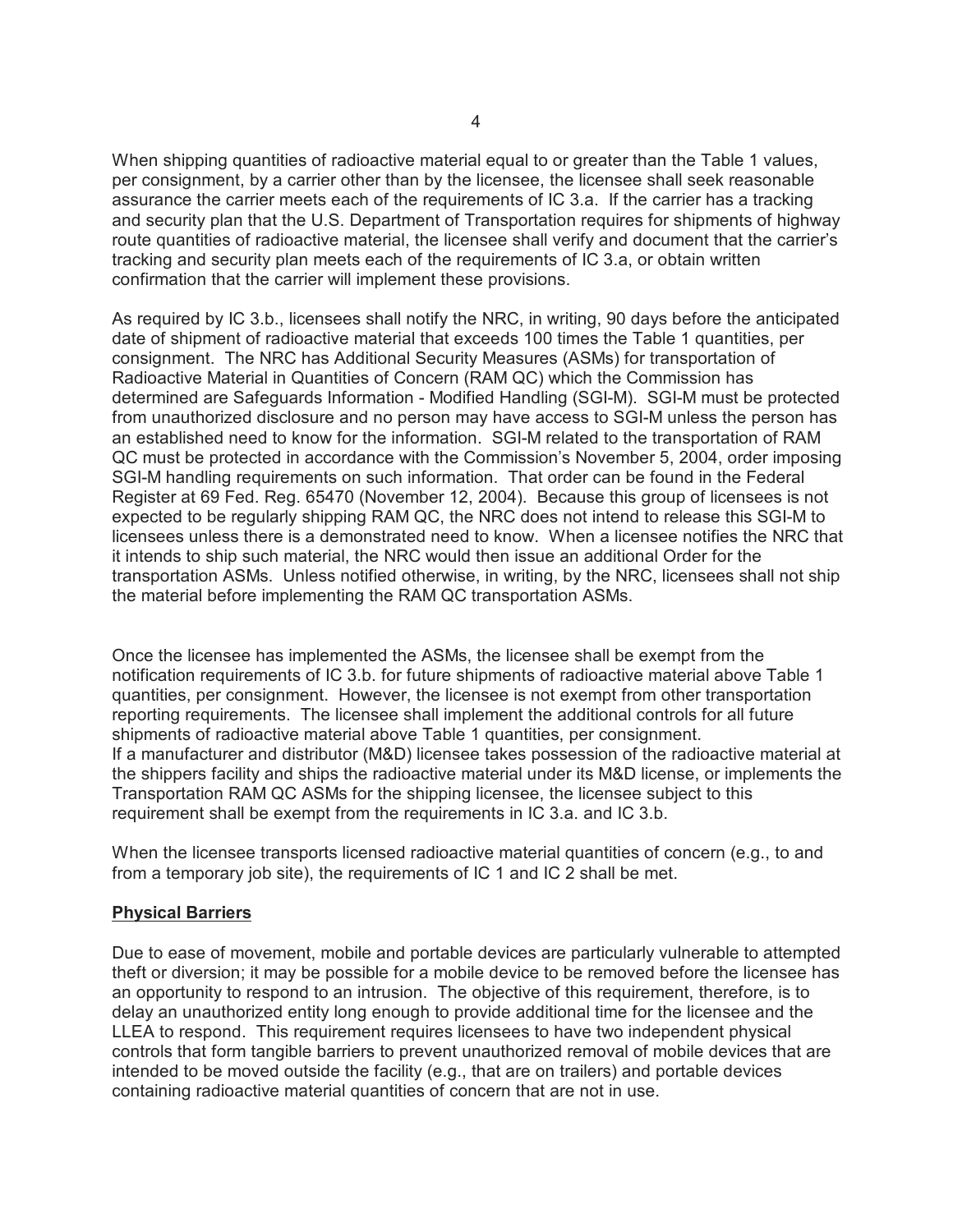5

Examples of two independent physical controls at a licensed facility are:

- storage inside a locked storage shed within a secured outdoor area, such as a fenced parking area with a locked gate; or
- storage in a room with a locked door within a secured building for which access is controlled by lock and key or by a security guard; or
- storage inside a locked, non-portable cabinet inside a room with a locked door if the building is not secured.

Examples of two independent physical controls when securing the radioactive material quantities of concern in or on a transportation vehicle are:

- stored in a box physically attached to a vehicle, and the box is secured with two independent locks; two separate chains or steel cables that are locked and attached independently to the vehicle in such a manner that the box cannot be opened without the removal of the chains or cables; or
- stored in a box in a locked trunk, camper shell, van, or other similar enclosure and is physically secured to the vehicle by a locked chain or steel cable in such a manner that one would not be able to open the box and remove the portable or mobile device without removal of the chain or cable.

Examples of two independent physical controls when at a temporary jobsite or at locations other than a licensed facility or licensee's vehicle, are:

- stored inside a locked building, in a locked non-portable structure (e.g., construction trailer, sea container, etc.), or in a locked garage, and is physically secured by a locked chain or steel cable to a non-portable structure in such a manner that an individual would not be able to remove the device without removing the chain or cable. A source must be inside a locked, non-portable cabinet or locked box that is secured to a nonportable structure.
- stored in a locked garage, and is within a locked vehicle or is physically secured by a locked chain or steel cable to the vehicle in such a manner that an individual would not be able to remove the device without removing the chain or cable.

For devices in or on a vehicle or trailer, licensees shall also utilize a method to disable the vehicle or trailer when not under direct control and constant surveillance by the licensee. Examples of acceptable methods include: trailer hitch locks, wheel locks ("boots"), or methods to disable the vehicle's engine.

For mobile devices that are used inside a facility, additional delay may be accomplished by a variety of physical controls, including:

- speed bumps on floor too large for device to traverse ;
- elevated doorway thresholds;
- protective storage enclosures;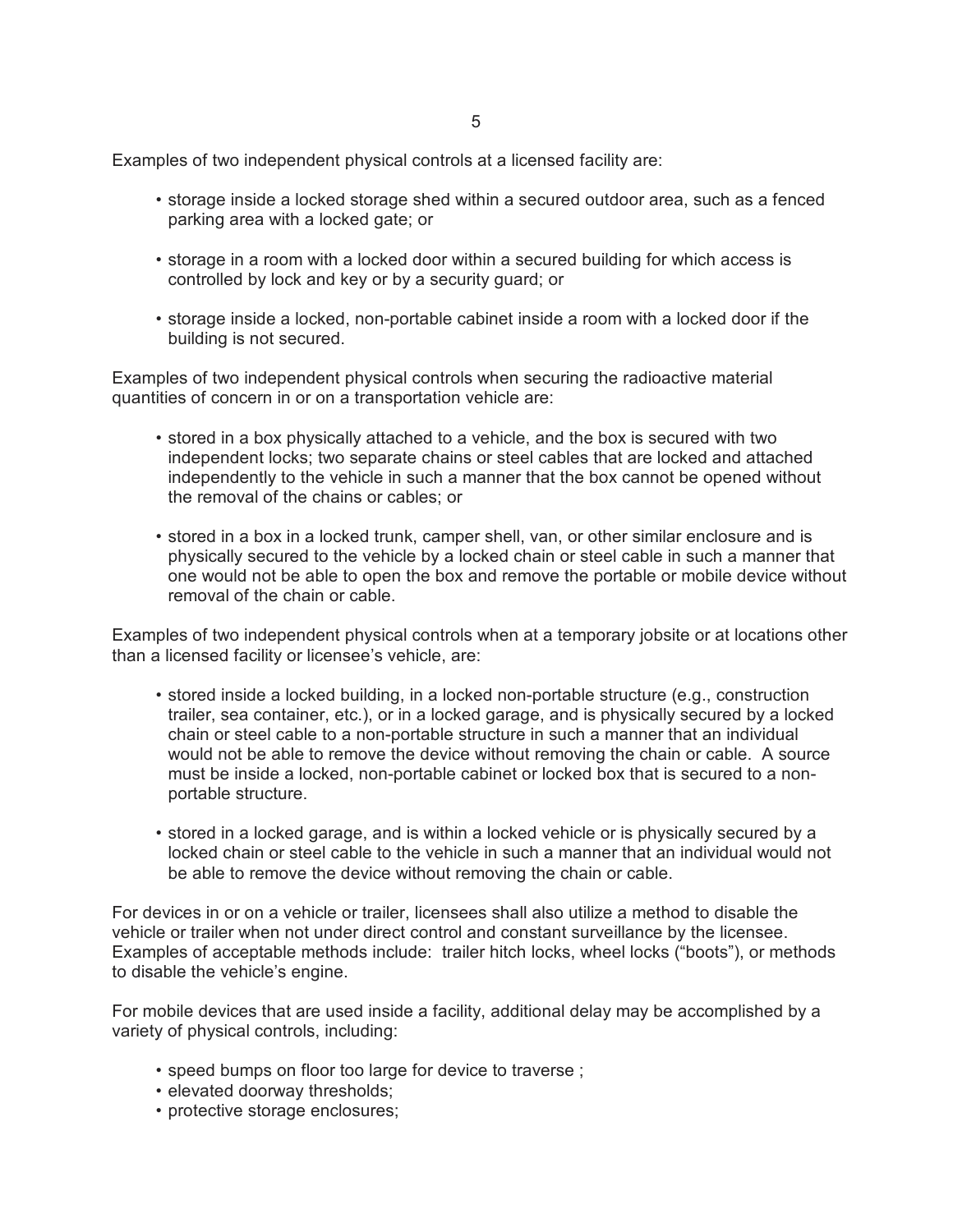- channels in floor large enough to catch the device wheels;
- wheel locks (made of hardened material) that require key or special tool to release; or
- a hardened chain and lock that cannot be easily cut.

The additional physical controls should not compromise safety. If improperly implemented, some of the suggested items may compromise occupational safety.

#### **Information Protection**

The information generated by licensees which must be protected is information about its physical protection (security and controls) for radioactive material of concern, and includes but is not limited to: information describing how the radioactive material is secured from unauthorized removal or access when it is in storage, information describing how the licensee controls and maintains constant surveillance of the radioactive material when not in storage, information describing specific policies and procedures for actions taken by the licensee in response to the increased controls, and the details of the enhancements implemented for the radioactive material covered under this requirement. Such information is referred to as "sensitive information."

The following discussion provides guidance licensees should follow to ensure compliance with the information protection requirements for IC 6:

(1) the licensee's policies and procedures must include general performance requirement that each person who produces, receives, or acquires the licensee's sensitive information to ensure that such information is protected against unauthorized disclosure;

Dissemination of licensee's sensitive information is limited to individuals who have an established need-to-know and who are trustworthy and reliable. Other than those individuals authorized by the licensee, members of certain occupational groups may be deemed trustworthy and reliable by virtue of their employment status. These occupational groups are:

- 1. An employee, agent, or contractor of the Commission, or the United States Government;
- 2. A member of a duly authorized committee of the Congress;
- 3. The Governor of a State or his designated representative;
- 4. A representative of the International Atomic Energy Agency (IAEA) engaged in activities associated with the U.S./IAEA Safeguards Agreement who has been certified by the NRC;
- 5. A member of a state or local law enforcement authority that is responsible for responding to requests for assistance during security emergencies; or
- 6. A person to whom disclosure is ordered pursuant to Section 2.709(f) of Part 2 of Part 10 of the Code of Federal Regulations.
- 7. State Radiation Control Program Directors (and State Homeland Security Directors) or their designees.

If there is any indication that the recipient would be unwilling or unable to provide proper protection for the licensee's sensitive information they should not be authorized to receive it.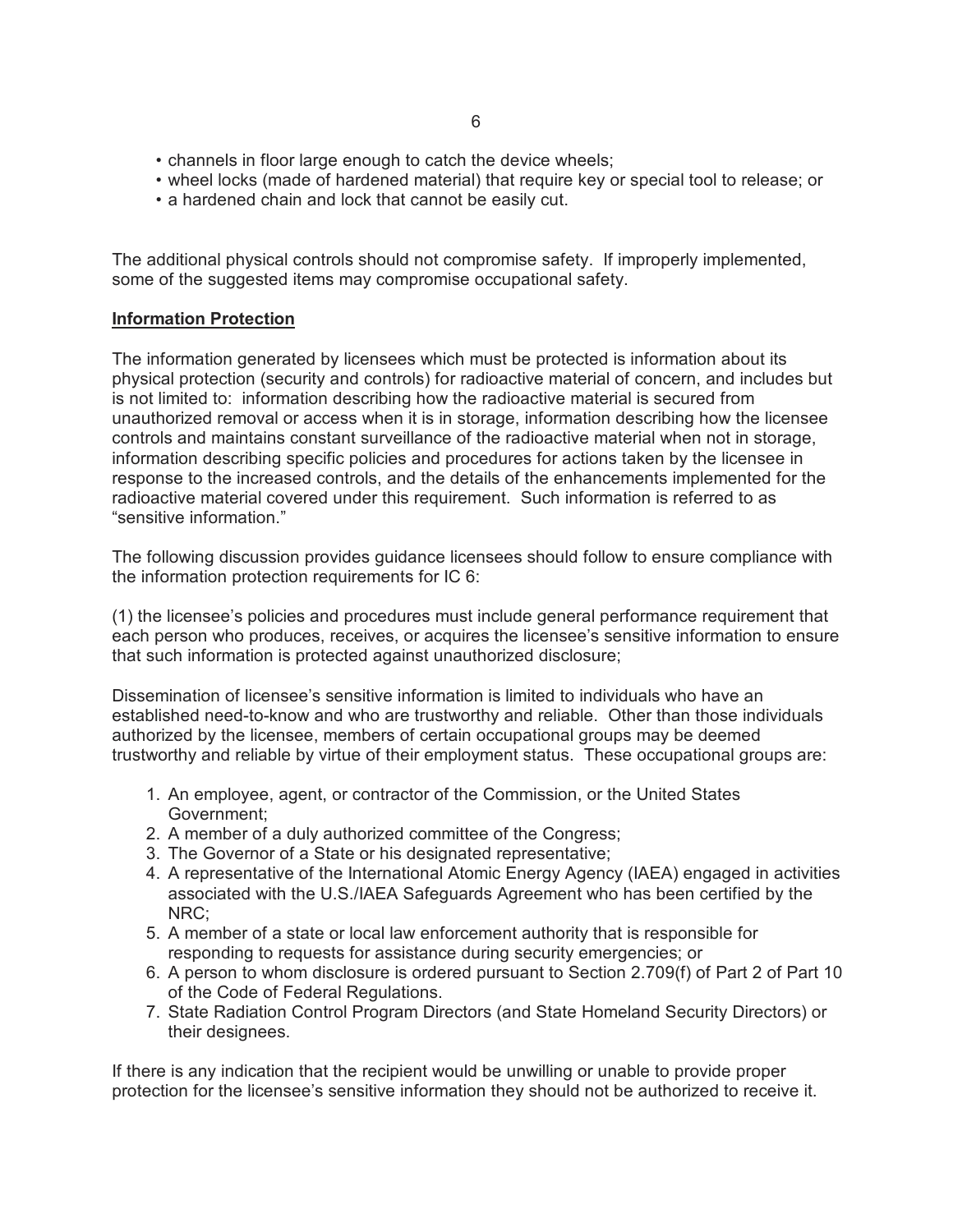(2) the licensee's policies and procedures must address how to protect sensitive information while in use, storage, and transit;

The licensee should store the information in a locked cabinet, desk, office, etc. Information stored in non-removable electronic form should be password protected. Licensees need to address how employees need to protect the sensitive information while in their possession both at and away from the office. Access to the keys, combinations, passwords or other means used to secure the information needs to be limited to those persons authorized.

(3) the licensee's policies and procedures must address the preparation, identification or marking, and transmission of documents or correspondence containing the licensee's sensitive information;

The licensee generated sensitive information should be marked in such a manner to assure easy identification and to ensure proper handling. The front and back of folders containing sensitive information should be marked for easy identification and to ensure proper handling.

Documents that do not in themselves contain sensitive information but are used to transmit one or more documents containing this information should be marked to indicate the fact that sensitive information is contained in the documents transmitted. Transmittals to the NRC should be marked: "**Withhold from Public Disclosure in Accordance with 10 CFR 2.390.**" For Agreement State licensees, transmittals should be marked in accordance with equivalent Agreement State requirements. These markings should be placed at the top and bottom of only the first page of the transmitted document.

(4) the licensee's policies and procedures must address how access to the licensee's sensitive information is controlled;

Dissemination of sensitive information by licensees must be limited to individuals that have a "need-to-know" a licensee's security information to perform their job duties, and are determined trustworthy and reliable using criteria consistent with those requirements in IC 1. Access by licensee employees, agents or contractors must include both an appropriate need-to-know as determined by the licensee, as well as an appropriate determination concerning the trustworthiness and reliability of individuals having access to the information. Employees of an organization affiliated with the licensee's company, e.g., a parent company, may be considered as employees of the licensee for access purposes. Licensee's should assure that individuals not authorized to receive such information do not overhear conversations relating to the substantive portions of the sensitive information.

(5) the licensee's policies and procedures must include acceptable methods for destruction of documents containing sensitive information;

Documents containing sensitive information should be destroyed by a method that will prevent reconstruction of the information. Documents may be destroyed by tearing them into small pieces or by burning, pulping, pulverizing, shredding, or chemical decomposition. (Note: sensitive information should not be sent to recycling without being destroyed first)

(6) the licensee's policies and procedures must include use of automatic data processing systems containing sensitive information;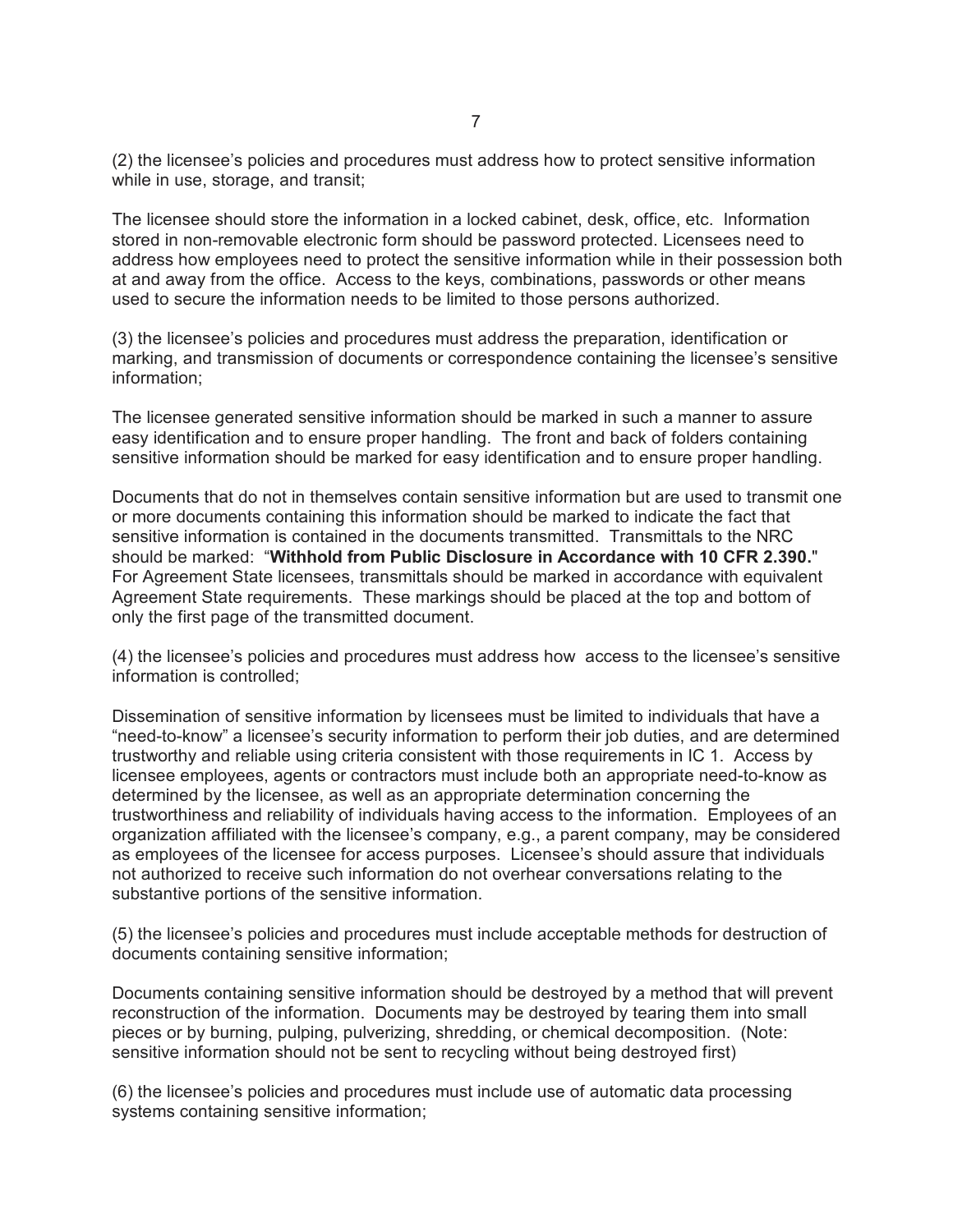Sensitive information may be processed or produced on an Automated Information System (AIS) provided that the user is appropriately briefed on the proper procedures while using the computer system. Individuals should protect the information during use by maintaining control and by ensuring only individuals with the appropriate "need-to-know" have access to the information.

(7) the licensee's policies and procedures address removing documents from the licensee's sensitive information category when they become obsolete or no longer sensitive.

Periodic review of documents containing sensitive information to determine whether these documents should remain in this category is not required. However, this review is necessary only when specific circumstances require such action.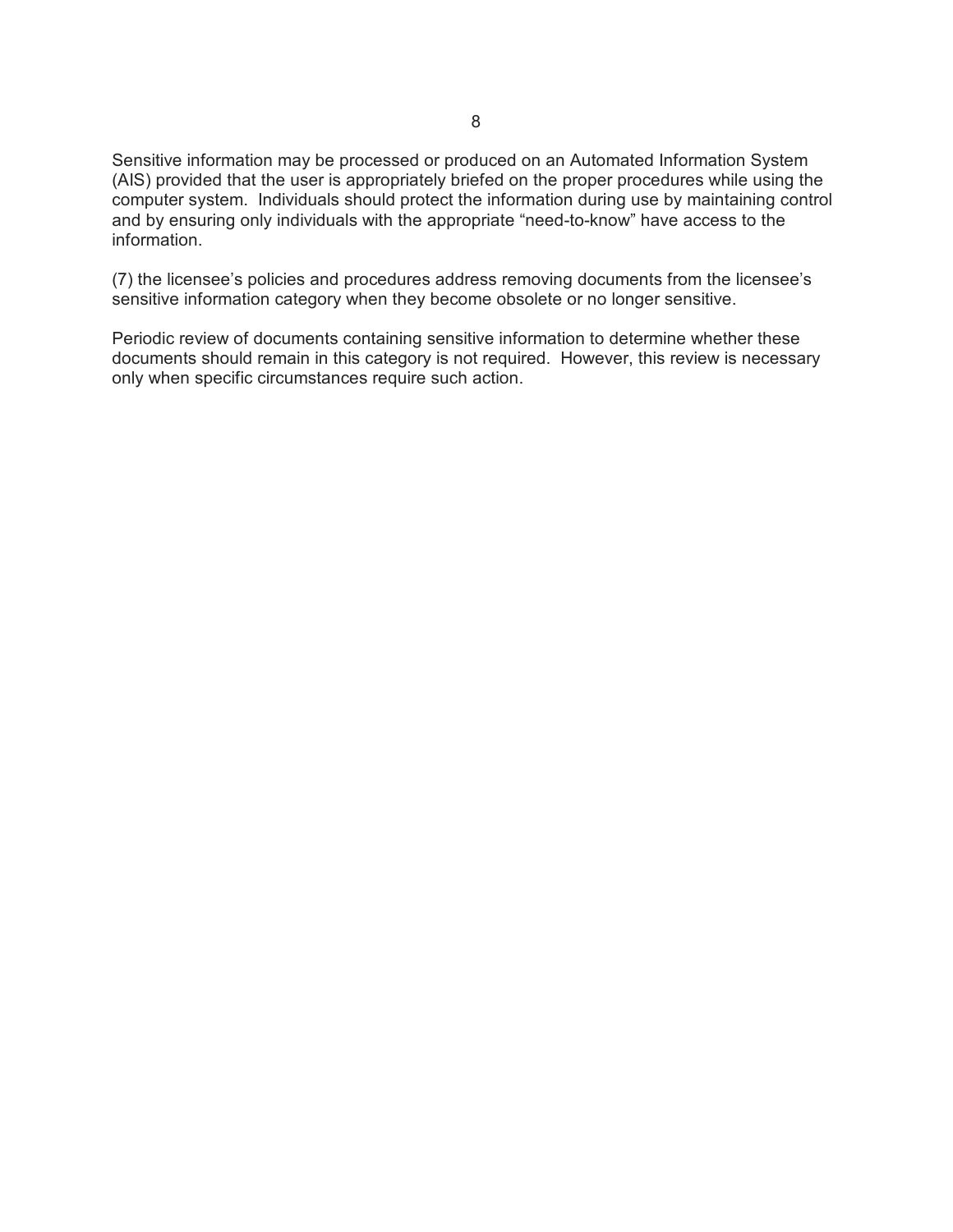#### **Definitions**

Access Control - A means to allow only those individuals approved by the licensee, unescorted access to radioactive material.

Assessment - Licensee's capability to ascertain cause of alarm condition.

Approved Individual - Those individuals who the licensee has determined are trustworthy and reliable based on an appropriate verification.

Consignment - A package or group of packages of radioactive material that a licensee offers for transport in the same shipment.

Delay - To impede or hinder the progress of an intruder.

Dependable means to Transmit Information - Intrusion detection system and components which are used to detect, inform assessor(s), and summon responder(s), such that the system and components have continuous or alternate communication capability, even in the event of the loss of primary power or the loss of primary communication means.

Detect - To discover all unauthorized access to the radioactive material quantities of concern or device.

Radioactive material quantities of concern - Licensed radioactive material that individually or in aggregation is greater than the quantities in Table 1. The unity rule is used to determine if the activity of aggregated sources of different radionuclides is greater than the Table1 quantities (see discussion following Table 1).

Immediately detect, assess, and respond - Detect, assess, and respond without delay.

LLEA - Any local law enforcement agency at the State level and below to include local jurisdictions.

Mobile device - A device containing licensed radioactive material that is mounted on a permanent base with wheels and/or casters for moving while completely assembled. Portable equipment means a device containing licensed radioactive material that is designed to be handcarried, and stationary equipment means a device containing licensed radioactive material which is installed in a fixed location.

Monitor - Capability to observe and detect unauthorized access.

Need-to-know - means a determination, by a person having responsibility for protecting the licensee's sensitive information, that a proposed recipient's access to the licensee's sensitive information is necessary in the performance of official, contractual, or licensee duties of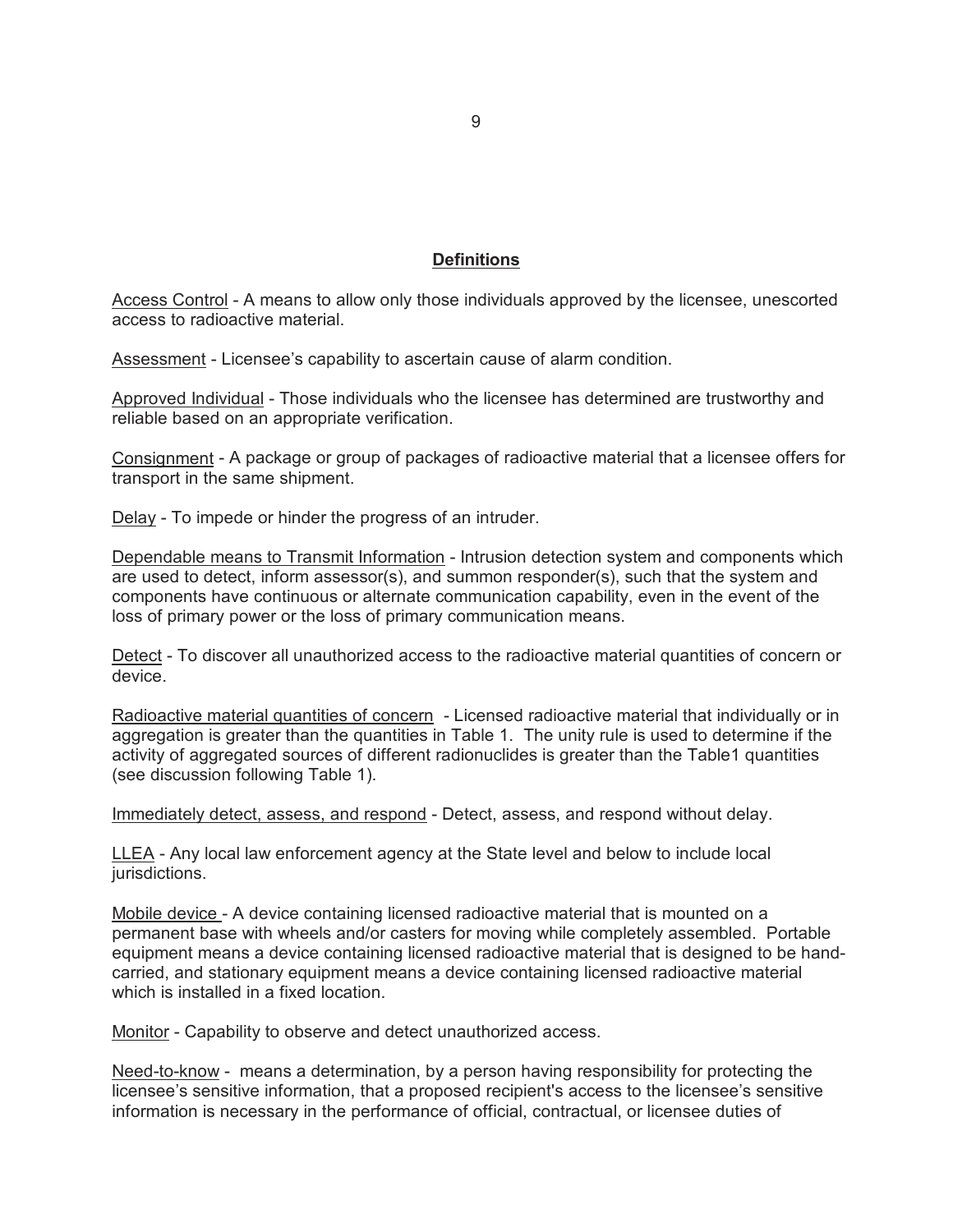employment.

Plan with LLEA - A plan which is consistent in scope and timing with realistic potential vulnerability such that the LLEA acknowledges they can provide a timely response to thwart unauthorized actions.

Reliable and Trustworthy - An individual who is considered consistently dependable in judgement, character, performance, and does not constitute an unreasonable risk to the public health and safety.

Timely Response - Arrival of LLEA or armed responder to thwart unauthorized access and unauthorized actions associated with radioactive material quantities of concern or device.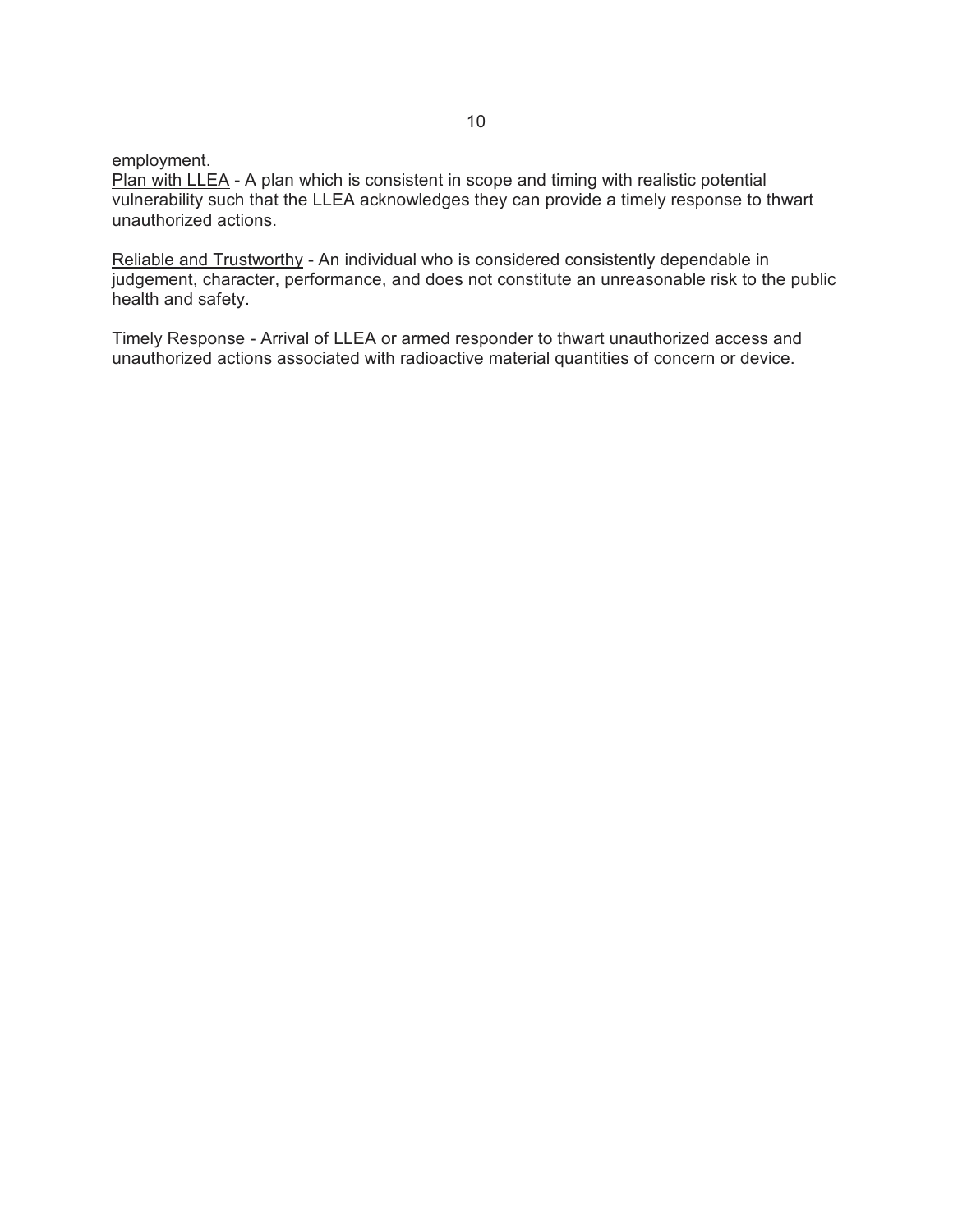# **Questions and Answers Regarding Increased Controls (IC) and Implementation for Licensees That Possess Radioactive Material Quantities of Concern**

# **Table of Contents**

|      |                                                                  |                                                                                                                               | Questions |  |
|------|------------------------------------------------------------------|-------------------------------------------------------------------------------------------------------------------------------|-----------|--|
| I.   | Licensee Responses to the Increased Controls                     |                                                                                                                               |           |  |
| Ш.   |                                                                  | Increased Controls (ICs)                                                                                                      |           |  |
|      | A.                                                               | IC 1: Controlling Access<br>1. Trustworthiness and Reliability for<br>2. Trustworthiness and Reliability                      |           |  |
|      | В.                                                               | IC 2: Monitoring, Detecting, Assessing, and Responding<br>2. IC 2, Questions Specific to Portable and Mobile Devices  82 - 85 |           |  |
|      | C.                                                               |                                                                                                                               |           |  |
|      | D.                                                               | IC 4: Physical Barriers for Portable                                                                                          |           |  |
|      | Е.                                                               | IC 5: Documentation and                                                                                                       |           |  |
|      | F                                                                |                                                                                                                               |           |  |
| III. | Inspections: Inspection Process and Agreement State Involvement  |                                                                                                                               |           |  |
|      | A. Inspection Process and Agreement State Involvement  142 - 148 |                                                                                                                               |           |  |
|      |                                                                  |                                                                                                                               |           |  |
| IV.  |                                                                  |                                                                                                                               |           |  |
| V.   | General                                                          |                                                                                                                               |           |  |
|      |                                                                  |                                                                                                                               |           |  |
|      |                                                                  |                                                                                                                               |           |  |
|      |                                                                  |                                                                                                                               |           |  |
|      |                                                                  |                                                                                                                               |           |  |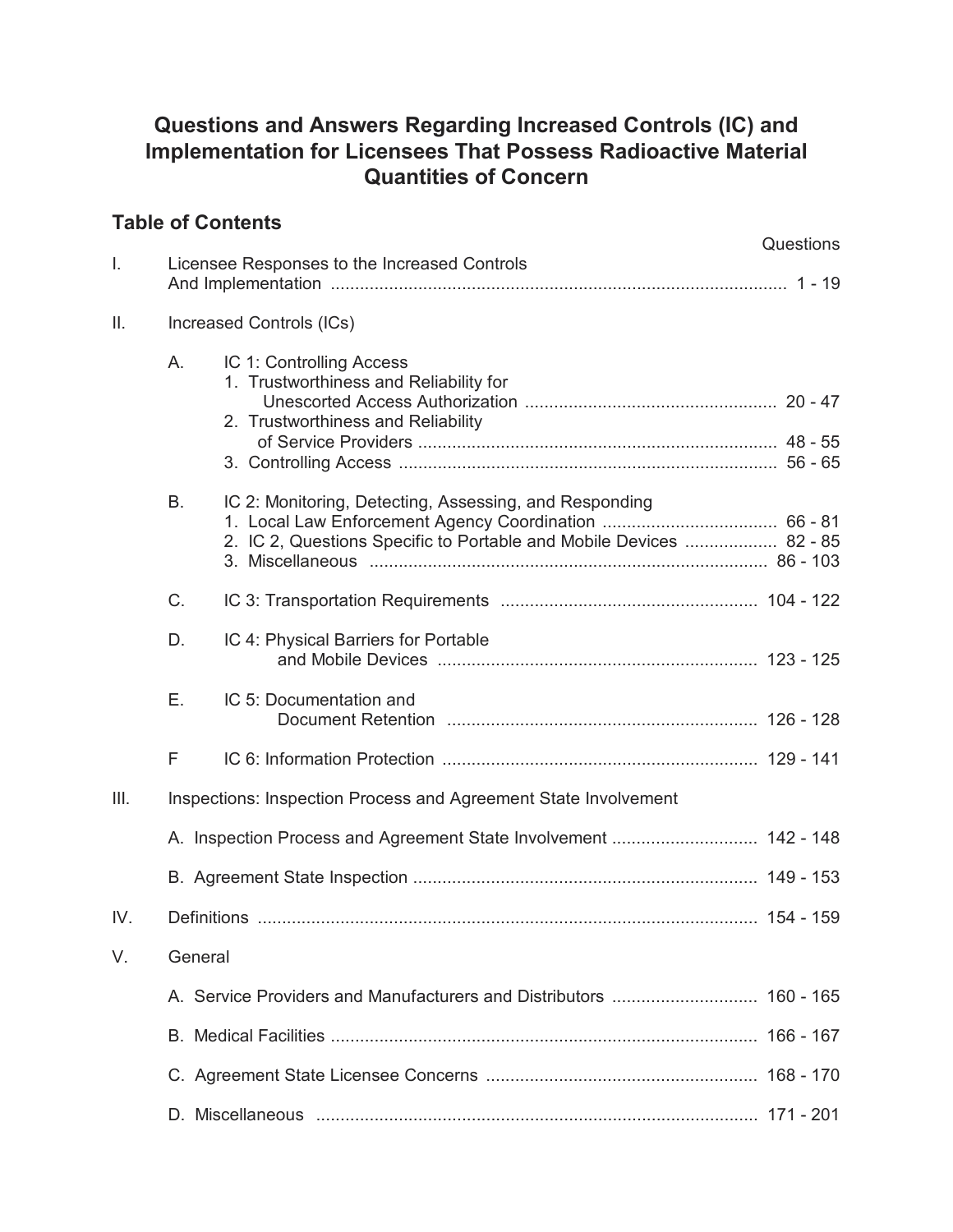# **I. Licensee Responses to the Increased Controls (ICs) and Implementation**

**1. Information on how I would be required to respond to this notice when I receive it does not appear to be included with the implementing guidance. Will my response include sensitive information?**

For NRC Licensees, the information on how to respond to the NRC Order requiring implementation of the increased controls are contained in the Order itself. For Agreement States Licensee, the information on how to respond will be provided separately by each Agreement State licensing organization, based on the method chosen to execute legally binding requirements. The NRC Orders are not considered sensitive information. Examples of previous Orders can be found by searching ADAMS or NRC's website.

**Licensee's** responses to the increased controls and information that contains licensee physical protection is considered sensitive information and shared only with those having a "need-toknow."

**NRC licensees'** responses to the increased controls should be marked appropriately with **"Withhold From Public Disclosure Under 10 CFR 2.390."** 

**Agreement State licensee's** responses to the increased controls should be marked in accordance with applicable Agreement State authority for withholding of sensitive security or proprietary information.

## **2. Is there a process for requesting an exemption from specific increased controls?**

There is a process by which a licensee may request relief from specific increased controls, or request an extension for implementing the increased controls. The process is communicated in the language of the NRC Order or Agreements State regulatory document that requires implementation of the increased controls.

## **3. In responding to the increased controls are licensees responsible to send in the details of their program to the NRC or Agreement State for approval? Could inspectors then use that approval to see if a licensee in compliance?**

No, all programs will be reviewed through inspection. Licensees need to affirm compliance with the increased controls and provide their anticipated implementation schedule. Inspectors will review the program during the inspection.

#### **4. Can the response period and implementation period be extended, or timed to accommodate our fiscal year or the challenges of transferring or disposing of sources that are no longer in use?**

The 25-day response period is adequate for communicating to the licensee's ability to be in compliance with the increased controls. The licensee will have 180 days from issuance to implement the increased controls. The NRC and Agreement States will consider extending the implementation date if the licensee can show good cause. Extension of time frames will be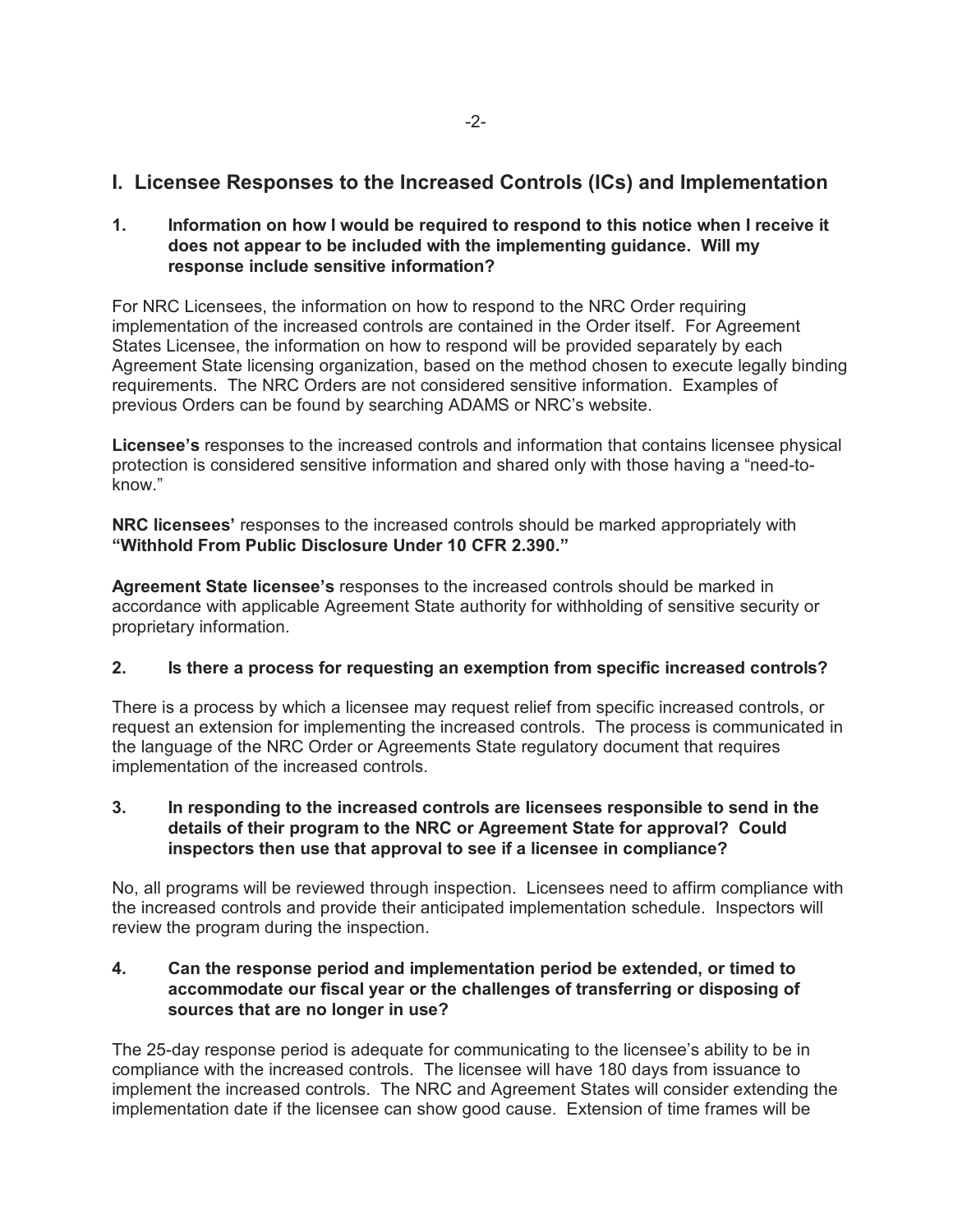considered on a case-by-case basis. Requests for extension should be made in the initial 25 day response. Such a request should be accompanied with a time line that sets forth a proposed schedule for implementation. Individual licensees have different fiscal years, therefore it would be impractical to time the issuance of the increased controls to coincide with each licensee's fiscal year.

## **5. There are many challenges of transferring or disposing of some sources that are no longer in use, but which would trigger the implementation of the increased controls. How can I quickly find a place that will take my unwanted sources?**

The NRC does not intend to develop a new source recycling program. However, licensees or industry groups may wish to develop a system for returning and recycling larger radioactive sealed sources. If a licensee concludes that a source is no longer wanted or needed, two programs currently exist that may be able to assist you. The Conference of Radiation Control Program Directors (CRCPD) National Orphan Radioactive Material Disposition Program provides information to assist States and the NRC in the disposition of sources (such as providing a list of waste brokers and individuals who want sources). The mission of the Department of Energy's (DOE) Offsite Source Recovery Project (OSRP) is to recover and store excess and unwanted radioactive sealed sources if they are not suitable for disposal in existing radioactive waste sites. For additional information, the link to the OSRP website is: http://www.doeal.gov/osrp/. The link to the CRCPD website is: http://www.crcpd.org/orphans.asp. The link to a CRCPD document describing their program is:

http://www.crcpd.org/SpecialServices&Projects/Orphan\_Rad\_Mat\_Pgm/Announcement.pdf

## **6. The culture at academic and research institutions (e.g., the common sharing of keys and access cards) may make enforcement of increased controls a difficult task.**

Institution-wide changes may be necessary in response to these increased controls. Licensees will have a period of 180 days after issuance to implement the increased controls. The licensees can use the 180 days to address any issues at the university/hospital research and educational institutions.

## **7. Is there flexibility built into the increased controls implementation process?**

Yes. The increased controls are purposely not prescriptive to allow licensees to tailor programs to their specific facility and operations. Various approaches are available to licensees to meet the objectives of the increased controls, and that there exists no one solution to any material control challenge facing licensees. The guidance provides examples of how the increased controls may be met. Licensees do not have to implement any of the examples in the guidance, but those examples describe acceptable approaches to implementation.

#### **8. Do the increased controls replace current security measures, or are they meant to enhance measures already in place?**

The increased controls are an enhancement to current health and safety requirements, and are not intended to displace current initiatives being undertaken by licensees. The intent is for licensees to evaluate their current programs, and enhance them as necessary to meet the increased controls.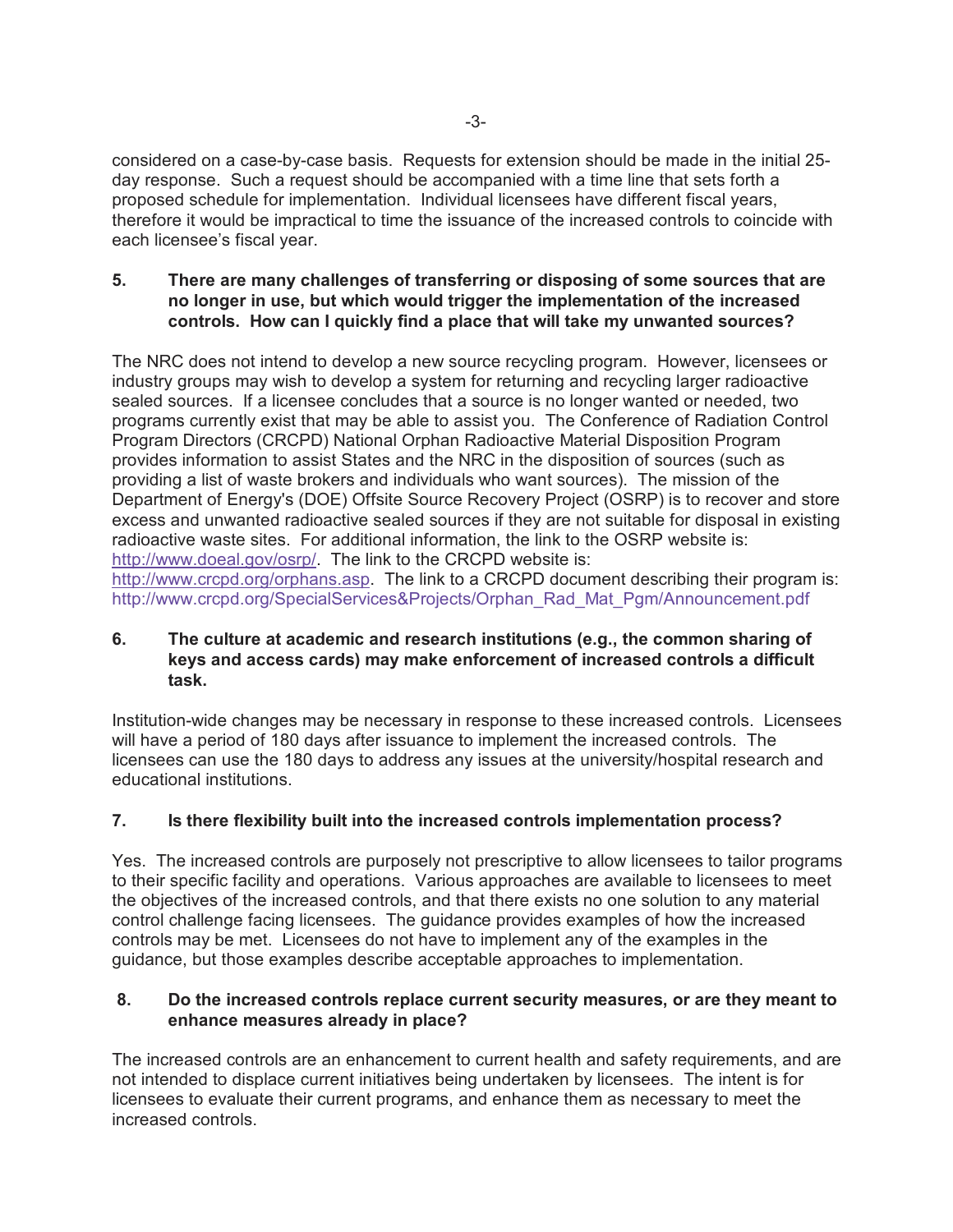## **9. Will NRC or Agreement States be providing possible solutions or recommending possible vendors to assist in the implementation of the increased controls?**

The implementation guidance describes acceptable approaches for complying with the increased controls. Due to the high variation in licensee facilities and operations, specific solutions cannot be provide. Furthermore, as a government regulatory agencies, the NRC and Agreement States cannot provide recommendations on specific commercial vendors. The guidance provides a general discussion of potential approaches to achieving compliance with the increased controls.

#### **10. Does the Implementing Guidance require training, who should be trained and can training already provided for radiation protection purposes suffice?**

To assure full compliance and implement the increased controls, it would be appropriate to train trustworthy and reliable staff, on a "need-to-know" basis, in accordance with the *Implementing Guidance for the Increased Controls*. Training on control measures and the increased controls is different from training for radiation protection purposes, and employees may require additional training. As noted in the Implementing Guidance, "Assessment can be by either automated devices or trained personnel who can initiate the appropriate response. The licensee's staff should have a clear understanding of their responsibilities and limitations in an emergency, along with step-by-step instructions and clear guidelines for whom to contact. Licensees should amend their training program for employees to include the licensee's procedures for implementing these increased controls. Training should address the access control system employed and notification procedures in the event of an unauthorized access and potential malevolent activities. It should also include the process for reporting any suspicious activities to management."

## **11. Who should we contact to handle issues that arise regarding the increased controls, or related issues?**

There is NRC or Agreement State contact information provided in the letter transmitting the increased controls requirements.

## **12. Will implementing the increased controls be based just on possession limits or actual physical possession of material over the threshold values?**

The requirement to implement the increased controls is based on actually possessing materials that meet the threshold values identified in Table 1. Possession of quantities just below the threshold will not require implementing the increased controls.

## **13. Will having two or more sources located in the same area such that the two or more sources, when added together, meet or exceed the threshold quantities require implementing the increased controls?**

If there is no additional physical barrier between the sources or devices such that someone only has to break into that area to get access to the sources or devices, then the licensee would have to implement the increased controls, if the sources individually or collectively are greater than or equal to the quantities listed in the Table 1. With only one common barrier, the sources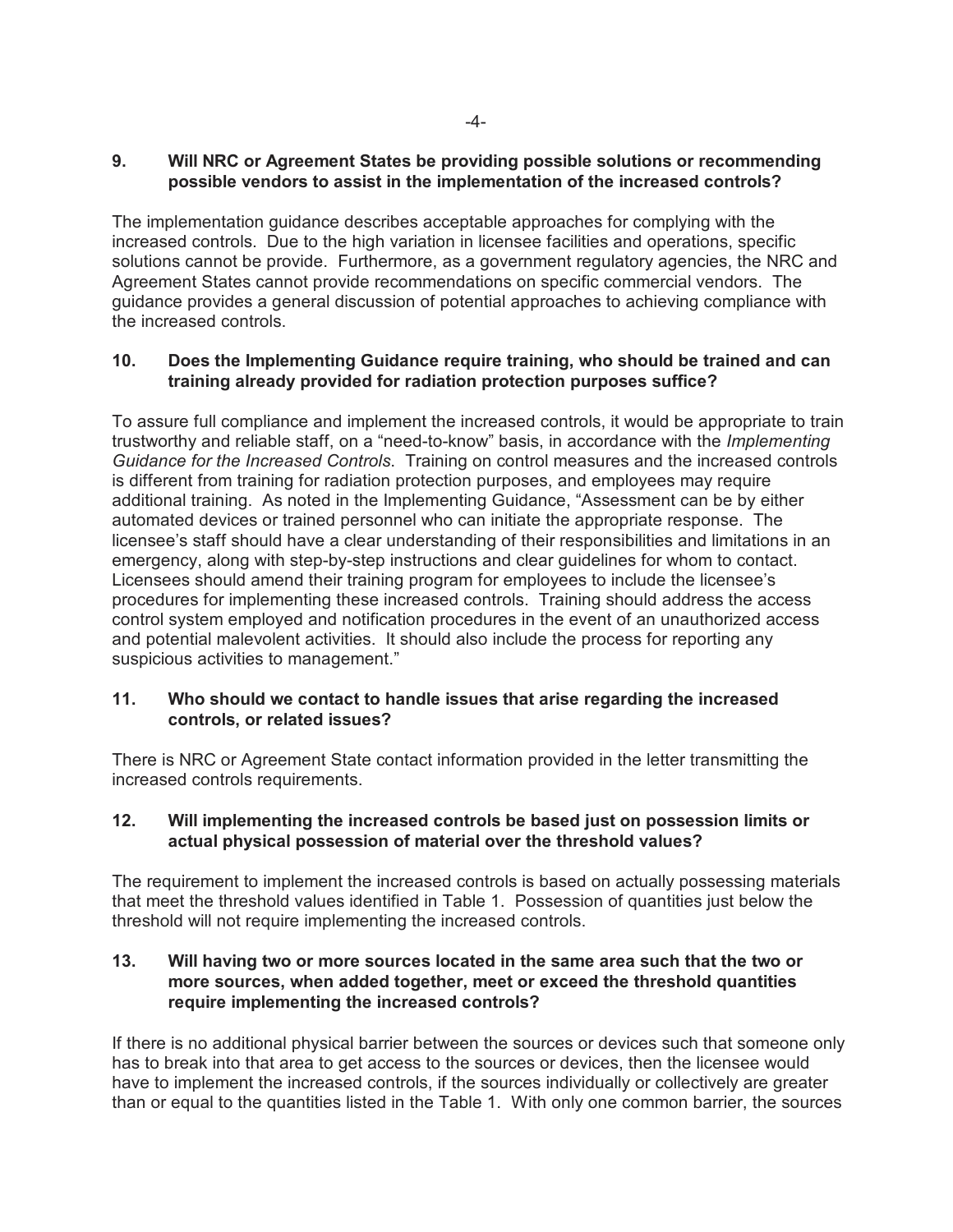or devices would be considered collocated. An example would be a High Dose Afterloader with a back up source. If the two sources were stored in the same area, they would be collocated. Storing the back up source in the same area in a locked device that could not be removed, such as a safe, or in a separate locked room could be considered additional barriers such that the sources do not require the increased controls. Questions do arise, such as if you open the safe, are they collocated or if you are doing a source change out and, for a short period of time, have two or more sources meeting the threshold, do you have to implement the increased controls for that time period. There is an opportunity for licensees to request exceptions to or variations of some or all of the increased controls. Such requests will be consider if adequate justification or a proposal for achieving the same objectives as the Increased Control, is provided by the licensee.

## **14. Have the NRC and Agreement States considered that the draft measures letter dated November 22, 2004, could interfere with patient care?**

The increased controls, themselves, are not intended to interfere with patient care and are not prescriptive. It is the licensee's responsibility to look at the intent of the increased controls and determine the best course of action that will provide the added security while minimizing any impact on work flow and family members' ability to provide comfort to the patient and not interfere with patient care.

## **15. Will Sealed Source and Device (SS&D) Registrations be made available by the NRC for use in developing a thorough plan?**

The NRC has removed public access to the SS&D registry. You may contact your manufacturer and/or distributor of the source or device or your regulatory agency for information needed for regulatory compliance.

## **16. Can licensees perform their own vulnerability assessment and change the time requirement for detection and response listed in the increased controls?**

Yes, although the increased controls do not specify time periods. Assessments have been performed by experts at a national laboratory. It is imperative that licensees quickly detect, assess and respond as stated in the increased controls. Notification has to be made as soon as possible. If for some reason a licensee can not comply with the requirements, the licensee should inform the NRC or its Agreement State licensing authority, as appropriate, and request relief from that part of the increased controls.

## **17. Should day-to-day operational increased control activities be documented, such as the coming and going of individuals requiring line-of-sight escort?**

The requirement in the increased controls is to have a documented program to monitor and immediately detect, assess, and respond to unauthorized access to radioactive material in quantities greater than or equal to Table 1 values. How to document a licensee's "Increased Controls" will be left up the each licensee and will be verified during an inspection. Having escorted individuals sign-in and out is an effective way to maintain a record of individuals having access to the material.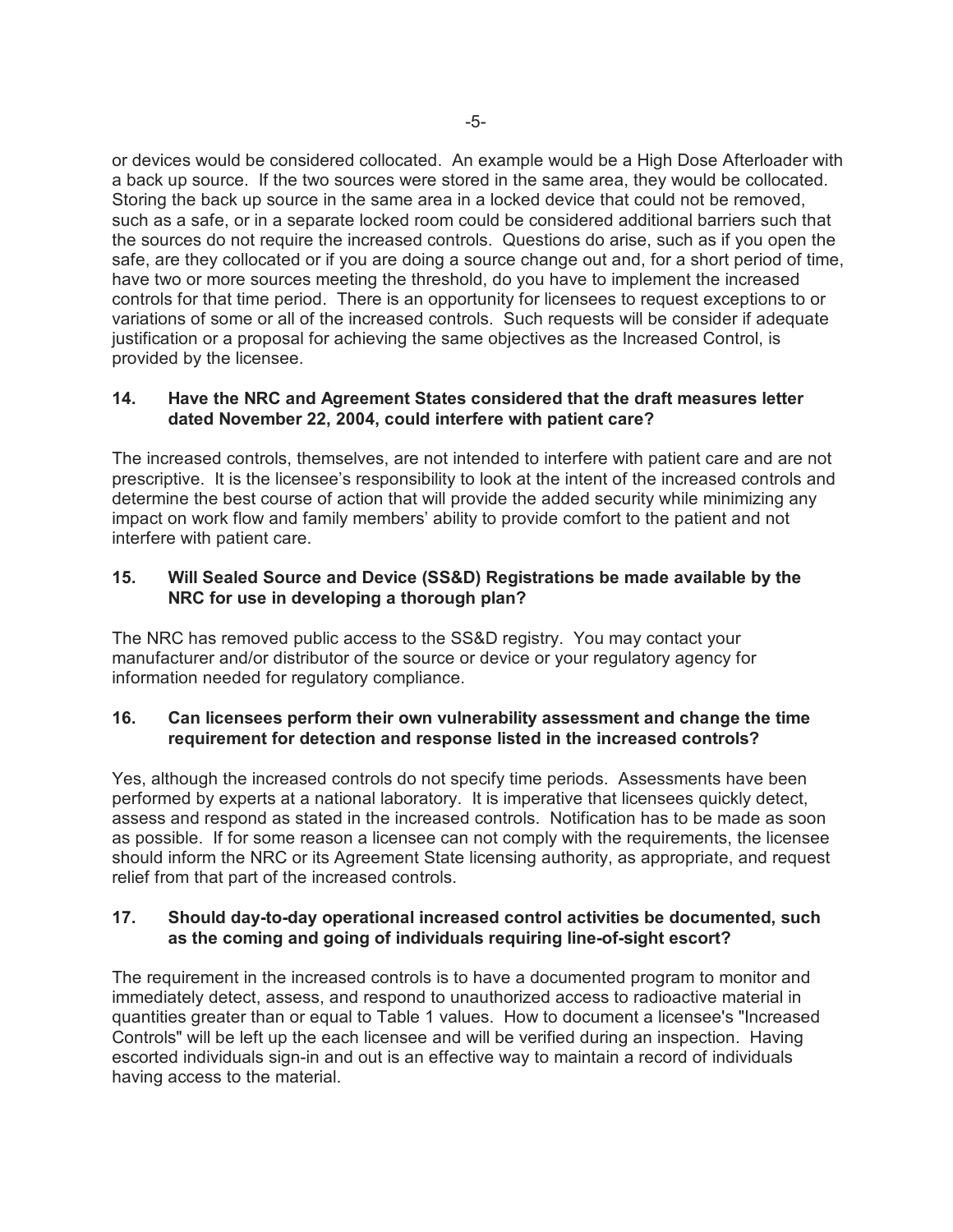## **18. Can economic reasons be used as a means for being relieved from some of the increased control requirements?**

Requests for exception, relief from, or variation of any specific requirement will be handled on a case-by-case basis. Licensees need to request exceptions or relief in their response to the increased controls. All requests for relief must include the licensee's justification and any proposal for achieving the same objectives in lieu of those required by the increased controls.

## **19. Will the Implementation Guidance carry the same regulatory force as the increased controls themselves?**

No. Guidance provides amplifying information and examples of how the increased controls may be met, but does not impose requirements. Licensees do not have to implement any of the examples in the guidance, but those examples describe acceptable approaches to implementation.

# **II. Increased Controls (ICs)**

# **A. IC 1: Controlling Access**

# **1. Trustworthiness and Reliability for Unescorted Access Authorization**

## **20. Are these trustworthiness and reliability requirements equivalent to those used in nuclear power plants?**

No. Nuclear power plants use other more stringent requirements to determine an employee's trustworthiness and reliability (See 10 CFR §73.56 and §73.57). The NRC and Agreement States have taken a risk-informed approach for different types of licensees for trustworthy and reliability determinations for access controls.

#### **21. Please provide further clarification regarding the trustworthy and reliability Increased Control, including suggested procedures for trustworthy and reliability determinations.**

As per IC 1, to authorize unescorted access to an employee, the licensee must perform, as a minimum, verification of employment history, verification of education, and verification of personal reference checks. In addition, to the extent possible, the licensee must also obtain independent information to corroborate that provided by the employee. It is the licensee's responsibility to make a trustworthiness and reliability determination of an employee, contractor, or other individual who would be granted unescorted access to the device containing radioactive material, and it is expected that licensees will use their best efforts to obtain the information required to conduct a background check to determine individuals' trustworthiness and reliability. The sole exception is the trustworthy and reliability determination made of service providers, for which the determination may be made only by the service provider's employer (M&D licensee). The determination of trustworthiness and reliability may rely on the same or similar information evaluated by human resource personnel in their findings of employability by employers. Information previously obtained during the hiring process may be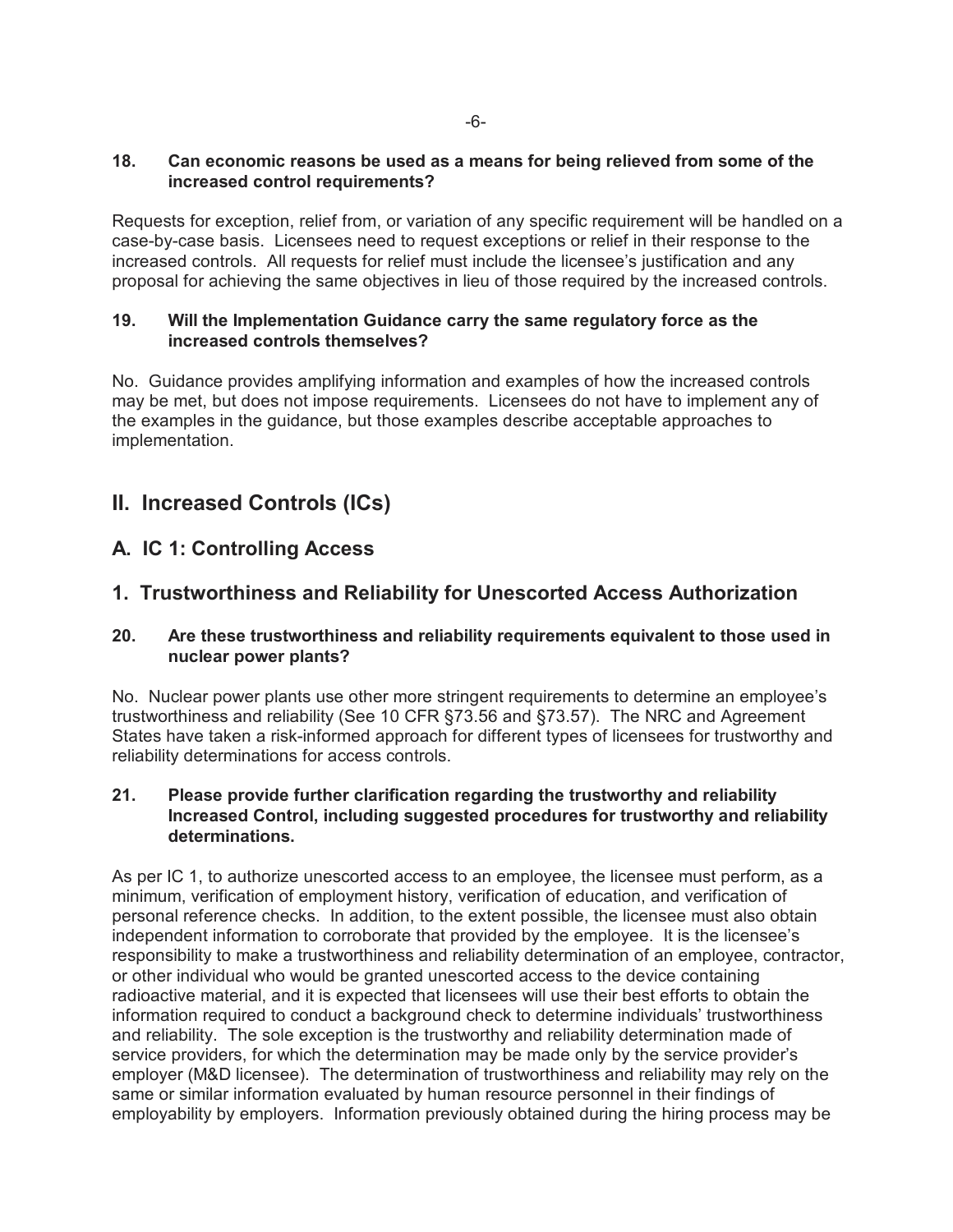used to support the determination, without having to re-verify that information. Licensees have the option to make a trustworthiness and reliability determination for those individuals that they deem necessary to have unescorted access, but also have the option to escort and not make the trustworthiness and reliability determination. However, if such a corroborative check becomes impossible, but the licensee concludes the individual should still be authorized for unescorted access based on other background check information, then the licensee should be prepared to provide a supporting explanation, in writing, of their efforts to obtain the necessary information.

## **22. Will guidance be provided on what determines trustworthiness and reliability?**

No, however, IC1(b) provides the minimum basis upon which a determination may be made. Alternative sources may be used depending on the information available to the licensee. It is the licensee's responsibility to make a trustworthiness and reliability determination for an employee granted unescorted access. This is a licensee's business decision as to what criteria it uses for the bases of the trustworthiness and reliability determination.

The trustworthy and reliability determination is designed to identify past actions to help verify one's character and reputation which provide reasonable assurance of an individual's future reliability.

The following are some indicators that licensees may want to consider for what may be a trustworthiness and reliability concern:

- 1. Impaired performance attributable to psychological or other disorders.
- 2. Conduct that warrants referral for criminal investigation or results in arrest or conviction.
- 3. Indication of deceitful or delinquent behavior.
- 4. Attempted or threatened destruction of property or life.
- 5. Suicidal tendencies or attempted suicide.
- 6. Illegal drug use or the abuse of legal drugs.
- 7. Alcohol abuse disorders
- 8. Recurring financial irresponsibility.
- 9. Irresponsibility performing assigned duties.
- 10. Inability to deal with stress, or having the appearance of being under unusual stress.
- 11. Failure to comply with work directives.
- 12. Hostility or aggression toward fellow workers or authority.
- 13. Uncontrolled anger, violation of safety or security procedures, or repeated absenteeism.
- 14. Significant behavioral changes, moodiness or depression.

These indicators are not meant to be all inclusive or intended to be disqualifying factors. Licensees can a also consider extenuating or mitigating factors in their determinations.

## **23. Why is a trustworthiness and reliability determination necessary?**

A trustworthiness and reliability determination provides the licensee reasonable assurance that the individual allowed unescorted access will not use the material for malicious purposes. The determination provides a basis upon which access cards and other such security access devices could be issued. This requirement goes beyond access control for radiation protection purposes, and further limits access to those individuals who have a legitimate need to access the material or device.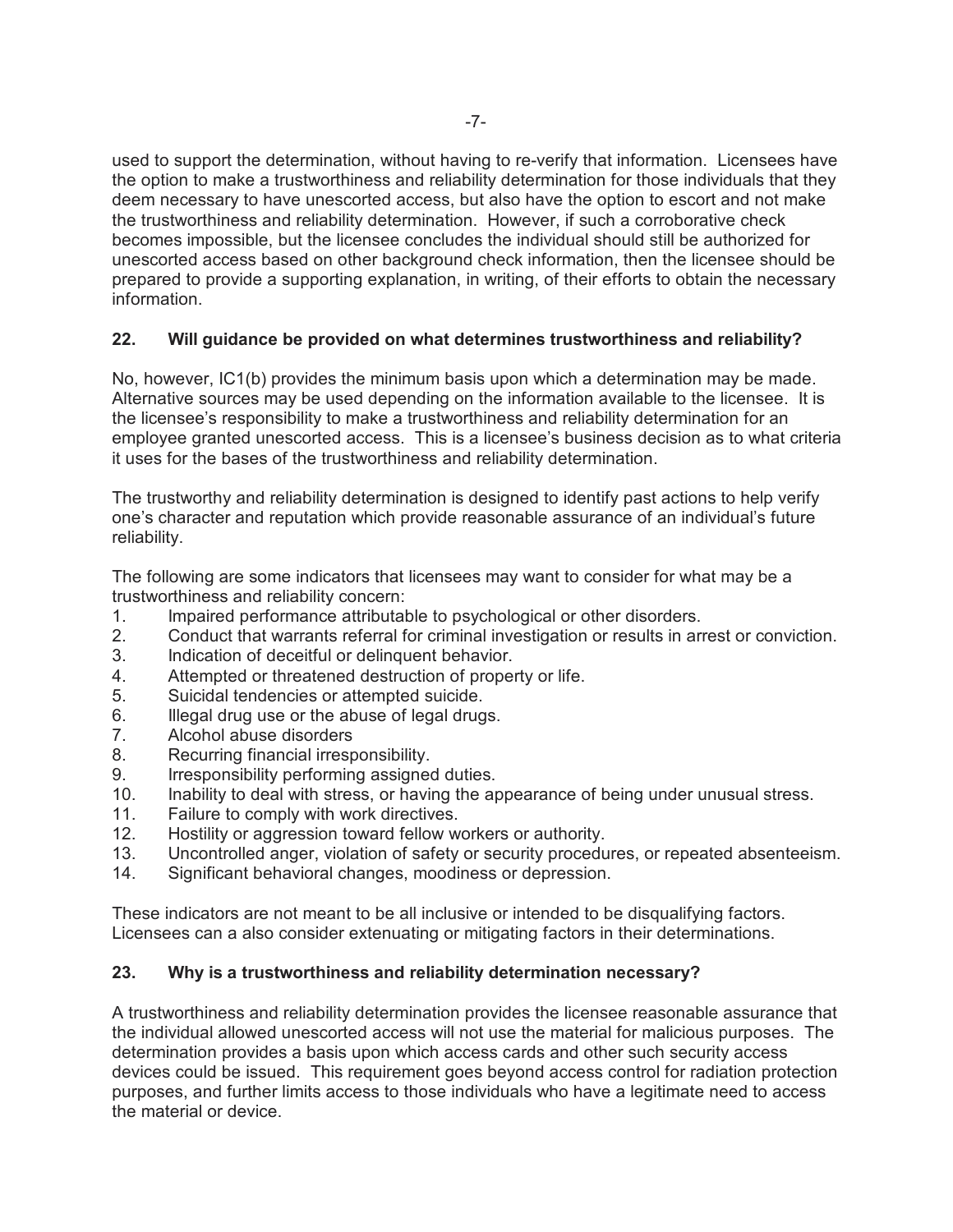## **24. Can the trustworthiness and reliability requirements be avoided if there are alternative physical controls or alternative administrative controls and training?**

No. All increased controls were designed to provide a defense in depth strategy for the increased control of radioactive material in quantities greater than or equal to Table 1 values. No single measure can provide the same level of protection as all increased controls, in total. Therefore, each of the increased controls will require implementation. The NRC and Agreement States acknowledge that no single component can provide foolproof assurance that a loss of control will not occur.

## **25. How does a background check assure trustworthiness and reliability?**

It is recognized that a background check cannot provide total assurance that a person granted access will not use the material for malicious purposes; however, it does provide reasonable assurance that the individual is who they purport to be, and to determine if the individual's character, reputation, and behavior is not adverse to safe operation and does not constitute an unreasonable risk to commit or aid malevolent use of radioactive sources for the protection of the public health and safety.

## **26. How do the NRC and Agreement States perform trustworthiness and reliability evaluations of licensees?**

The NRC and Agreement states do not perform trustworthiness and reliability reviews for individuals. Currently, the process relies on the demonstrated performance of licensees to safely handle radioactive materials. Such performance is observed through the NRC and Agreement State inspection processes. It is the licensee's responsibility to determine the trustworthiness and reliability of its employees to have unescorted access to the radioactive material or device containing radioactive material.

## **27. What is sufficient to determine trustworthiness and reliability, and who is responsible for making the determination?**

The Increased Control provides three elements (educational, employment, and personal history) needed to complete a minimal trustworthiness and reliability review; however, it may be necessary to develop additional information beyond that required in the Increased Control to provide reasonable assurance that an individual granted unescorted access to the material will not use it for malevolent purposes. There is flexibility in how to structure the process.

The ultimate responsibility for making a trustworthiness and reliability determination resides with the licensee; however, the review can be delegated to Human Resources, or other appropriate departments depending upon your organization. Information previously obtained during the hiring process may be used to support the determination, without having to re-verify that information. Licensees have the option to make a trustworthiness and reliability determination for those individuals that they deem necessary to have unescorted access, but also have the option to escort and not make the trustworthiness and reliability determination.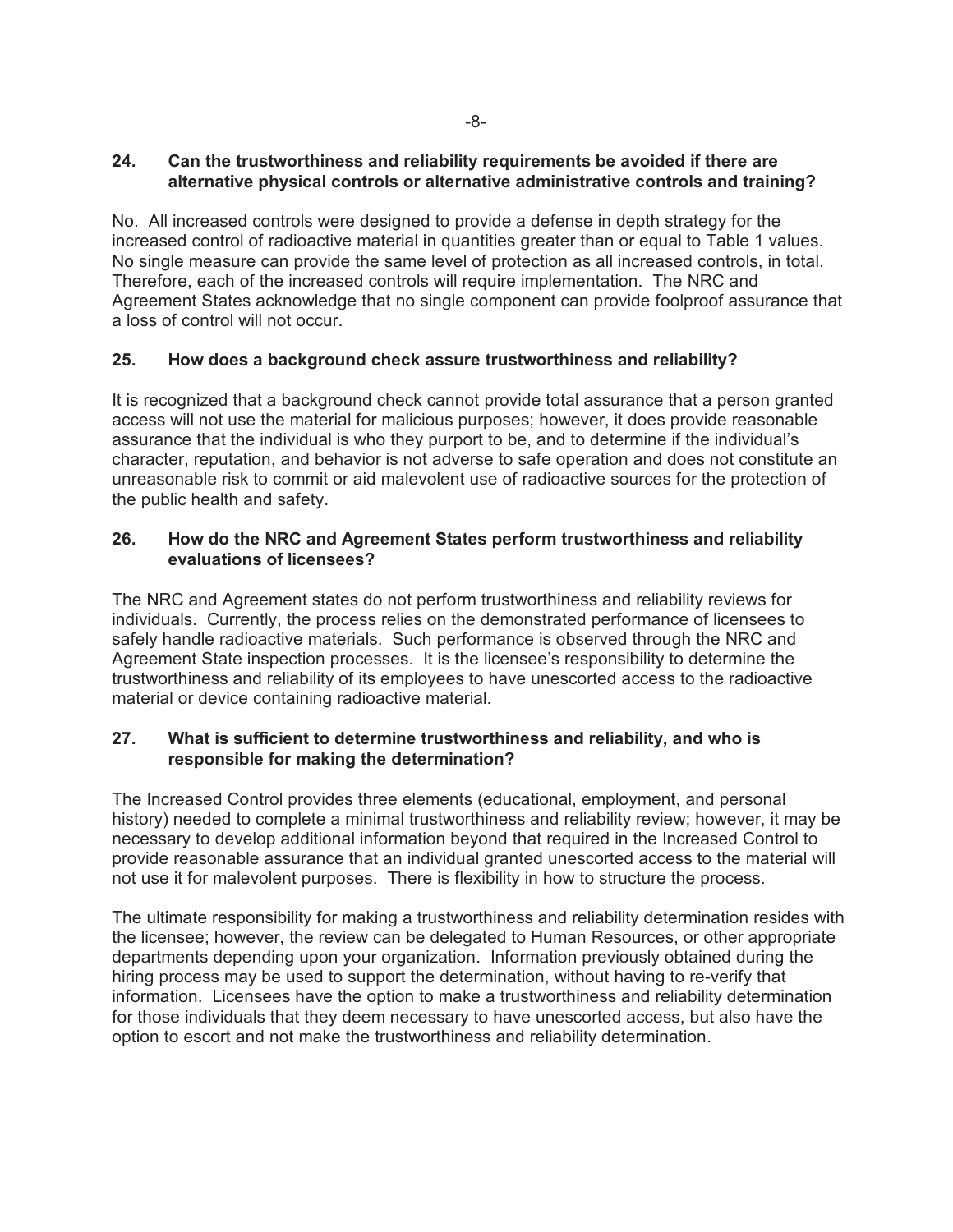## **28**. **How should the trustworthy and reliable determination process for my employees be documented?**

The process must be documented and must include the basis used to develop the determination for each individual (including the criteria and supporting documentation), the individual's name, and should include the date of the determination, and the name and signature of the person responsible for making the determination.

## **29. Does the denial of unescorted access have to be documented?**

No.

## **30. Does the denial of unescorted access create legal liability for the licensee?**

The NRC and Agreement States acknowledge that employer liability potentially exists through the process for determining trustworthiness and reliability, just as employer liability potentially exists throughout the hiring process. A finding that results in denying someone employment may be actionable on the part of the employee/employee candidate, and this is no different.

## **31. How can we address the unique challenges related to establishing trustworthiness and reliability for foreign nationals (anyone who is not a U.S. citizen)?**

The NRC and Agreement States agrees that determining the trustworthiness and reliability of foreign nationals, including students, poses special challenges. An evaluation of academic and other references (i.e. transcripts, college applications, financial aid applications, etc.), can form the basis for a trustworthiness and reliability determination. A visa does not, in and of itself, provide an adequate basis for determining that the individual is trustworthy and reliable.

Background checks are required to verify and develop information that supports the basis for the trustworthiness and reliability determination. Licensees must obtain independent corroborating information to the extent possible. The increased controls incorporate the phrase "to the extent possible" as opposed to "to the extent practical" to communicate the expectation that licensees will use their best efforts to obtain the information required. However, if obtaining such corroborative information becomes impossible, but the licensee concludes the individual should still be authorized for unescorted access based on other background check information, then the licensee should be prepared to provide a supporting explanation, in writing, of their efforts to obtain the necessary information.

## **32. Why was three years chosen?**

A three year period was chosen based on information provided by law enforcement communities, which is not inconsistent with background investigations required for other security clearances. The 3-year employment limit is used to differentiate between a background check that develops information on the individual's character, reputation and behavior (if employed by the licensee for 3 years or less) and a background check that relies mostly on the employer's observations regarding the employee (if employed by the licensee for greater than 3 years).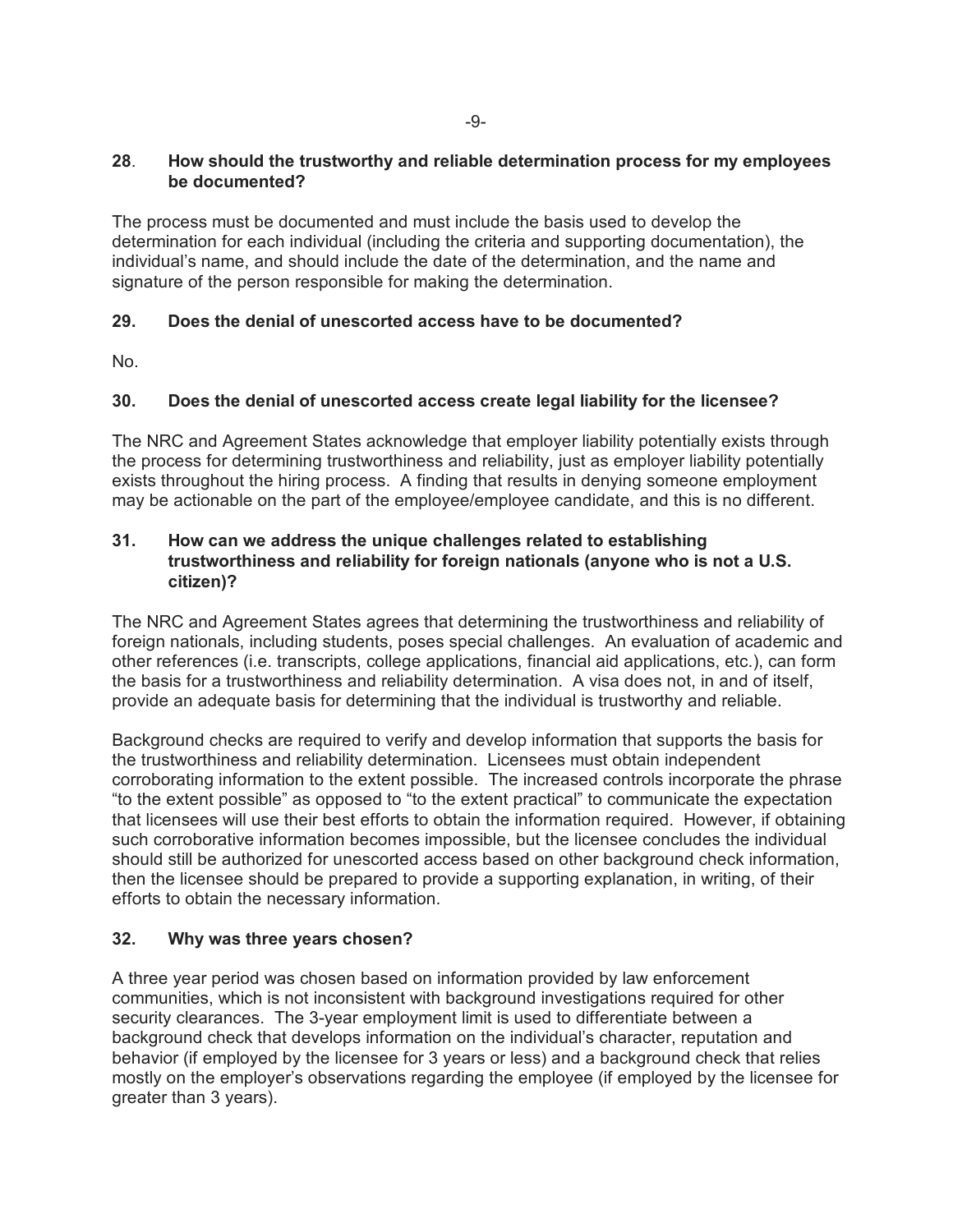A three year time period is a reasonable amount of time in which to observe an employee's actions and to establish the trustworthiness and reliability of the employee. The review and investigation for trustworthiness and reliability of an employee or candidate for employment is envisioned as a one-time event on the part of the licensee, unless other information learned following the determination could prove to influence the outcome of the initial determination.

#### **33. How far back in time must a licensee look into a potential employee's historical information to make the trustworthy and reliability determination?**

Licensees should look into a potential employee's history as far back, to the extent possible, as is necessary to satisfy themselves that sufficient information is available to meet its own criteria for the trustworthiness and reliability determination.

## **34. Do you have grandfather provisions for those who are long-term employees regarding trustworthiness and reliability?**

All employees granted unescorted access must have a determination of trustworthiness and reliability. The level of investigation needed to develop supporting information in determining the trustworthiness and reliability of employees who have been employed for over 3 years is not the same as that required for new or recently hired individuals.

## **35. Are you defining three years of employment as "uninterrupted" service, or can there be breaks in service as long as he's worked for you for 3 total years?**

Three years of service can be concurrent or cumulative as long as the person's work history justifies a trustworthy and reliable determination.

## **36. Why isn't a criminal background check required?**

Licensees in some jurisdictions may not have authority to perform criminal background checks, and therefore, this was not added to the increased controls. Licensees are encouraged to implement additional controls, which could include criminal background checks to their trustworthy and reliability determination process, consistent with applicable laws.

## **37. Can one institution's determination of trustworthiness and reliability for an individual suffice for another institution's assertion that trustworthiness and reliability is met, and can such information be shared among institutions?**

Each institution (i.e., licensee) is ultimately responsible for determining the trustworthiness and reliability of anyone they are granting unescorted access to radioactive material in quantities greater than or equal to Table 1 values or devices containing such material through the background check requirement in the Increased Control.Licensees would need to establish their criteria on which they will base their trustworthiness and reliability determination and obtain the necessary information that substantiates their criteria. Information gathered from other sources, including information obtained for a finding of trustworthiness and reliability by another institution may be one element of the basis for making a new determination at the new institution. Your human resource and legal personnel can determine if such information may be shared among institutions. If programs exist for other activities at a licensee's site that accomplish the same objectives as the increased controls, licensees do not have to create a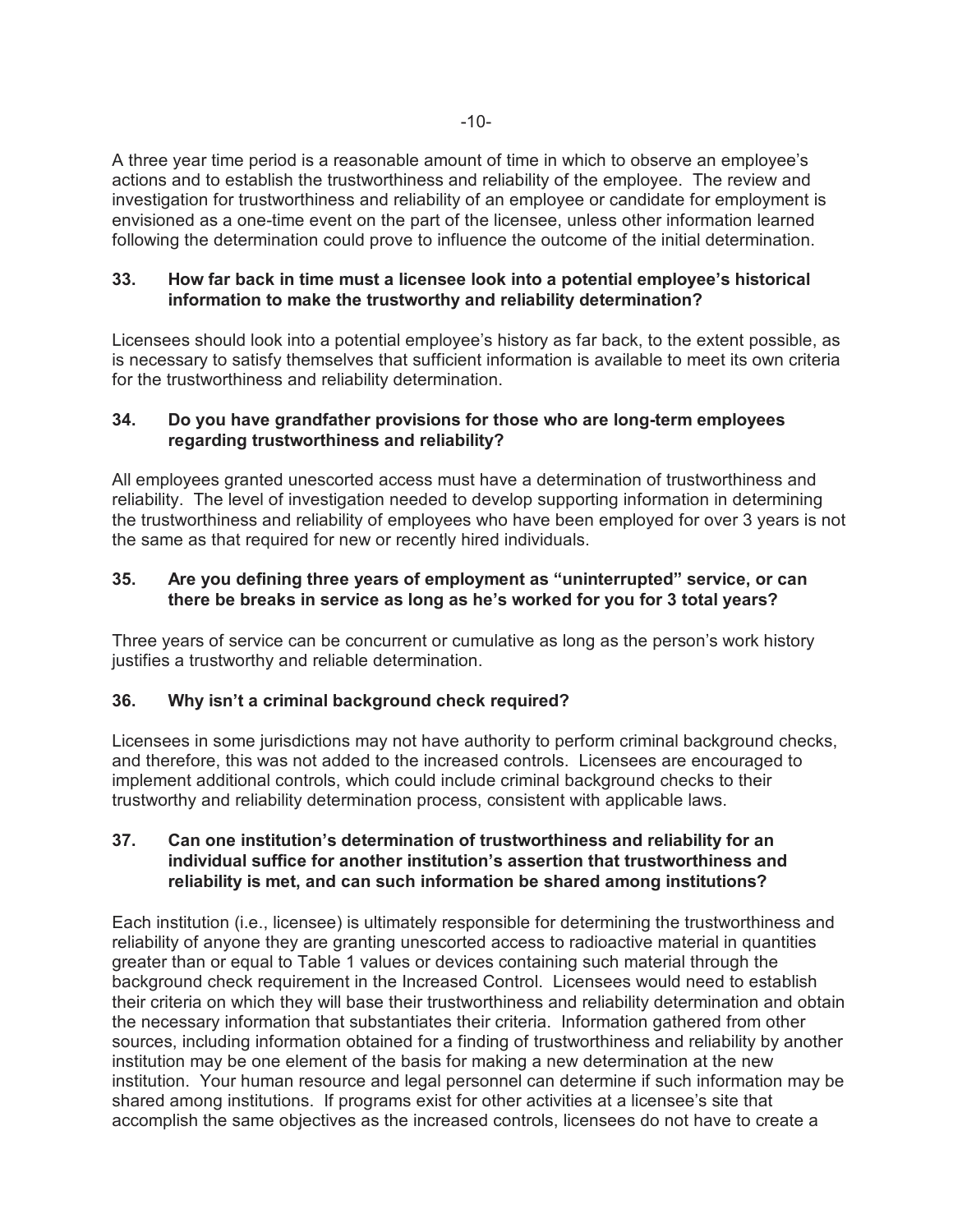separate program for their radioactive material. Licensees will need to document how specific elements of existing programs are used to implement each increased control.

**38. Our industry is subject to three different Federal background check programs: Bureau of Alcohol, Tobacco, Firearms, and Explosives, The Department of Transportation (DOT) and the NRC. All three have different requirements. This is very cumbersome, confusing and costly.**

The process used and the information previously obtained through another background check or the hiring process may be used to support a trustworthy and reliable finding without having to re-verify the information.However, the individual responsible for the background checks must document the basis for concluding that individuals are trustworthy and reliable. The documentation may reference pre-existing records. If programs exist for other activities at a licensee's site that accomplish the same objectives as the increased controls, licensees do not have to create a separate program for their radioactive material. Licensees will need to document how specific elements of existing programs are used to implement each Increased Control.

**39. Can other individuals (e.g., contract physicians, physicists, laboratory staff, house-keeping, security staff, or other staff not actually using the device or material) be authorized unescorted access to a device or radioactive material in quantities greater than or equal to Table 1 values?**

Yes. Other personnel (both licensee and non-licensee) that have job duties that require access to the room where the device is used or stored may have unescorted access to the material or device if the licensee has determined they are trustworthy and reliable and there is a need for them to have access to the material or device. The requirements restricting unescorted access are for vendors and service providers who are installing, repairing, modifying, or removing the source containing radioactive material quantities of concern from a device.

**40. If a licensee has determined someone to be trustworthy and reliable, and they later betray that determination by actually taking the material for malevolent use, what actions are expected of the licensee? What liability does the licensee assume because of their background check?**

The licensee is required to provide reasonable assurance that persons granted access are trustworthy and reliable, and if the licensee fails to provide that assurance, the licensee would be in violation of the increased controls, and enforcement action will be considered. Providing assurance means that the licensee has taken reasonable efforts as required by the Increased Control to ascertain trustworthiness and reliability and documented those actions.

Once an incident occurs, the licensee is expected to implement the other elements of their documented program required by the increased controls, and pursuant to the regulations and license conditions.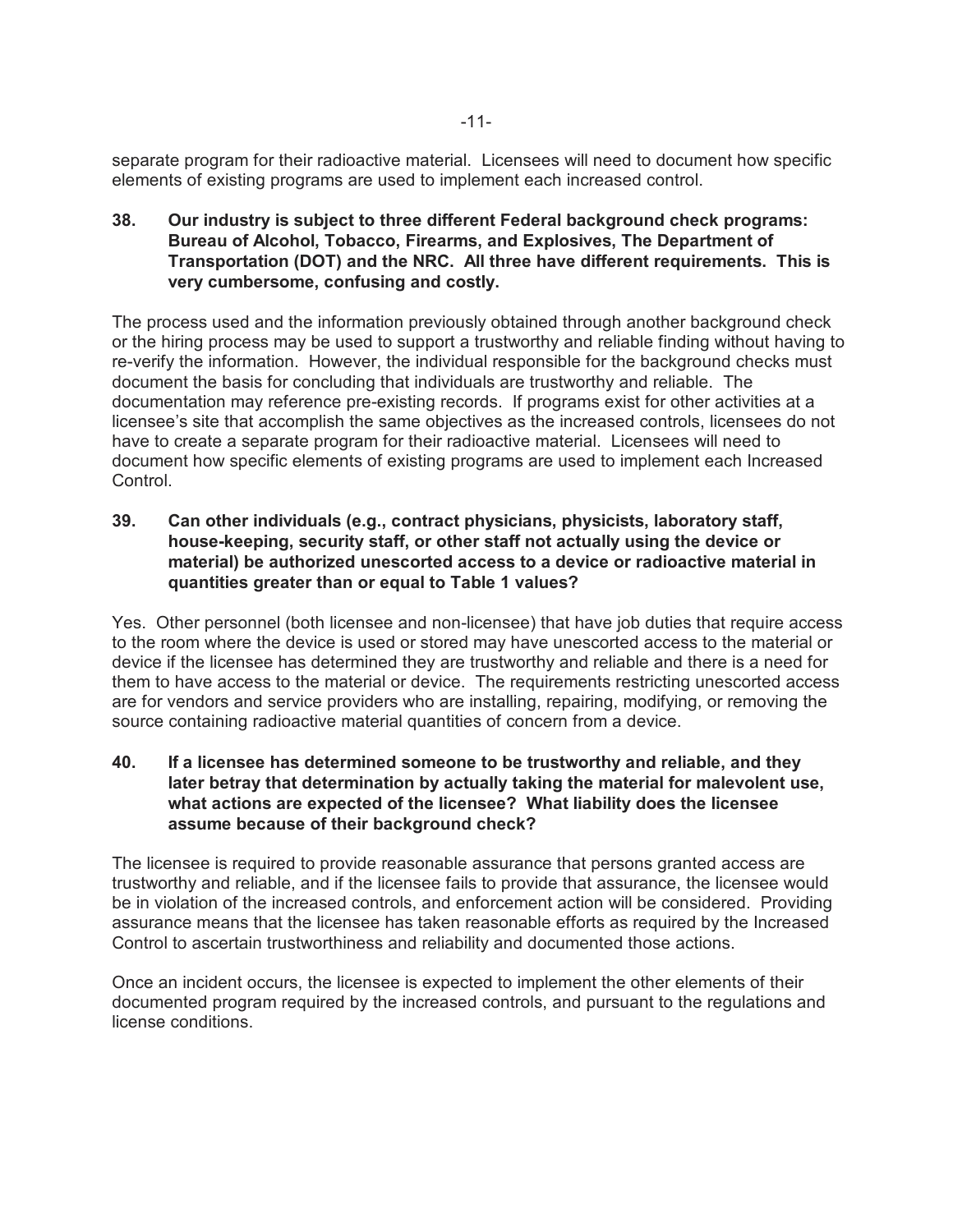**41. Could security risk assessments described in title 42 CFR 73.8 assist in achieving certain trustworthy and reliability goals? Note that current impediments to information sharing (Department of Labor restrictions) among institutions could restrict the transmittal of important information.** 

The "Security Risk Assessment" under title 42 CFR 73.8 could potentially serve as an element of the basis for a determination that an individual is trustworthy and reliable. Concerns that other institutions cannot share "Denial of Access" information are duly noted. The NRC is not pursuing action at this time with regard to this potential impediment to information sharing among institutions. Each institution (i.e., licensee) granting unescorted access to radioactive material in quantities greater than or equal to Table 1 values or devices containing such material is responsible for making its own determination that an individual is trustworthy and reliable, through the background check requirement in the Increased Control.

## **42. Can emergency first responders, such as police and fire department personnel be deemed trustworthy and reliable for the purposes of the increased controls, without a background check?**

Officials of the NRC, state radiation-protection agencies, and local law enforcement authorities are deemed trustworthy and reliable for purposes of this requirement. In the event of an emergency, such as a fire or explosion, firefighters may be granted unescorted access for the purposes of controlling the emergency situation.

## **43. Can the Human Resources Department be designated to perform the background checks and be the repository for trustworthy and reliability determination records? If we have a process in place can we continue to use that process? Does the Radiation Safety Officer (RSO) have to be involved?**

The review and/or record storage can be delegated to a licensee's Human Resources or any other appropriate department depending on its organization. Additionally, the process used and the information previously obtained through the hiring process or another background check process, may be used to support a trustworthy and reliable finding without having to re-verify the information.However, the individual responsible for the trustworthy and reliability determinations must document the basis for concluding that individuals are trustworthy and reliable. The documentation may reference pre-existing records.If security programs exist for other activities at a licensees site, that accomplish the same objectives as the increased controls, licensees do not have to create a separate security program for their radioactive material. Licensees will need to document how specific elements of existing security programs or plans are used to implement each Increased Control. The RSO does not have to be involved just as along as the objectives of the increased controls are met. However, because safety and security go hand-in-hand, the RSO is likely to be integrally involved in any decisions and implementation.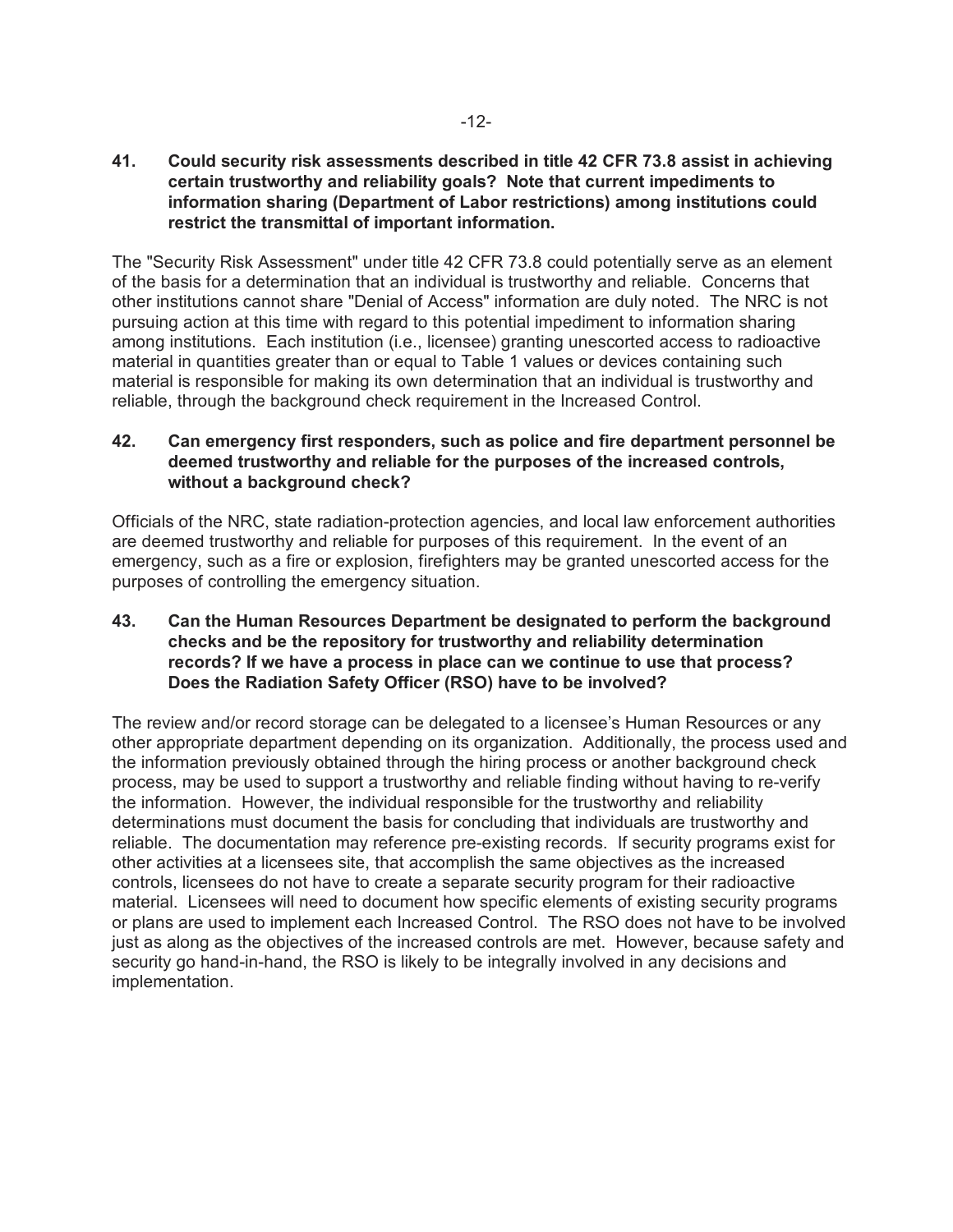#### **44. How do you handle non-disclosure of personal information other than to simply tell someone calling about employment history they worked for you from one date to another?**

Verification of employment history can be one measure by which you determine a person's trustworthiness and reliability.

#### **45. Are you attempting to determine if employees are telling the truth? If someone has a drug and alcohol problem, does that make them unreliable?**

The process has been developed to provide a way for licensees to have reasonable assurance of a persons true identity and that the individual's character or reputation is established to be trustworthy and reliable. Being untruthful and abuse of alcohol are indicators that may be used to deny a person's trustworthiness or reliability, but are not necessarily determinative.

## **46. How are we going to handle totally new hires that you put through school? How will you get all the background checks before you put him to work? Are managers subject to the same background checks?**

Background checks on new hires without an employment history will require a review of their education and personal references. The background investigation for a determination of trustworthiness and reliability needs to be done before granting unescorted access to the radioactive material quantities of concern or devices containing the radioactive material, otherwise the individual may be escorted. Everyone is required to have a trustworthiness and reliability determination before being given unescorted access to radioactive material quantities of concern or to devices that contain such material. The level of investigation of the background check to develop information supporting the determination criteria is different for those employed more than three years.

## **47. How does the inspector judge if a licensee's program for trustworthiness and reliability checks is adequate?**

When it is completed, licensees will be provided informational copies of the Temporary Instruction for inspection which gives guidance to inspectors. Generally, inspectors will verify that licensees have performed the trustworthiness and reliability determinations for those individuals granted unescorted access. This would include looking for documentation of the criteria used for those determinations and documentation of the information gathered, in the background investigation (e.g., records of phone conversations) to support that an individual meets the licensee's the criteria. Inspectors would generally not second guess a licensee's determination if the licensee has information to support its decision.

# **2. Trustworthiness and Reliability of Service Providers**

**48. Why aren't the NRC and Agreement States issuing increased controls to all irradiator repair/service providers to have a trustworthiness and reliability determination of their service personnel?**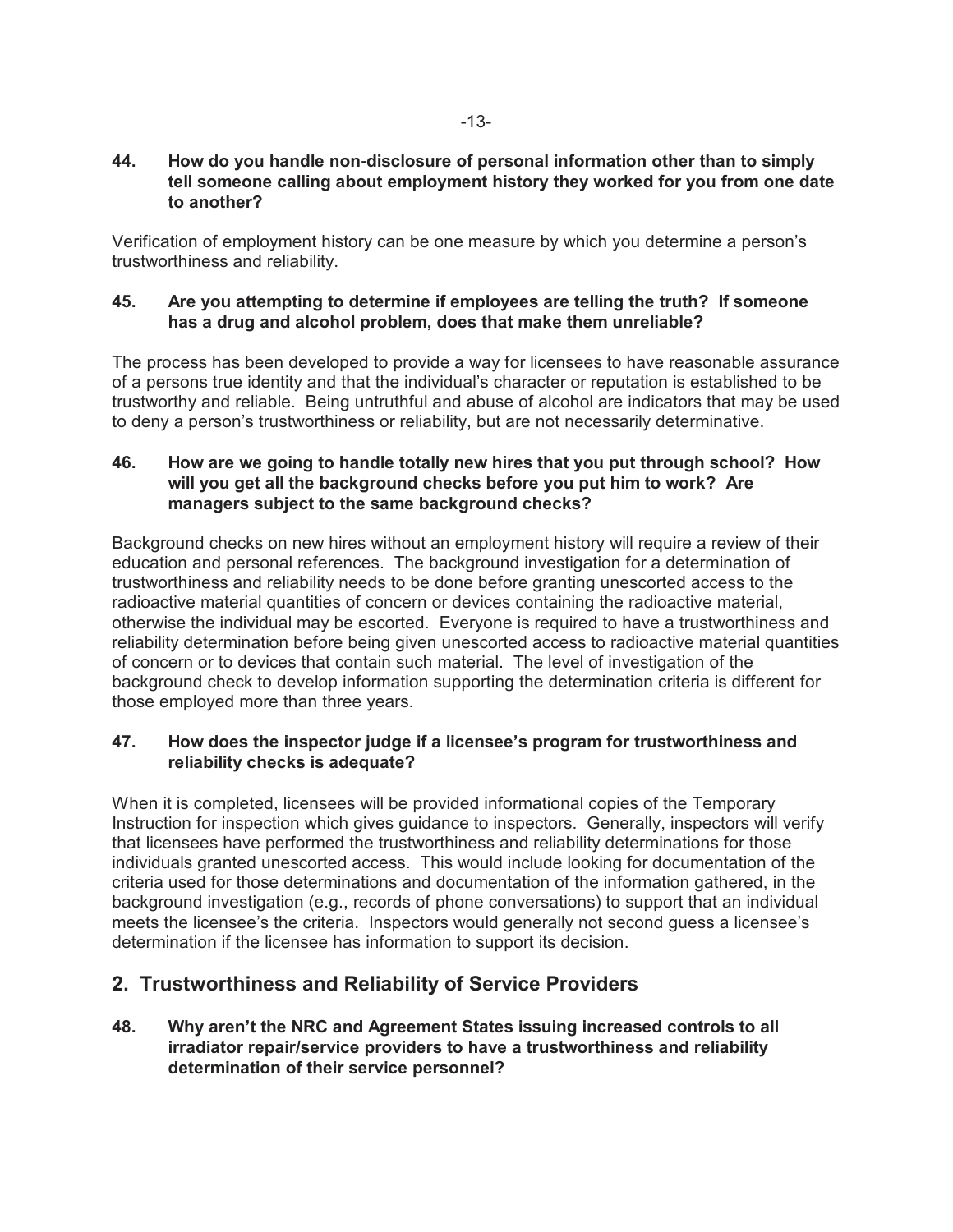At this time, the NRC and Agreement States are issuing increased controls to licensees that possess their own radioactive material in quantities greater than or equal to Table 1 values and not to those that only take temporary possession of their customer's sources for radiation protection purposes while performing repairs or service. The increased controls issued to service providers are designed to enhance control for the service providers own sources, and not for their customers' sources at the customers' facilities. The one exception is where the service provider is also a Manufacturer and Distributor (M&D) licensee and is implementing the M&D Licensee Additional Security Measures Order of January 12, 2004. In this case, the M&D licensee can provide certification to their customers that an individual M&D employee is trustworthy and reliable based on that Order, without its customer licensee having to go through its own process to make the trustworthy and reliable determination for unescorted access.

## **49. Can properly qualified service providers be considered trustworthy and reliable and granted unescorted access to the radioactive material or devices containing the radioactive material.**

Yes, provided the licensee meets the requirements of IC 1. Certain M&D licensees implementing the NRC's January 12, 2004, Additional Security Measures (ASMs) Order, have requirements that exceed IC 1. Therefore, individuals from these M&D licensees, who are providing service at a customer's facility, need not go through the customer's process for determining trustworthiness and reliability for granting unescorted access. Rather, because the M&D licensee may already have made its own determination of trustworthiness and reliability, under the January 12, 2004, Order, for its service personnel, the M&D licensee can provide its customers with certification of an individual's trustworthiness and reliability for being granted unescorted access.

**50. During a source disconnect, would trustworthiness and reliability requirements apply to the individual coming in to provide source retrieval services? What about an individual who works for another company that provides source retrieval services and they have performed trustworthiness and reliability background checks, are those checks are adequate for my company?**

Yes, to both questions. Individuals without a trustworthiness and reliability determination would need to be escorted during source retrieval operations. M&D licensees implementing the January 12, 2004, NRC Order can provide verification of their employees trustworthiness and reliability to its customers. Some type of written communication is required from the M&D Licensee, which includes the employee's name that will be providing the service, and a statement to the effect that the employee has been determined to be trustworthy and reliable in accordance with the NRC Security Orders for M&D licensees.

## **51. What type of written verification attesting to or certifying a service provider employee's trustworthiness and reliability is required from a Manufacturing and Distribution (M&D) licensee providing the service?**

Some type of written communication is required from the M&D licensee, which includes the employee's name that will be providing the service and a statement to the effect that the employee has been determined to be trustworthy and reliable in accordance with the NRC Security Orders for M&D licensees.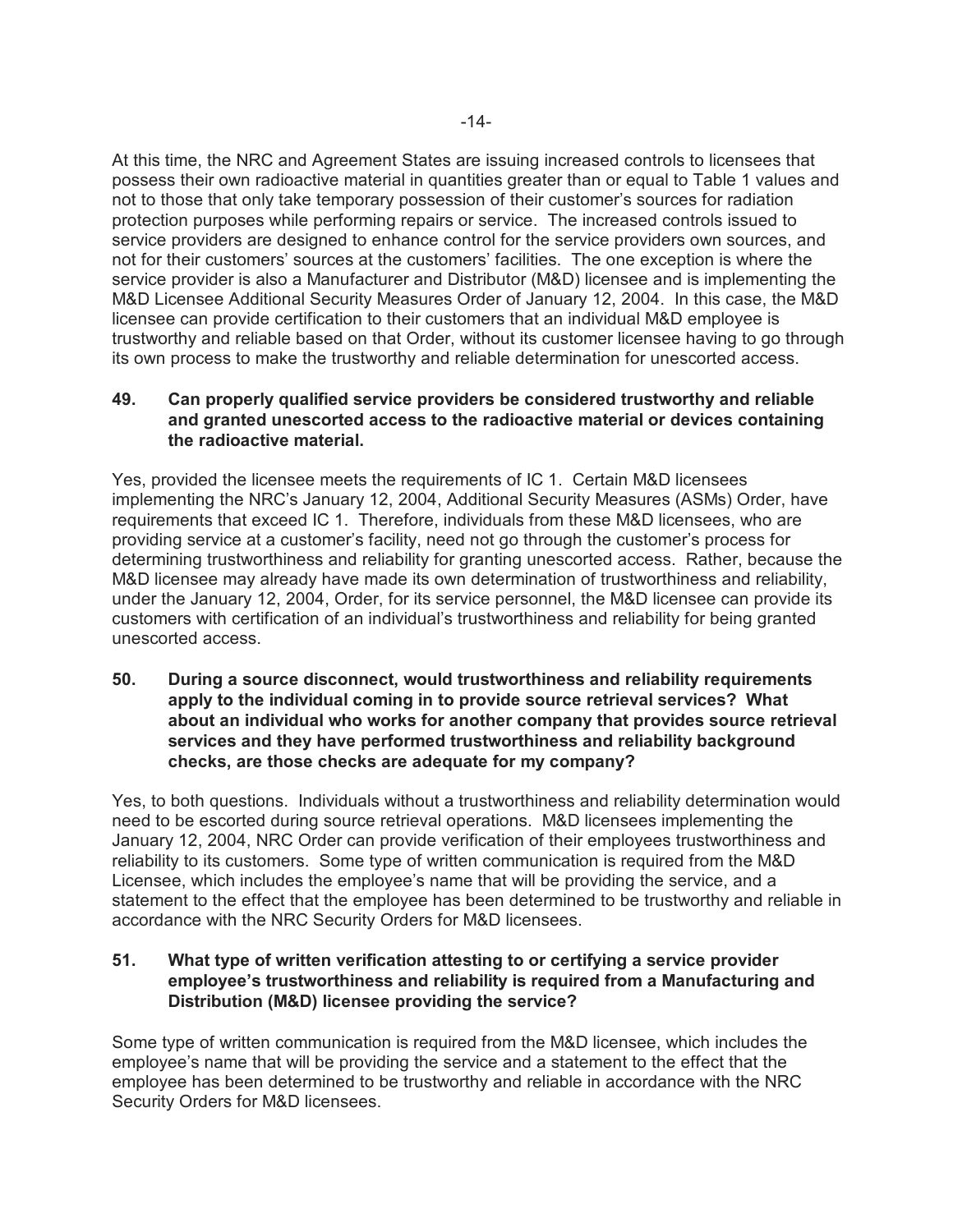## **52. Before a Manufacturing and Distribution (M&D) licensee comes to a customer's facility to provide service, will the NRC provide assurance that the M&D licensee is complying with the M&D licensee Security Order of January 12, 2004?**

The M&D licensees issued and implementing the January 12, 2004, Order have notified the NRC that they are in compliance with that Order. The NRC, as part of its regulatory program will inspect these licensees to verify compliance.

## **53. Why do the Manufacturing and Distribution (M&D) Licensee have a more stringent standard for determining trustworthiness and reliability than these increased controls ?**

M&D licensees' need trustworthiness and reliability requirements that are more stringent than required by these increased controls. These requirements have been designated as Safeguards Information and will not be distributed to other licensees. M&D Licensee service providers have knowledge, tools, and access to devices that contain sources containing radioactive material quantities of concern.

## **54. Can vendors and service providers not associated with a Manufacturing and Distribution (M&D) license be provided unescorted access to radioactive material in quantities greater than or equal to Table 1 values at a customer facility?**

No. At this time, only vendors and service providers associated with an M&D license implementing the NRC Security Order of January 12, 2004, can make a trustworthiness and reliability determination for individuals that provide service at their customer's facilities. All other vendors and service providers must be escorted by a person, from the customer's facility, who is authorized to have unescorted access to the radioactive material or device containing radioactive material. There is need for more stringent trustworthiness and reliability requirements for M&Ds relative to other licensees, based on the fact that the M&Ds are intimately more familiar with the devices containing radioactive material quantities of concern than other licensees. Vendors and service providers not associated with a M&D may also have intimate knowledge of these devices. However, they do not have possession limits that warrant the issuance of increased controls that are comparable to those issued to the M&D licensees.

**55. Are the NRC and Agreement States considering developing an alternate pathway for vendors and service providers not associated with a Manufacturing and Distribution (M&D) licensee to have unescorted access to radioactive material in quantities greater than or equal to Table 1 values at their customer facilities?**

Not at this time.

# **3. Controlling Access**

**56. Can the NRC provide examples of how to best achieve the level of unescorted access and detection given budget constraints versus risk?**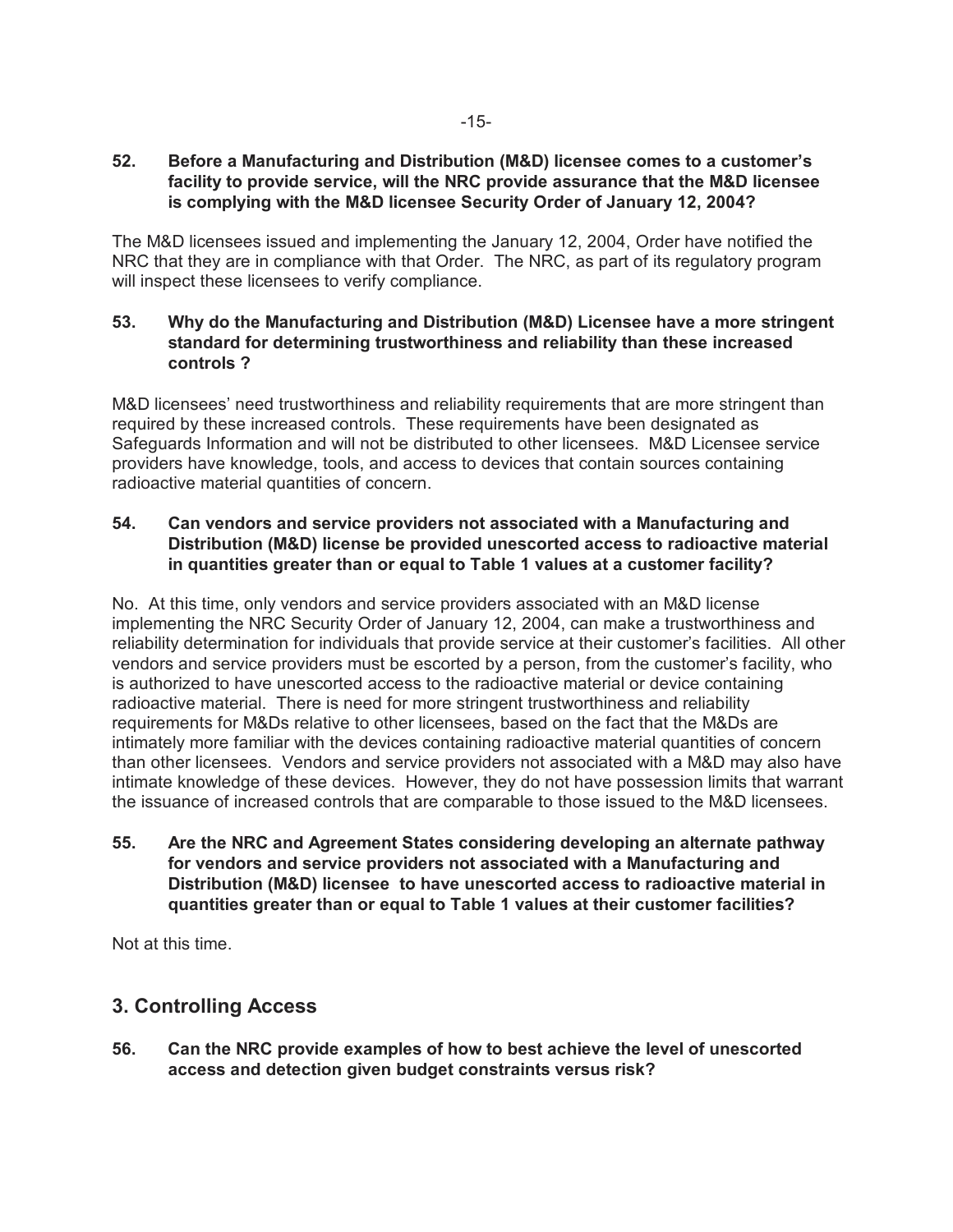Each licensee needs to develop a plan that identifies the areas where radioactive material in quantities greater than or equal to Table 1 values are located, who has access to these areas, and how to best achieve compliance with the increased controls. The way to achieve compliance will vary for each facility. This is a business decision that the licensee needs to make.

#### **57. Can we assume that patients can be granted unescorted access during patient treatments?**

Patients who are being treated with devices containing radioactive material of concern, are usually escorted, monitored, or frequently observed by an approved individual. Access by patients who are receiving treatment with such devices should be restricted during treatment, and the licensee shall comply with the increased controls. Patients should not be able to access areas where radioactive material quantities of concern is stored without being escorted or confronted by approved personnel.

## **58. Can the escorted access requirement be waived for hospitals because of the cost, and safety concerns involved in accompanying patients at all times? Exceptions are needed for emergency situations.**

Licensee must comply with the increased controls and control access of patients who are receiving treatment with devices containing radioactive material in quantities greater than or equal to Table 1 values. Escorting individuals who have not been deemed trustworthy and reliable is required, and patients being treated are usually escorted, monitored, or frequently observed by an approved individual. Licensees have the ability to identify those areas/rooms where radioactive material quantities of concern are located and may use a variety of methods to limit access, escort and monitor patients.Licensees need to determine which methods would be the most reasonable and practical for there situation. While safety and security are complimentary, security should not interfere with safety. Licensees can determine their own best practices or procedures in anticipated emergency situations.

## **59. Does "access control" (IC 1) require that locks for different rooms be re-keyed to different keys/combinations?**

No. IC 1 requires that only approved individuals have unescorted access to radioactive material in quantities greater than or equal to Table 1 values. It is up to the licensee to determine how access will be controlled at their facility. If you are using a key based system for access to radioactive material quantities of concern, the keys should only be distributed to personnel who have a need-to-know and have been granted unescorted access. Compliance with this increased control can only be determined during the inspection process.

**60. Self contained irradiators have shown themselves to be very safe for day to day use without operators having access to the radioactive material. Controlling access to the radioactive material is generally much easier than controlling access to the irradiator. Are the increased controls expected to address access to the radioactive material or to the irradiator?** 

In order to address potential malevolent intent, the increased controls were drafted to control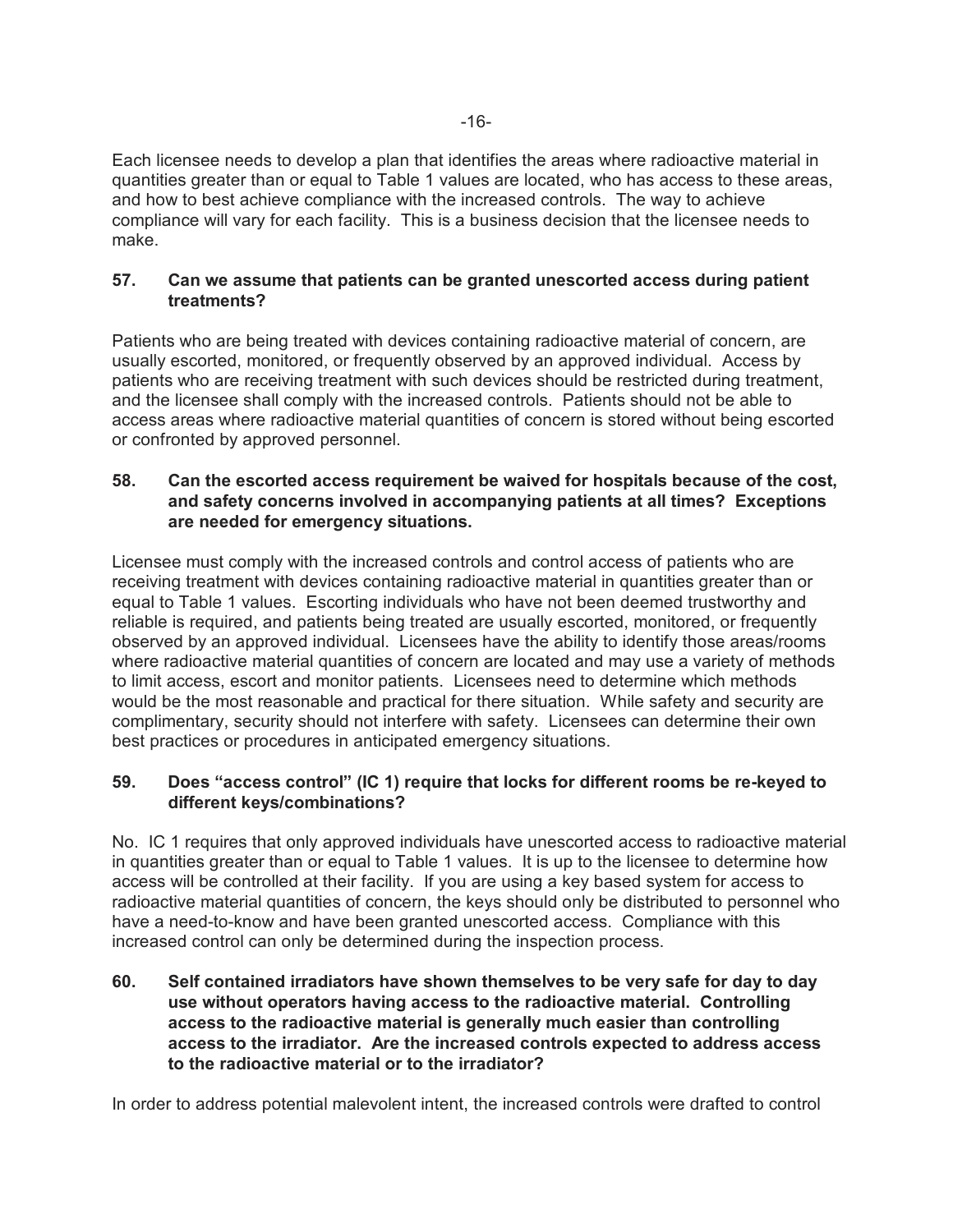access both to the radioactive material and to the irradiator. When used properly with no malicious intent, the devices are inherently safe.

**61. Can the requirements in IC 1 (for controlling access) be eliminated because it seems to be overly burdensome? The radioactive source cannot be easily accessed for the some types of devices (e.g. blood irradiators, panoramic irradiators with less than 10,000 curies, teletherapy devices, gamma knife devices, and afterloader units). Only specifically trained individuals utilizing specialized equipment could exercise sufficient physical control over these sources to present a risk of theft, sabotage, or malevolent use. What is the likelihood that a Co-60 source could be removed from its housing?** 

The NRC has engaged the expertise of national laboratories who have shown that these devices may be vulnerable under certain scenarios. It is for this reason that the Commission has determined that certain enhanced security measures are necessary in the current threat environment.

#### **62. Does unescorted access only apply to the storage area?**

No. It applies to all areas where there is radioactive material of concern or devices containing the radioactive material.

## **63. Do the individuals on an oil rig who actually manipulate the tools, but are not employed by us, have to be approved individuals under the Increased Control?**

No, as long as there is an approved individual on the rig escorting these individuals.

## **64. What should we do if one of our trucks (working under the increased controls) breaks down and must be towed to a shop for repairs and we are not allowed into the repair shop bay?**

You must still meet the requirements of the increased controls. Your authorized user could lock the truck, remain at the shop and keep visual contact with the truck in order to control and maintain constant surveillance of licensed material (as already required by the regulations) to ensure that the sources/tools are not removed. Alternatively, you could remove the device from the truck and keep it in your possession until you can have the sources returned to your facility or the original truck is repaired.

#### **65. Why are the access controls required when most of the Increased Control duplicates regulation, license condition, guidance, or the licensee's own safety procedures addressed for health and safety.**

Current regulatory requirements for security and access controls focus on safety to assure appropriate control of the radioactive material and proper use of devices containing the radioactive material to meet the standards for protection against radiation. They were not developed for protecting against determined individuals intent on malevolent use of radioactive materials. The purpose of the increased controls is to enhance existing security requirements to reduce the risk of malevolent use. The NRC and Agreement States consider safety and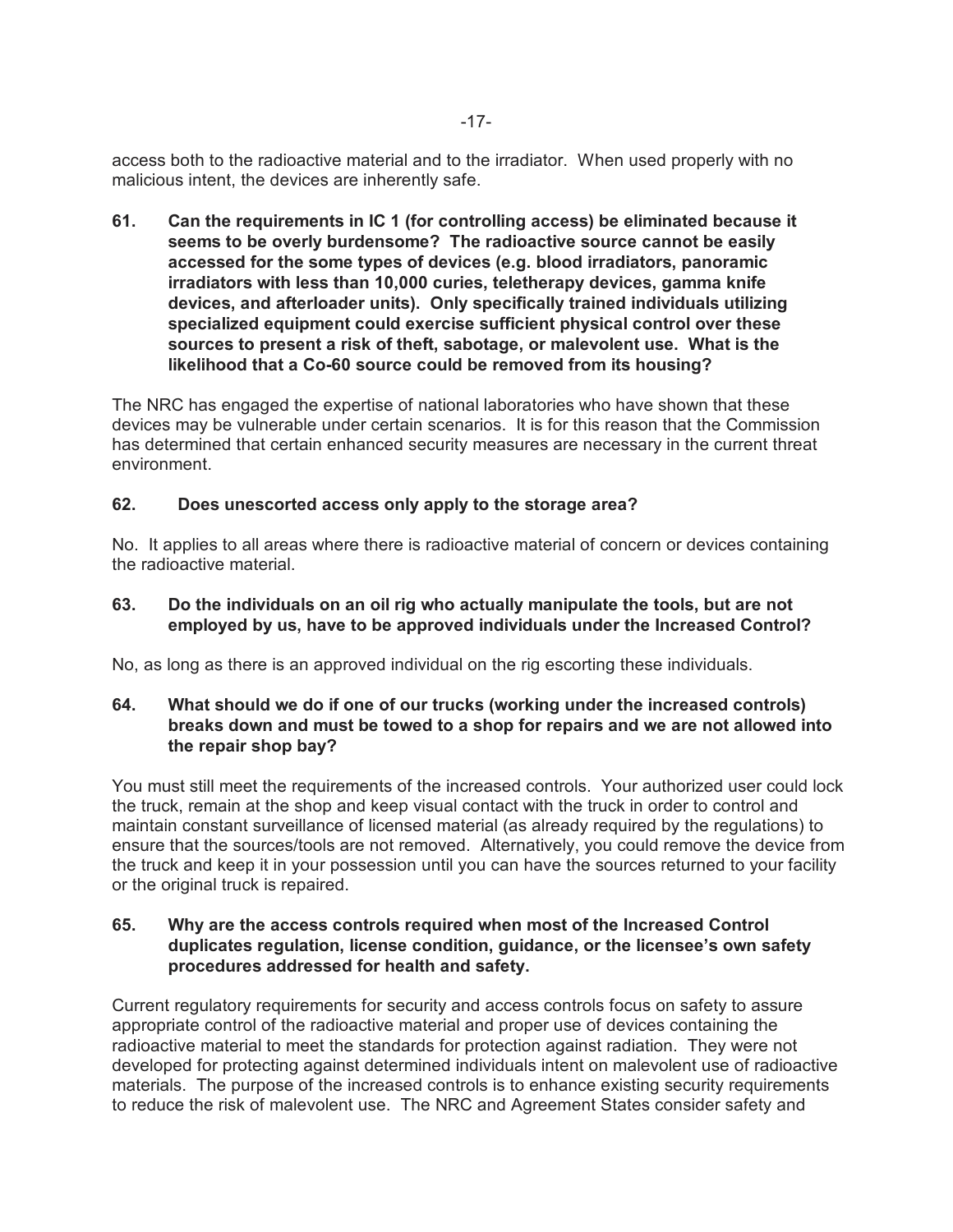security to go hand-in-hand and that existing licensees' radiation safety procedures and current business practices can be readily adapted to meet the access controls.

# **B. IC 2: Monitoring, Detecting, Assessing, and Responding**

# **1. Local Law Enforcement Agency (LLEA) Coordination**

## **66. Could radiation detection meters, connected to a silent alarm, be used to alert local law enforcement of an attempted theft of radioactive material?**

Yes, radiation meters could be a means to detect theft of radioactive material depending on the configuration of shielding surrounding the radioactive source. However, increased controls were designed to provide a defense in depth strategy for the control of radioactive material in quantities greater than or equal to Table 1 values and the NRC expects licensees to consider all possible scenarios when developing and implementing a plan for the increased controls.

## **67. What if the LLEA declines to participate in the plan to respond to incidents due to lack of staffing, resources, etc?**

Lack of cooperation by an LLEA, if it occurs, will be handled on a case-by-case basis.

## **68. Is the licensee required to keep the LLEA responders trained in radiation protection?**

In order to assure that the LLEA can appropriately determine the priority of its response they need to have an understanding of the potential consequences associated with theft or sabotage of the radioactive material of concern. For the LLEA to know how best to respond, they need to know something about the potential hazards, and would therefore need to have some radiation protection education. The training of your LLEA is suggested in guidance, but not required by the Increased Control. The amount and frequency of radiation protection training needed is a matter to be coordinated between the licensee and the LLEA.

## **69. Can you clarify what you mean by assistance from LLEA? For example, is a single officer with radio backup sufficient or is an entire SWAT Team necessary?**

The LLEA will respond as appropriate to the event based on their understanding of the situation and potential consequences. As indicated in the increased controls Implementing Guidance, one of the purposes of establishing liaison with the LLEA is to provide them with an understanding of the potential consequences associated with malevolent use of the radioactive material of concern so that they can appropriately determine the priority of its response. The LLEA response is needed for offsite coordination, in the protection of the public health and safety, to mitigate potential consequences of malevolent use of radioactive material.

## **70. Does the required pre-arranged plan with the LLEA, (2.b. of enclosure 1) require something beyond what is currently required of licensees?**

The increased controls are an enhancement to current security requirements, and do not relieve current security measures being undertaken by licensees, including LLEA coordination.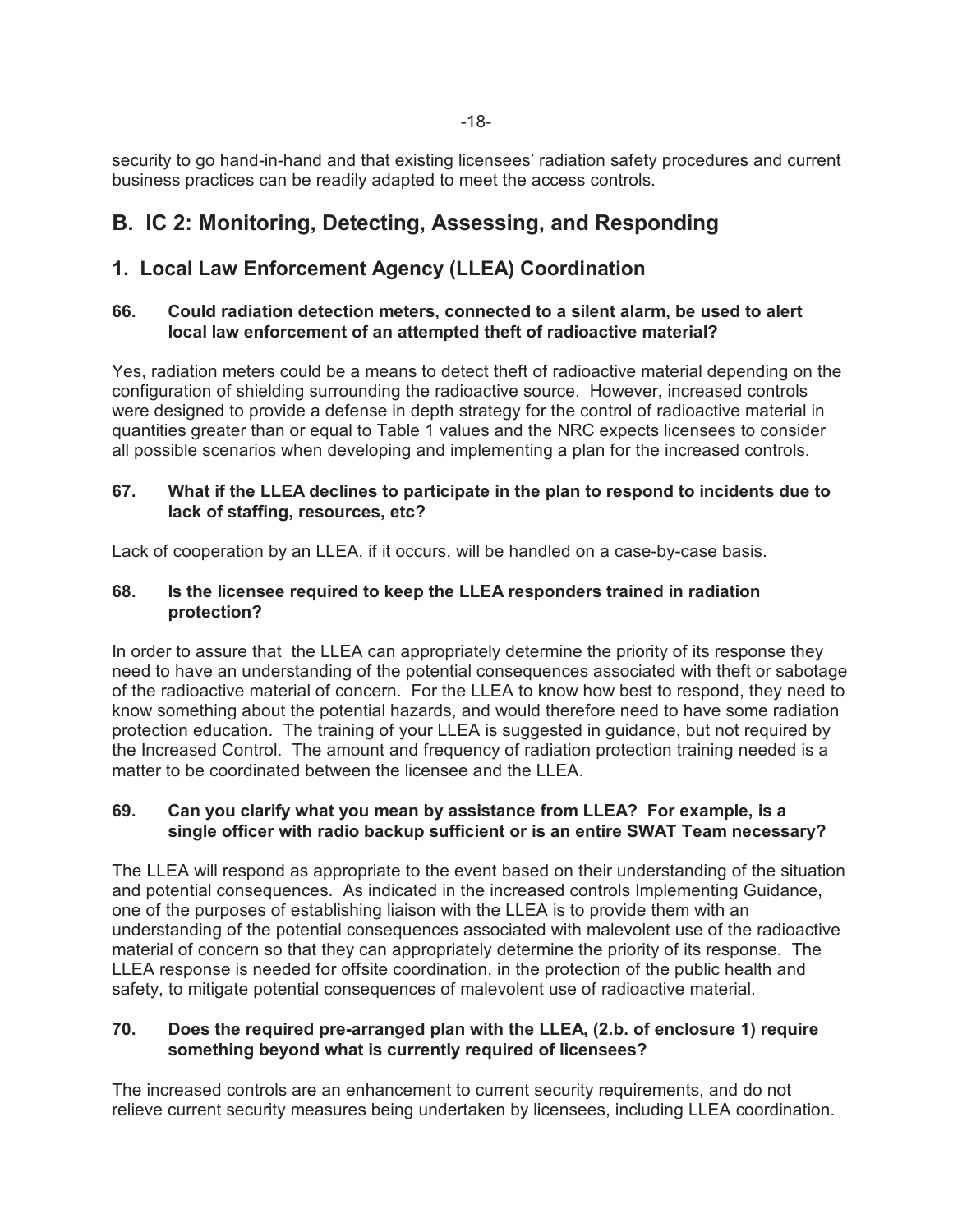Depending on each licensee's existing measures, the increased controls may or may not require additional action.

## **71. What information must be reported to what organization (NRC, Agreement State, LLEA), and under what circumstances?**

In response to the increased controls, you will be communicating with the NRC or Agreement State regulatory agency, as appropriate, and coordinating with the LLEA. Reports shall be made in accordance with ICs 2 and 3. This does not preclude you from making other reports as required by other State or local laws. Information regarding your physical protection of radioactive materials related to these increased controls can be given to the LLEA, without violation of the information protection requirements in IC 6.

## **72. Does the NRC intend to require the responder to have firearms, or will non-lethal weapons suffice? As an example, some security staff do not carry firearms and a LLEA response might not meet the timeliness requirement.**

The requirement for an armed response is not to prevent unauthorized access, but to respond to and disrupt an actual or attempted theft, sabotage or diversion of radioactive material. Adversaries could be well armed individuals. A private security force does not substitute for a LLEA. The LLEA will respond, as appropriate, to the event.

## **73. Can an on-site proprietary professional security force with trained and armed officers be considered as the LLEA?**

An on-site armed force can serve as the initial licensee response. However, arrangements with off-site LLEA shall still be established, and the off-site LLEA shall be notified immediately of incidents, in case additional assistance is needed, and so that the LLEA can assess the potential for off-site impacts and the need to notify other agencies.

## **74. With respect to dealing with the LLEA, is it the licensee's responsibility to make arrangements with agencies beyond the local level?**

It is the licensee's responsibility to make arrangements with the LLEA that has responsibility for response to potentially malevolent events. When coordinating with LLEA, licensees should use this opportunity to also coordinate with the local Fire department.

## **75. What coordination is required with the LLEA for work on temporary job sites?**

The NRC expects that licensees would coordinate with their established LLEA point of contact, who may be in the best position to communicate with another LLEA. Alternatively, licensees may call 911.

## **76. Is there some method in place whereby the LLEA may become informed about radioactive materials and our possession of such materials/devices?**

The level of knowledge, experience and interest of LLEA will be varied. The Federal government through the Department of Homeland Security (DHS) is actively working with LLEA to improve their awareness and response across a wide field of threats by providing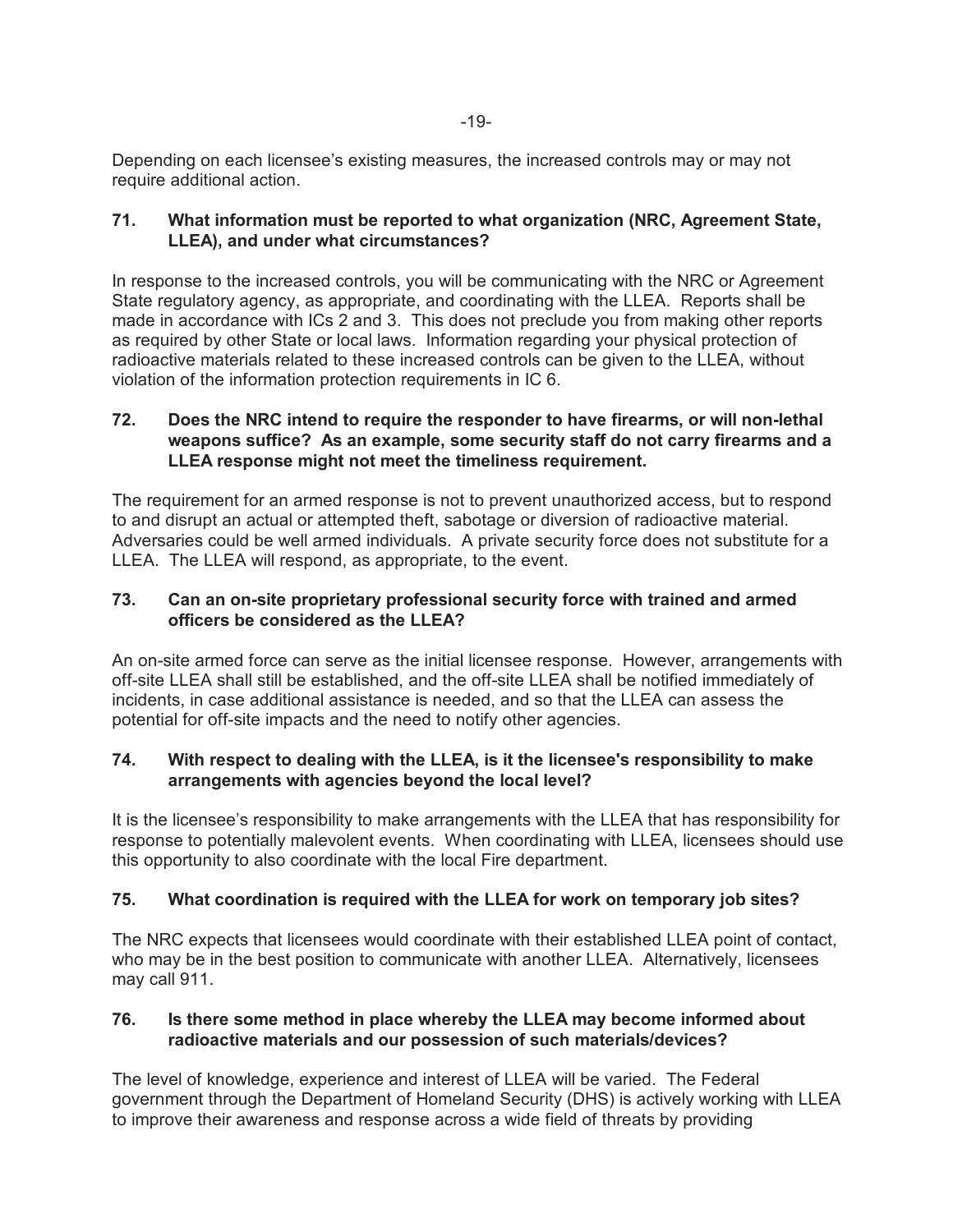information, training, and funds. In your coordination efforts with the LLEA, information you provide will add to, and help reinforce, your LLEA's knowledge regarding radioactive materials, their use, and potential risk associated with its malevolent use.

## **77. For a licensee who sets up a program with their LLEA, how do you handle informing LLEA when you cross county or state lines when going to a temporary job site?**

IC 2.b only requires coordination with the LLEA for a pre-arranged plan to respond to an incident at the licensee's facility. Coordination with the LLEA in when crossing county or state lines of jurisdiction is not required. However, for IC 2.a, licensees need to know how to, and must request assistance from, the LLEA at temporary job sites. Licensees could coordinate with their established LLEA point of contact, who may be in the best position to communicate with another LLEA or to advise licensees on best practices. Alternatively, licensees may call 911.

## **78. Should notification to the LLEA be made by a radiographer at a temporary job site if a device is stolen from the temporary job site?**

Yes. Licensees need to know how to request assistance from the LLEA at temporary job sites. Procedures following a theft at a temporary job site should be documented in your response plan.

## **79. When contacting the LLEA, is it necessary to contact the Hazardous Materials division? Would it be appropriate to give LLEA a diagram of my facility?**

Each LLEA will assign the appropriate person or section to work with you. Depending an the size of your facility and the location of the at-risk material providing a facility plan to LLEA may be appropriate. The purpose of coordinating with the LLEA is to provide them with the information they feel is necessary to do their job in responding to, potential malevolent acts involving lost, stolen, or missing radioactive material quantities of concern from your facility.

## **80. Since facilities are also broken in to in order to obtain equipment other than radioactive materials, do licensees need to notify the LLEA and the NRC Operations Center or the Agreement State Regulatory Agency every time there is a break in?**

IC 2.a requires that the licensee's response to any actual or attempted theft, sabotage, or diversion of radioactive material quantities of concern or of the devices shall include requesting assistance from the LLEA. IC 2.d requires licensees to notify the NRC Operations Center at (301) 816-5100 or, for Agreement State licensees, the appropriate Agreement State regulatory agency, after initiating appropriate response to any actual or attempted theft, sabotage, or diversion of the radioactive material. So, the licensee's decision whether to call the police and the NRC or Agreement State, depends on what area the licenses determines needs to be controlled for access to the radioactive material and its assessment of the unauthorized access. A licensee's assessment and response to an intrusion alarm in the business office section of its facility could be entirely different to its assessment and response to an intrusion alarm in the radioactive materials storage area.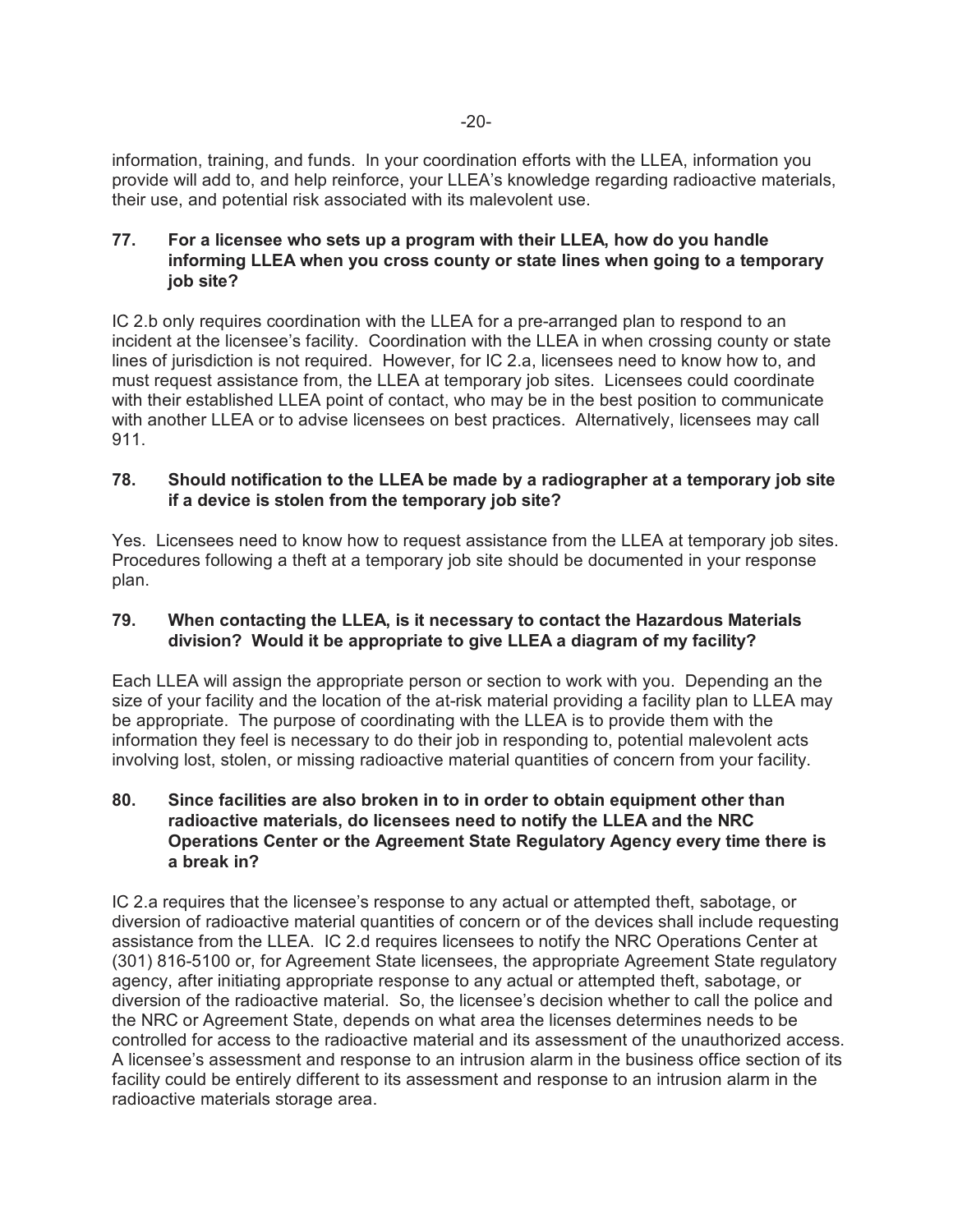#### **81. Can LLEAs have access to the increased controls and licensee's physical protection information? What are the LLEAs responsibilities for protecting this sensitive information?**

LLEAs can have access to the increased controls and licensee's physical protection information if the licensee determines that they have a need for the information to conduct official business. State, local, or other law enforcement authorities are members of occupational groups deemed to be trustworthy and reliable by virtue of their employment status and are used to handling law enforcement sensitive information.

## **2. IC 2, Questions Specific to Portable and Mobile Devices**

#### **82. Does this mean all trucks will need an alarm system?**

If the truck is left unattended with sources that meet the Increased Control's criteria, licensees must have a way to monitor and immediately detect, assess, and respond to actual or attempted theft, sabotage, or diversion of the radioactive material or of the devices.

## **83. How do you handle a situation where you leave a camera at another licensee's or customers facility, one who provides security for their site (i.e. federal facility) who is responsible for security? What about a client such as a refinery where you leave a camera on site, who provides security there and how do we assess if theirs is good enough?**

Licensees who possess the radioactive material are responsible for the security and control of their own material and need to meet the Increased Control requirements whether at their own or a customer's facility. If a licensee chooses to store devices at its customers' facilities, they may consider their customer's physical protection program for meeting the intent of one or more of the increased controls. There must be a clear understanding of the roles and responsibilities of the licensee and its customer, and what features of the customer's security and control program are to be relied on to meet the increased controls. Licensees should assess the customer's security and control features being relied upon against its own program for implementing these increased controls.

Particular attention should be given to IC 1 and limiting unescorted access to as few as possible of the customer's personnel and whether the customer has a process for determining trustworthy and reliable individuals. The requirements for IC 2, to monitor and immediately detect, assess, and respond to any actual or attempted theft, sabotage, or diversion of radioactive material quantities of concern or of the devices, will also need to be satisfied. Clear roles, responsibilities and methods need to be defined for communicating with the licensee, assessing the incident, and summoning the appropriate responder including requesting assistance from the LLEA.

#### **84. Can you put an intrusion alarm system on a radiography truck? What about field stations; who must meet the requirements for security and immediate detection?**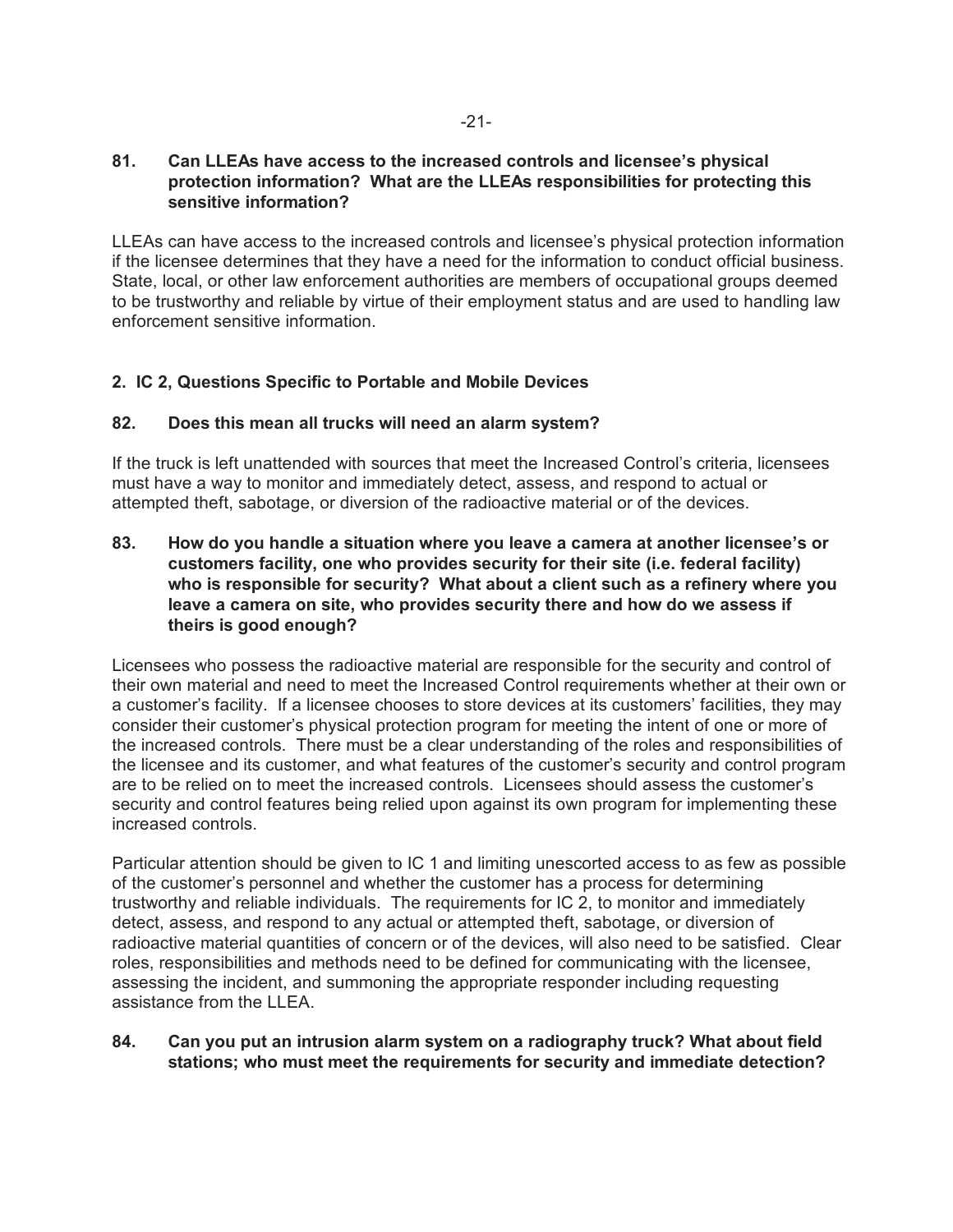Yes, an intrusion alarm system can be put on a radiography truck or any vehicle. The Licensee and their authorized user has to meet the requirements of the increased controls at field stations and at all off-site locations.

**85. What about the cost for alarming all radiography trucks, temporary storage sites, remote locations, etc? Aren't these costs now prohibitive for licensees? Don't you think that you may damage the radiography industry by thrusting excessive, and potentially costly security requirements upon them?**

The NRC and Agreement States did consider costs and identified performance-based increased controls that are effective but not cost prohibitive or overly burdensome. The NRC and Agreement States consider that licensees are already implementing much of these increased controls for radiation protection purposes and that existing practices and procedures can be easily adapted for preventing and mitigating malevolent uses. The performance-based approach gives licensees flexibility to develop effective programs tailored to the unique features of each licensee's facility and operations that can meet the intent of the increased controls.

## **3. Miscellaneous**

#### **86. Many of the devices are located in facilities that are staffed 24/7. Would increased controls be required for such situations?**

As discussed in the workshops, the licensee would still be required to implement the increased controls but, the 24/7 staffing may be able to be taken credit for in meeting some of the Increased Control requirements. Having staff that can challenge anyone clearly not having any business near the device while at the same time being able to call for assistance should be considered as part of the licensee response.

#### **87. What about a medical facility using personnel for monitoring where people are moving about constantly and may not be watching the area under access controls. How is this area maintained?**

The licensee can use any number of methods. However, the method must meet the time requirement identified in the Increased Control. The Increased Control requires that the licensee respond immediately to any actual, or attempted theft, sabotage, or diversion of radioactive material quantities of concern. An intrusion detection system linked to a monitoring facility is one method of achieving compliance. However, the use of trained personnel can also be implemented. The adequacy of a licensee's method to comply with increased controls can only be determined during an on-site inspection. No one method of access control and monitoring may be right for all licensees.

#### **88. Would implementation of an area monitor connected to a silent alarm, key-card access to the area, and a video monitoring system be effective in meeting the increased controls?**

The adequacy of a licensee's method to comply with increased controls can only be determined during an on-site inspection. The increased controls were created in a manner which will allow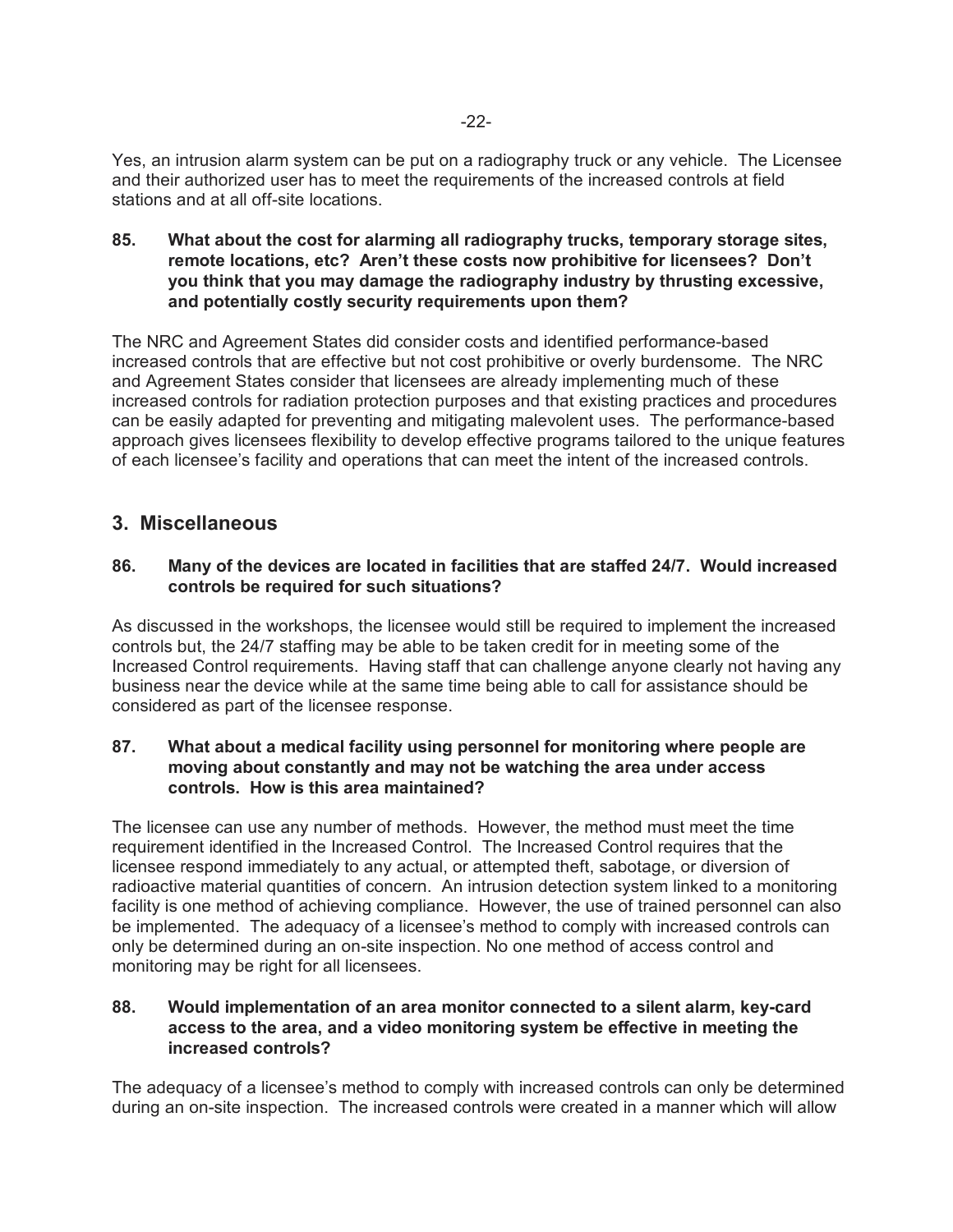licensees flexibility in choosing methods which work best when applied to their specific circumstances. It is not only important to choose the appropriate method of monitoring, detecting, and assessing but to assure that there is a dependable means in place to transmit information between and among the various components used to detect and identify an unauthorized intrusion, to inform the assessor, and to summon the appropriate responder.

#### **89. Does a licensee have to use an intrusion detection system linked to an on-site or off-site monitoring facility?**

No. The licensee can use any number of methods. However, the method must meet the time requirement identified in the increased controls. The Increased Control requires that the licensee respond immediately to any actual, or attempted theft, sabotage, or diversion of radioactive material. An intrusion detection system linked to a monitoring facility is one method of achieving compliance. However, the use of trained personnel can also be implemented. The adequacy of a licensee's method to comply with increased controls can only be determined during an on-site inspection.

## **90. Can IC 4 (physical barriers) be used to control access and prevent an unescorted individual from entering the room where the radioactive source is located?**

IC 4 is not primarily intended to provide access control but it can. IC 4 provides additional delay in removing a portable or mobile device from the facility. For portable and mobile devices, delay barriers are required in addition to the access controls required by IC 1. Without additional delay barriers, a portable or mobile device could be removed from a facility before the licensee has the ability to assess and respond to unauthorized access.

## **91. Can a less rigorous monitoring system be put in place during the routine workday when trustworthy and reliable staff must secure the area and are not present for direct surveillance?**

Effective detection and monitoring can be accomplished in many different ways and tailored to facility operations. Detection and monitoring requirements can be met through use of personnel, electronic devices, or visual monitoring. Personnel would have to be determined to be trustworthy and reliable, have a need to know, be trained in the security procedures, have reliable communications, and be capable of meeting the immediate detection requirements. Electronic devices must be capable of alerting nearby trained facility personnel. Visual monitoring must be capable of also alerting trained personnel.

## **92. Do licensees have to visually distinguish (e.g., badges) all individuals who have not been granted unescorted access?**

No, this is not a requirement. Colored badges may be appropriate for a larger organization, while visual recognition may be appropriate in a smaller one. Using magnetic keys in place of some form of visually distinguishing individuals would not be acceptable in terms of meeting the intent of the increased controls implementing guidance. Magnetic keys control access, but do not identify individuals**.**

## **93. How can licensees prevent those individuals who have criminal intentions from gaining access to the radioactive material or device?**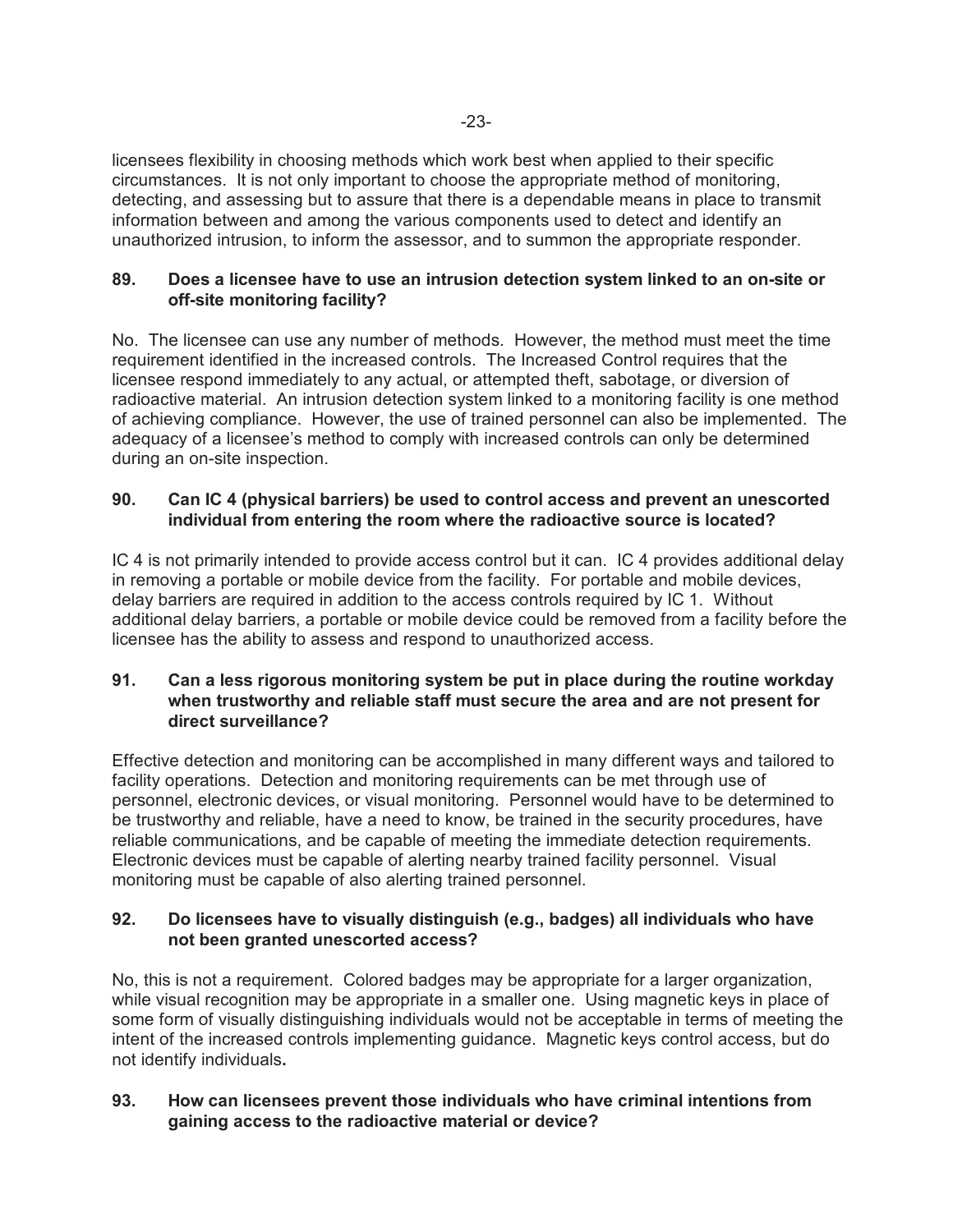The increased controls are not intended to stop determined adversaries, intent on malevolent actions, from gaining access to the radioactive material. Rather, the increased controls provide reasonable assurance that (1) individuals having unescorted access to the radioactive material are trustworthy and reliable and (2) licensees have a reliable means to rapidly identify events of potential malevolent nature and can have prompt police response to mitigate high consequences.

**94. How can a single individual, such as a medical technologist assigned to be an escort, be capable of preventing an incident or even raising an alarm in the event that the unapproved individual is armed and intent upon malevolent use of radioactive material in quantities greater than or equal to Table 1 values.**

There may be no prevention for a well-thought out determined plan to gain unauthorized access. The increased controls provide requirements to control access, monitor, detect, assess, and respond. Each licensee may determine which methods will work the best for their specific facility.

## **95. How do you protect against an insider threat?**

The increased controls require that access to radioactive material in quantities greater than or equal to Table 1 values be limited to only approved individuals. A licensee may grant unescorted access to an individual, but may limit or restrict certain information concerning such things as security system codes and other items regarding the physical protection of the radioactive material. Access to vital information should be limited. This may not prevent a determined insider. However, there should be an increased awareness among licensee staff to report anything unusual or unexpected.

## **96. Should the radiation safety office/officer be involved in what can be viewed as a security issue?**

Although they may not be the experts in security issues, the radiation safety office/radiation safety officer should be involved from the stand point that they provide valuable insight regarding the radioactive material involved and potential safety significance. The radiation safety office/radiation safety officer can provide coordination to ensure that all increased controls are being implemented and not compromising safety.

## **97. What is an escort's responsibility and should an escort perform body searches?**

There are no specific requirements other than maintaining line of sight contact and any assigned responsibilities under IC 2 or other safety duties. These procedures should be tailored to each facility's operations. Licensees should consider limiting the number of people assigned to an escort so as not to decrease the escort's effectiveness in completing other assigned safety and security responsibilities. The overall goal is to control access to radioactive material in quantities greater than or equal to Table 1 values and limit access to only approved individuals who require access to perform their duties. Individuals who have not been approved must be escorted.

## **98. Shouldn't device features be considered or given credit for providing some access control?**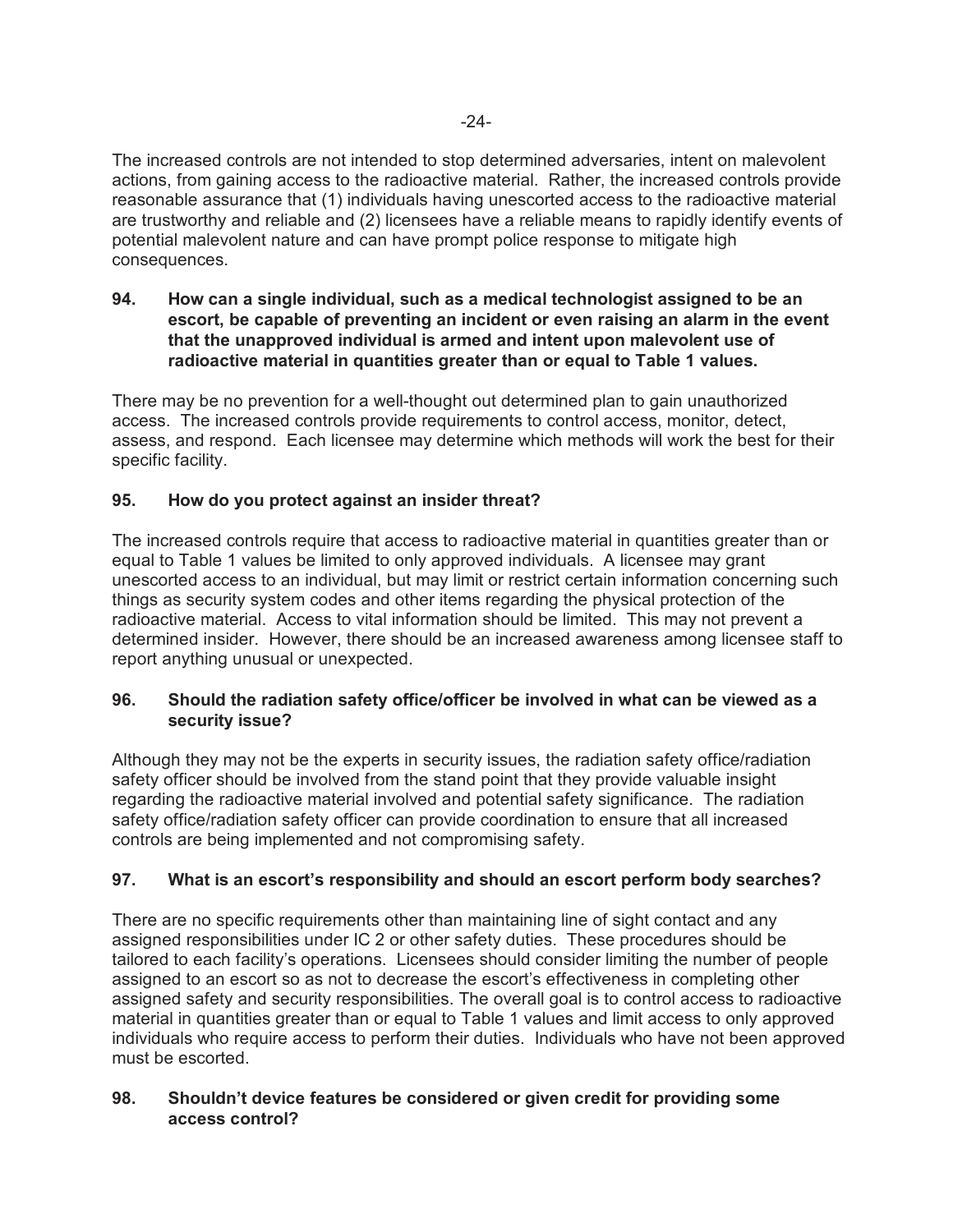The increased controls were written with full awareness of the features of the device, as well as the quantities of licensed material contained in the device. The increased controls were designed to provide a defense in depth strategy for the protection of radioactive material in quantities greater than or equal to Table 1 values. No single control can provide the same level of protection as the combination of all the increased controls. Therefore, each of the increased controls will have to be implemented.

## **99. Do well-logging sources or radiography sources get stolen as frequently as gauges?**

Information in the Nuclear Materials Event Database indicate that radiography sources are not stolen as often as portable gauges.

## **100. Would the use of a security guard to periodically check areas to ensure they are secure meet the requirement of "immediate detection?" Why would a 15 minute response not be adequate for response to an alarm? Is there any other way to monitor than to have an alarm system?**

While trained individuals can be used to monitor, and immediately detect, assess, and respond as required by the increased controls, periodic checks and/or a 15-minute response time by individuals would not meet the immediate detection requirement. The increased controls were created in a manner that will allow licensees flexibility in choosing methods that work best when applied to their specific circumstances. It is not only important to choose the appropriate method of monitoring, detection, and assessment, but to assure that there is a dependable means in place to transmit information between and among the various components used to detect and identify an unauthorized intrusion, to inform the assessor, and to summon the appropriate responder. Trained individuals can be used to fulfill the requirements of the increased controls, but licensee implementation must consider the need for implementation that meets Increased Control requirements 24 hours per day, 7 days per week.

## **101. Couldn't someone monitor cell phone communications, etc., in a licensee's communication plan for monitoring?**

Yes. They could also monitor police radios. A dependable means to transmit information about an unauthorized intrusion does not need to be a secure means of communication (i.e., encryption is not required).This is why backup communications (i.e., land line, auto dialers, cellular phones, pagers, and radios) are required.

## **102. When someone reports a source lost or missing, what is the response of the NRC or Agreement State?**

Once an incident occurs, the licensee is expected to implement the appropriate elements of their documented plan, pursuant to the increased controls. The NRC and Agreement States monitor the situation to assure that appropriate actions are being taken to locate the missing source. As required by the National Response Plan, the NRC notifies other Agencies and coordinates Federal resources, if needed. Similarly, Agreement States would notify NRC and other State Agencies and coordinate State resources if needed. In addition, the licensee is responsible for reporting pursuant to 10 CFR 20.2201, or applicable Agreement State regulation.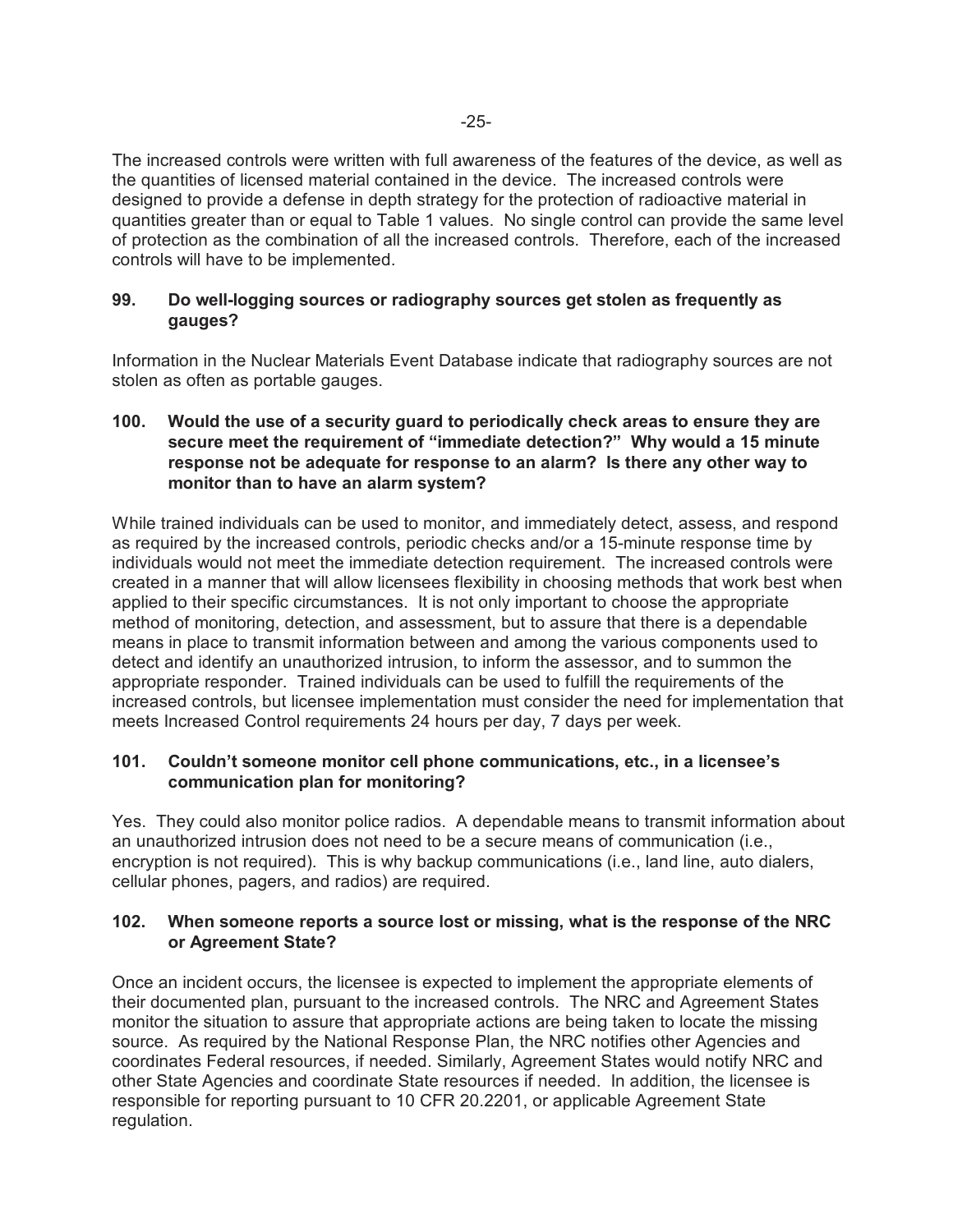#### **103. What is meant by assessment by automated devices?**

Depending on the security system, layout of control areas, and sensors, automated devices or systems may be programed to automatically summon LLEA assistance, in response to an intrusion alarm, without having a licensee think through what the alarm may mean and deciding whether to call the police. The assessment has been done in advance by the licensee with a preset security system response to alarms from one or more detectors.

# **C. IC 3: Transportation Requirement**

## **104. Does IC 3.a.1 apply to all modes of transportation?**

IC 3.a.1 applies to domestic highway and rail shipments of radioactive materials of concern. Security during marine and air transport is covered by the U.S. Coast Guard Maritime Transportation security regulations and the U.S. Transportation Security Administration security regulations, respectively. The Increased Control has been revised accordingly.

#### **105. How can the rules be fairly applied concerning transport, when a common carrier can transport without an alarm for immediate detection, versus when a licensee carries a source and has to have an alarm, etc., to meet ICs 1 & 2?**

As required by IC 3.a, a common carrier must use a package tracking system, assure trustworthiness and reliability of their drivers, maintain constant control and/or surveillance and have the ability to immediately summon a response. An alarm system is only one way to maintain constant control and provide an immediate response.

#### **106. The requirements of ICs 3.a and 3.b for use of common carriers appear to be less stringent than ICs 1 and 2. Can licensees, who transport their own radioactive materials opt to implement ICs 3.a and 3.b instead of ICs 1 and 2 for transportation.**

No. Many licensees use their vehicles differently than common carriers and any differences in the increased controls account for this while achieving the same objectives. While both the NRC and the DOT have regulatory authority for radioactive materials, DOT [now also the DHS, Transportation Security Administration (TSA)], has traditionally regulated the common carriers of radioactive material. DOT regulations require certain carriers to have security plans, but do not specify all the particular attributes of IC 3 for the security plan. The intent of IC 3 is for licensees to use those carriers that have security plans, required by DOT regulations, that have the particular attributes which achieve the same objectives as ICs 1 and 2. Because not all carriers may be required at this time to have security plans, IC 3 allows flexibility for licensees to choose any carrier that can meet the requirements of the Increased Control. The NRC, DHS, TSA and DOT are working towards having seamless security of radioactive material in quantities greater than or equal Table 1 values across the different regulatory jurisdictions, and which is consistent with the International Atomic Energy Agency Code of Conduct on the Safety and Security of Radioactive Sources.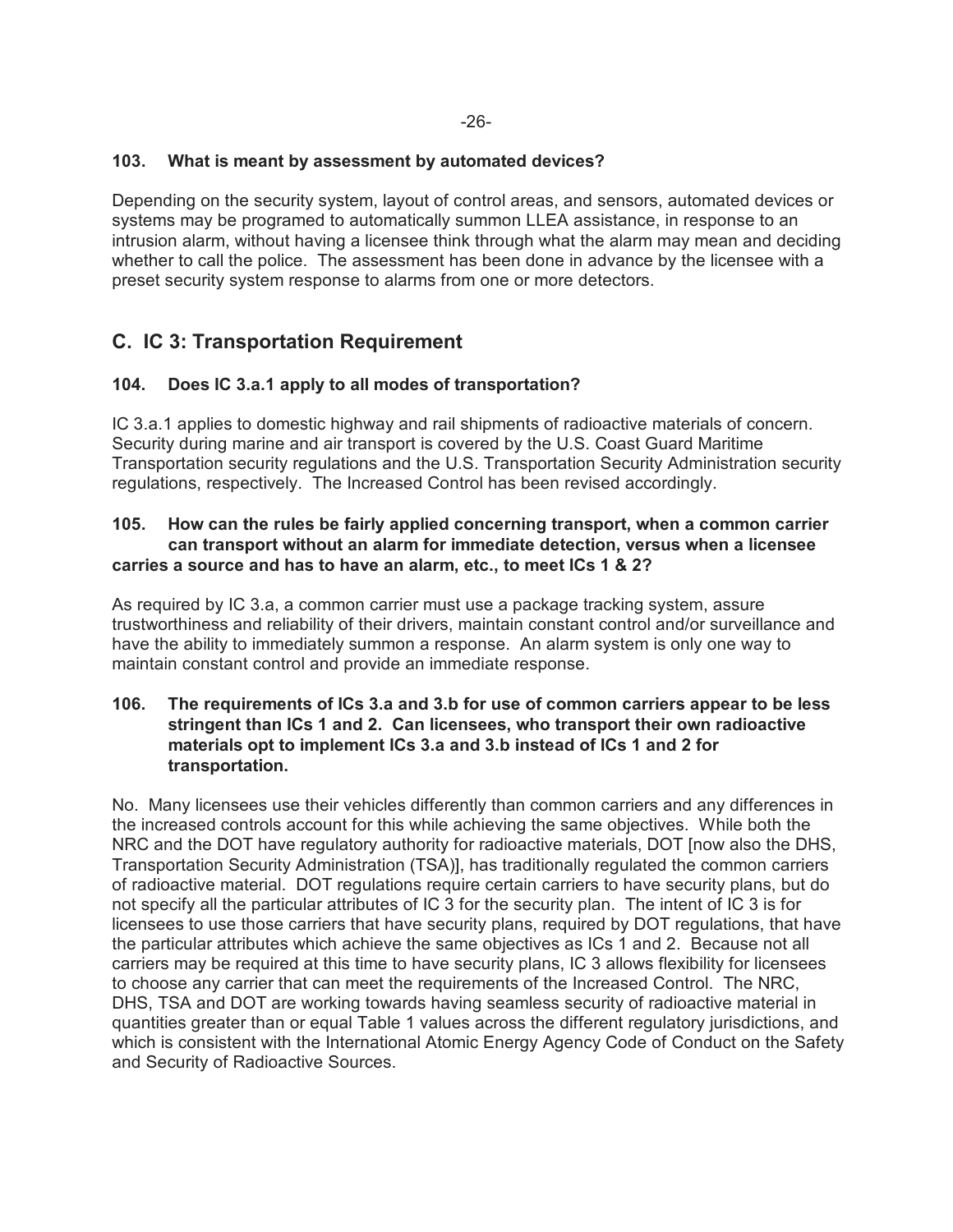## **107**. **Do shippers who hire Class A, etc., drivers have a trustworthiness and reliability program in place?**

When licensees are "shippers" of radioactive material they must implement the requirements of the NRC's regulations, Security Orders, and increased controls. Common carriers employed by "shippers" to transport hazardous materials must follow applicable DOT, TSA, and DHS regulations. The security threat assessment required for a commercial drivers' license with a hazardous materials endorsement, needed by common carriers, would satisfy the increased control to assure the trustworthiness and reliability of drivers.

## **108. Who will provide carrier information to licensees? Who is responsible?**

Licensees are responsible for obtaining documentation from a carrier certifying that it can meet and will implement the requirements of IC 3.a.

## **109**. **What do you do about carriers who subcontract work to other carriers who go to locations that the original carrier does not travel to?**

Licensees are responsible for obtaining documentation from a carrier certifying that it can meet and will implement the requirements of IC 3.a., including work subcontracted to other carriers.

## **110**. **What if during the first 180 days you are unable to get information meeting the Increased Control from the carrier, what do you do?**

If a licensee is unable to work with a carrier to implement the requirements of IC 3.a for its shipment or is unable to find another carrier in time, then the licensee will need to notify the NRC or Agreement State, as applicable, and seek relief from the specific requirement. The request shall provide the licensee's justification for seeking relief from or variation of any specific requirement, a proposal for achieving the same objective, or a schedule for achieving compliance. Documentation from a carrier need not be obtained within the 180 day implementation period, but would be needed by the time the shipment is made.

## **111. Licensees should not be responsible for the internal security program of private carriers. How do I verify and document that a carrier employs the appropriate security measures?**

Licensees do not have to inspect carriers' security programs to verify the security measures. Licensees need only obtain documentation from the carrier that attests to the fact that its security plan meets the requirements off the applicable IC 3.a and contains a commitment that those requirements will be applied to the licensee's shipment.

## **112. What do we do if our contract carriers do not meet the criteria in the increased controls?**

You would not be able to use them to transport sources under the increased controls. By working with the industry and the carriers, the NRC and Agreement States expect "qualified" carriers to indicate that they meet the criteria of the increased controls.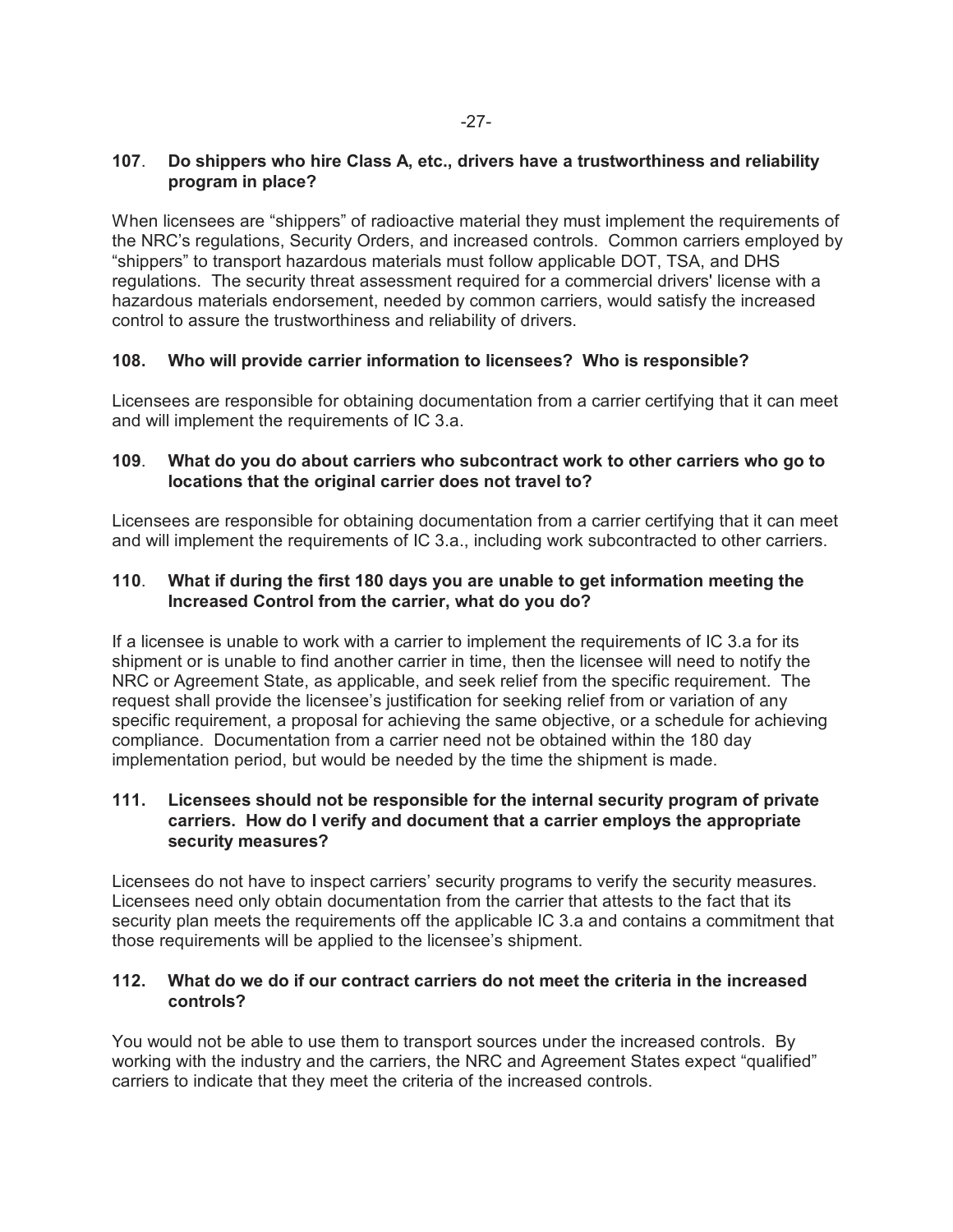## **113. Will the NRC develop an accreditation process or provide an "approved" list of those carriers that meet the requirements of IC 3.a?**

The NRC does not intend to establish such a program nor can it recommend companies to perform services. However, licensees and industry groups may develop a system for identifying and certifying carriers that meet the requirements of the increased controls and then share that certifying documentation with group members or customers.

## **114. Why isn't the DOT inspecting the carriers security plans instead of having licensees having to assure that carrier's security plans meet the requirements of 49 CFR 172 Subpart I?**

The DOT does verify through inspection that carriers have security plans in accordance with 49 CFR 172 Subpart I. However, the security plan requirement may not apply to all carriers. Furthermore the attributes specified in IC 3.a are not all specifically identified in DOT's regulations and therefore, may not be included in all carriers' security plans. The Increased Control allows licensees the flexibility of approving the use of carriers that may not be required to have a DOT security plan, but can apply the attributes specified in the Increased Control for a licensees shipment.

## **115. Which licensee is responsible for investigating and reporting the loss of radioactive material in transit, the shipping licensee or the receiving licensee?**

As required by IC 3.a, the shipping licensee that is transferring and arranging the shipment of radioactive material to another licensee is responsible for initiating an investigation with the carrier if the radioactive material does not arrive by the pre-arranged expected time of delivery. If the carrier can not locate the shipment and ascertain that it still has control over the radioactive material within the prescribed period, then the shipping licensee must report the missing shipment of radioactive material. As required by IC 3.d, the licensee receiving radioactive material needs to coordinate with the supplier to know when to expect the delivery to assure security when it arrives. Although the shipping licensee is responsible for seeing that the radioactive material gets to its destination in a timely fashion, the receiving licensee must coordinate with the shipping licensee to have an understanding of what notifications, if any, the shipping licensee needs. The NRC expects a clear understanding between the shipping and receiving licensees to assure the successful and timely transfer of radioactive material.

#### **116. For IC 3.b, why can't the NRC issue Orders now to cover the shipment of radioactive materials greater that 100 times the quantities in Table 1, instead of waiting until 90 days before a shipment to notify the NRC? Alternatively, why can't the NRC require licensees to identify whether they are likely to meet that threshold in their response to the proposed increased controls.**

The NRC has a separate Order for additional security measures for the transportation of Radioactive Material Quantities of Concern (RAM QC). The ASMs are Safeguards Information - Modified Handling (SGI-M) and have limited distribution to those licensees that are likely to ship radioactive material in quantities greater than 100 times the quantities in Table 1 (i.e., licensees that have a need to know). Although this group of licensees may possess RAM QC quantities, stakeholder feedback at the workshops indicated that they are more likely to be the recipients of these quantities of material rather that shippers. Stakeholders also indicated that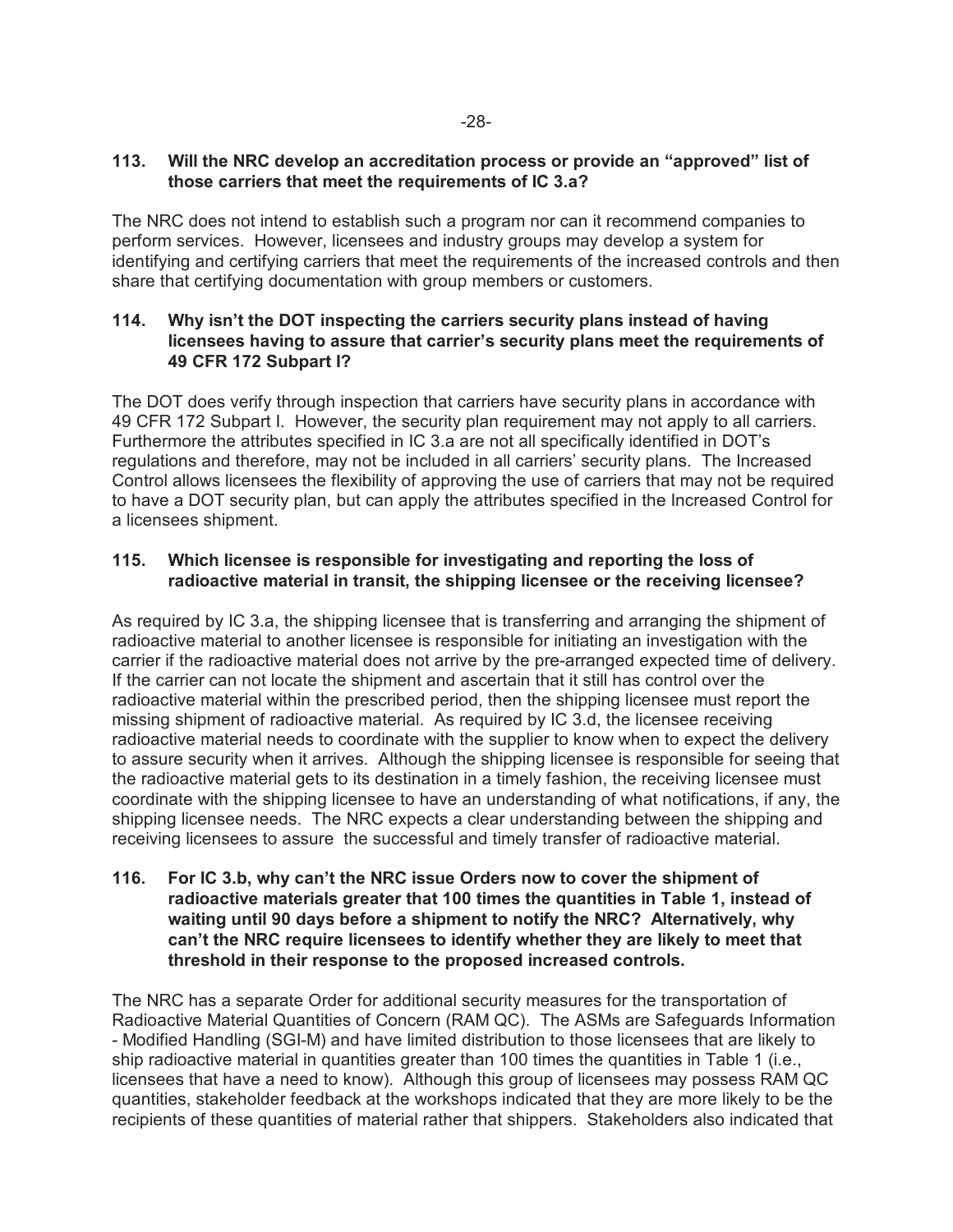M&D licensees who will be implementing the RAM QC Order are more than likely the ones that will be making the return shipment of this material for their customers. Therefore, the RAM QC ASM Order will only be provided to those licensees in this group who have a demonstrated need to know based on the 90-day advanced notification of a need to ship such quantities.

## **117**. **For IC 3.b, which licensee is responsible for notifying the NRC 90 days prior to shipment radioactive material greater the 100 times the quantities in Table 1, the shipping licensee or the receiving licensee?**

The shipping licensee that is transferring and arranging the shipment of radioactive material to another licensee (receiving licensee) is responsible for notifying the NRC 90 days before an expected shipment, unless the licensee is already implementing the ASM Order for the RAM QC. The RAM QC ASM Order is to be implemented by January 2006.

## **118. Is IC 3 applicable when I transfer a source or device to a different building?**

Whenever radioactive material in quantities greater than or equal to Table 1 values is being transferred, the shipment must comply with applicable Increased Control requirements. If the transfer is accomplished within the licensee's controlled area, the movement of the radioactive material is not exempt from the increased controls. IC 3 applies if the licensed radioactive material is being transferred from one licensee to another and the shipment is made by a common carrier by road or rail. A new building or an interim location must also have the security required by the increased controls.

**119**. **We have a great deal of trouble tracking our sources when they are "clearing Customs." We have been unable to get information regarding any type of tracking system that U.S. Customs may be using. Will the NRC provide us with assistance in dealing with U.S. Customs with regard to tracking our sources once they are in the domain of Customs?**

The increased controls are not intended to require tracking of sources through Customs. IC 3 only requires the use of carriers that implement a package tracking system. Licensees may consider the sources to be secure while going through the Customs process. The NRC, in developing a National Source Tracking System, interacts with the DHS, Customs and Border Protection and will pass on this concern.

## **120**. **Are source manufacturers, including radiography source manufacturers, responsible for, and must they comply with, the increased controls when shipping sources to licensees like me?**

Yes. When M&D Licensees are shippers of radioactive material they must implement the requirements of the NRC's Order for ASMs dated January 12, 2004.

## **121. Are notifications of shipments not received when expected treated as Sensitive Unclassified Information that is NOT publicly disclosed? If a licensee calls the NRC Operations center, will that not be entered as an Event Notice and be made public?**

The NRC is considering whether to make this type of information publicly available.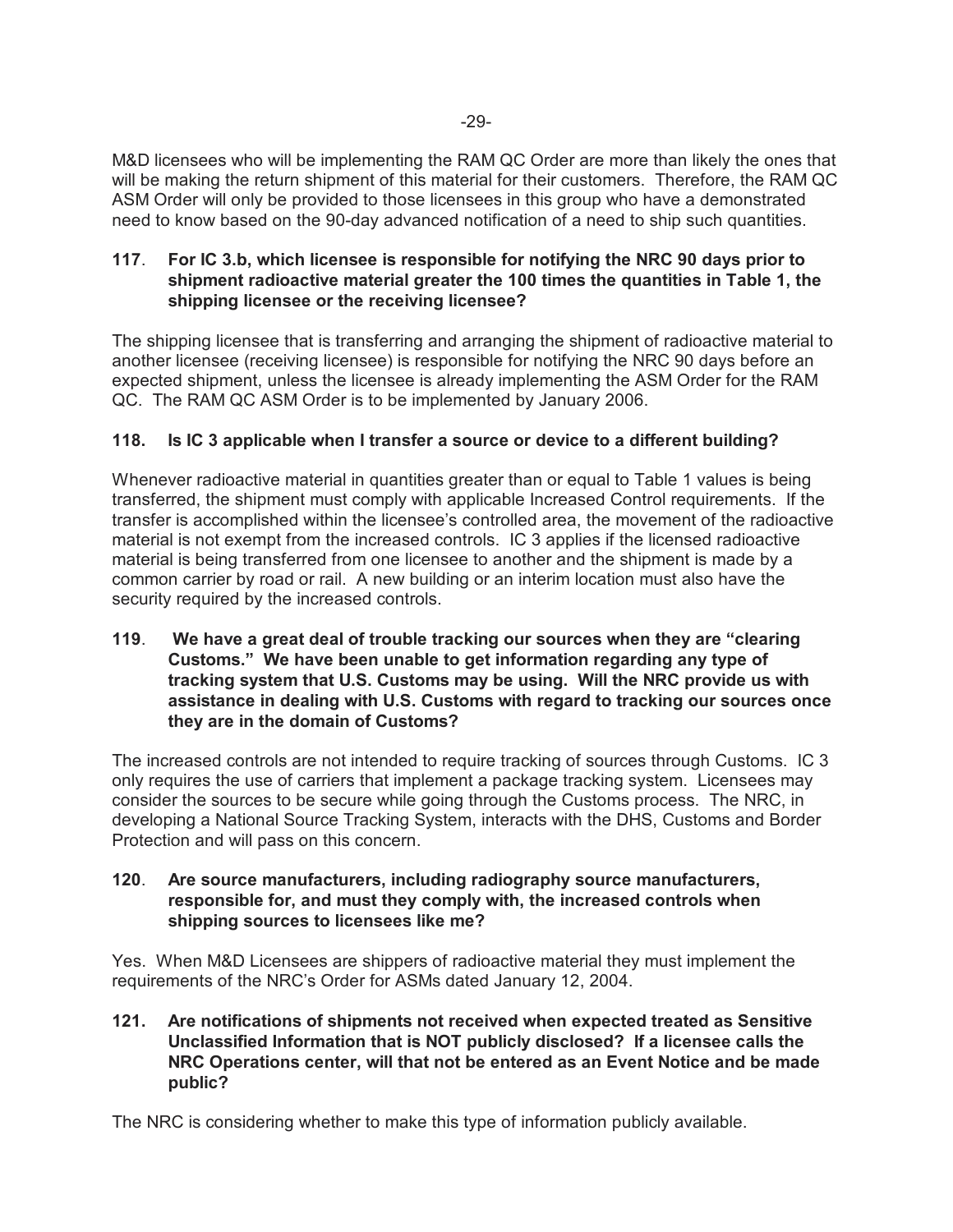#### **122**. **Do you need package design changes to approved DOT transport containers so that you can secure them to a truck, given that at present you can not modify these containers if you want to be in compliance with DOT requirements?**

Yes modifications to a DOT or NRC transportation package design need to be approved by the competent authority. Security and safety should complement each other. Security should not interfere with safety.

# **D. IC 4: Physical Barriers for Portable and Mobile Devices**

## **123**. **If sources are stored in one room, does that mean aggregate quantities?**

Footnote 3 to Table 1 provides that radioactive materials are to be considered aggregated or collocated if breaching a common physical security barrier (e.g., a locked door at the entrance to a storage room) would allow access to the radioactive material or devices containing the radioactive material.

## **124**. **Can 1/8 inch wire cables be used to secure a radiography camera instead of chains? Is the lock then more of a vulnerability than the cable?**

A heavy-duty twisted steel wire cable may be used to secure portable and mobile devices. Ideally the wire should be such that it can only be removed with a heavy duty cable cutter (e.g., thickness greater that a No. 10 wire - 1/8 inch or 2 mm). Any system is only as effective as its weakest component therefore other components of the securing mechanism need to have similar strength such that it would require a heavy duty bolt cutter for removal (Typically, Tensile Force: 2,000 lbf and Shackle cutting force test: 4,000 lbf). Regulatory Guide 5.12 "General Use of Locks in the Protection and control of Facilities and Special Nuclear Materials" may provide some useful information. Other references include: NUREG/CR-5929, Locking Systems for Physical Protection and Control; NUREG-0274, part 5, Catalog of Physical Protection Equipment, book 2, Volume III, Entry Control Components; Army Regulation 190-11, Physical Security of Arms, Ammunition and Explosives; and Department of Energy (DOE) M 5632.1C-1, Manual for Protection and Control of Safeguards and Security Interests.

## **125**. **If you lock a radiographic camera in a trailer at a job site, and the source is locked in side the trailer, how do you secure the trailer**?

How a trailer could be immobilized or secured to add a delay factor would depend on the size of the trailer and its location. This may be accomplished by a variety of physical controls including: protective storage enclosures, trailer hitch locks, wheel locks, hardened chain and lock, removing the wheels, or deflating the tires.

# **E. IC 5: Documentation and Document Retention**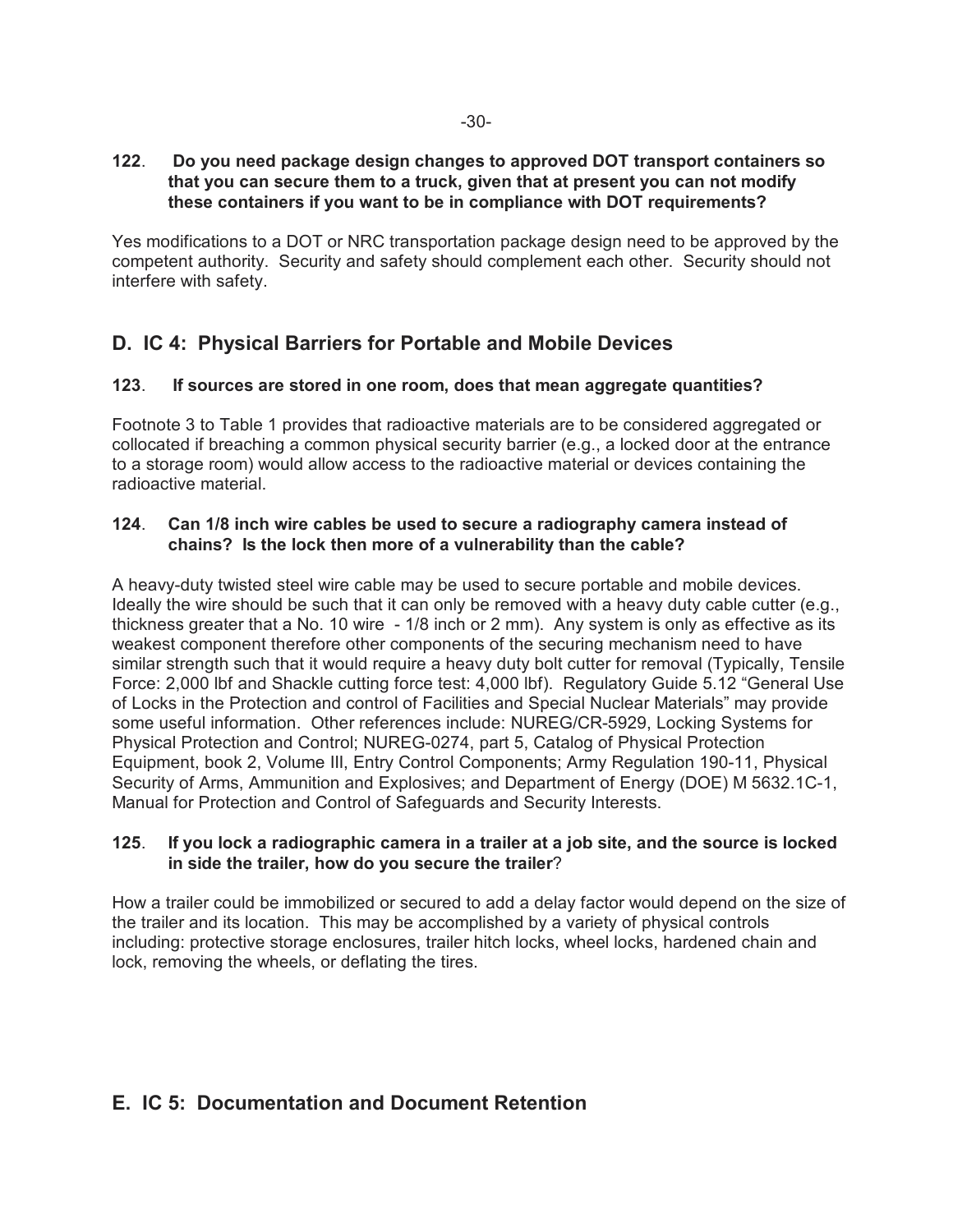## **126. When a device/source is removed from a license (or when a licensee falls below greater-than Table 1 quantities) may the licensee destroy or transfer to the NRC the security documentation required by IC 5?**

No, the licensee is required to maintain documentation for three years after the quantity of radioactive material falls below the Table 1 threshold criteria. At that time, all security documentation should be appropriately destroyed. No transfer of documentation to the NRC is necessary.

## **127. If records retention are for a lifetime, why can't they be three years to be in line with other NRC requirements?**

IC 5 has been revised to read: The licensee shall retain documentation required by these increased controls for three years after they are no longer effective.

## **128. Can the records be kept in Human Resources or do they have to be kept in Radiation Safety?**

The review and/or record storage can be delegated to Human Resources or any other appropriate department depending on your organization. Additionally, the process used and the information previously obtained through the hiring process or another background check process may be used to support a trustworthy and reliable finding without having to re-verify the information. However, the individual responsible for the background checks must document the basis for concluding that individuals are trustworthy and reliable. The documentation may reference pre-existing records.

# **F. IC 6: Information Protection**

## **129. Will we be handling Safeguards Information?**

No, the increased controls are not Safeguards Information

## **130. Does the Commission understand that making certain documents Safeguards (SGI ) or Safeguard Information - Modified Handling (SGI-M) would cause difficulties for the well-logging industry, particularly at remote temporary job sites.**

Yes, the Commission and the NRC staff took this into consideration when they designed the increased controls. The increased controls are not SGI or SGI-M. Measures to protect information are to be taken by the licensee for all information generated by the licensee in response to the increased controls including licensee's plans and procedures for the physical protection of the radioactive material covered under these increased controls. Such handling procedures are similar to measures used in managing company proprietary, confidential commercial, or financial information, personal identification information, and individual financial information.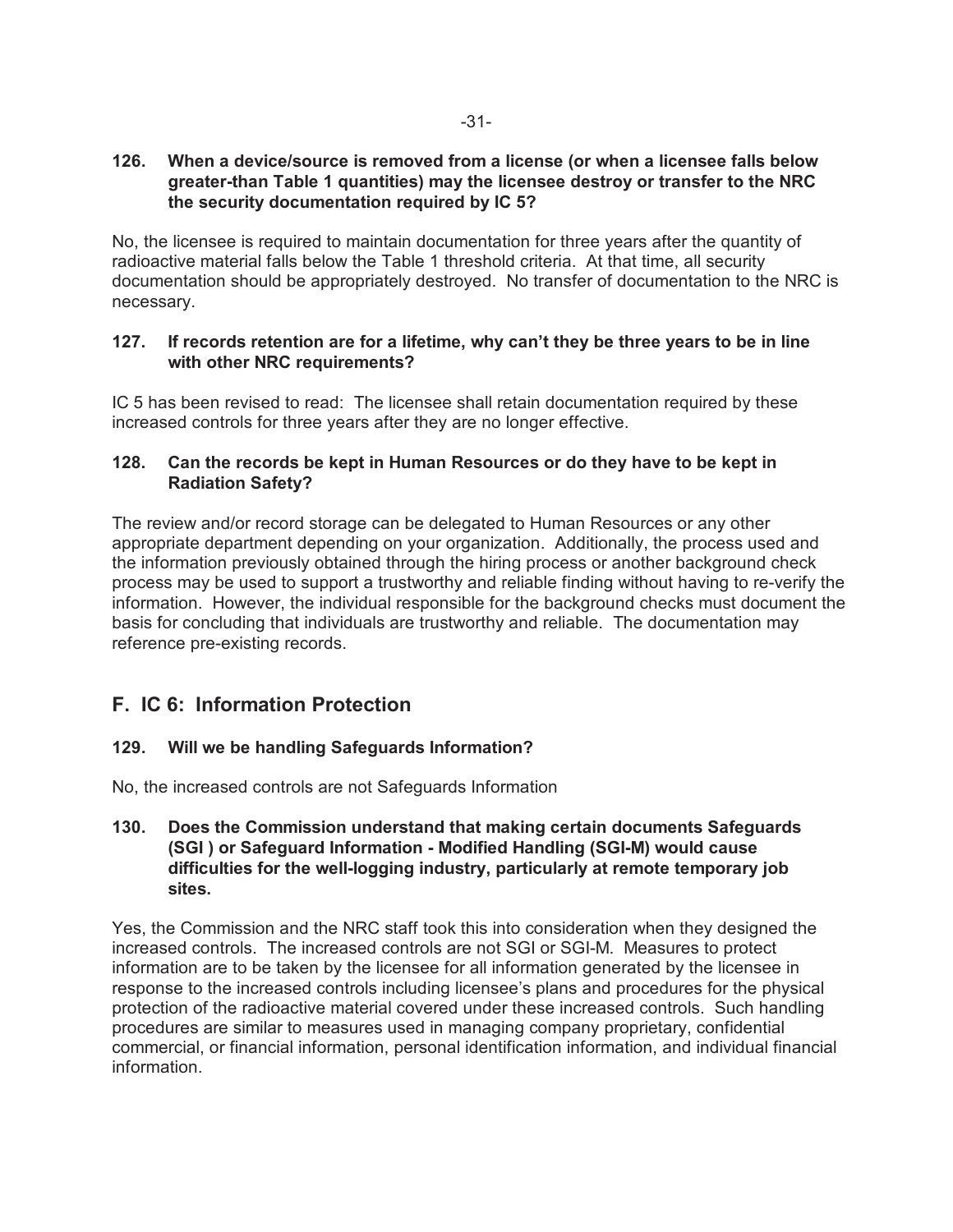#### **131**. **How does a licensee determine what material is Safeguards Information (SGI ) or Safeguard Information - Modified Handling (SGI-M)? Overall, the Security Classification system seems burdensome.**

There are no SGI or SGI-M documents associated with these increased controls. Information generated by licensees in response to the increased controls will not be considered SGI or SGI-M. However, the plans and procedures related to a licensees physical protection, of these radioactive materials, is sensitive information and must be protected from unauthorized disclosure.

## **132. Are we going to be required to provide workers with copies of sensitive information such as that contained in security procedures, etc? Do Licensees have to provide employees with copies of the increased controls?**

Copies of the increased controls will be publicly available, and can be provided to employees. In accordance with the increased controls, sensitive information generated by the licensee, about its physical protection of the radioactive material (including policies, plans and procedures for these increased controls), must be limited to employees who have a "need-to-know" such information to perform their duties and who are considered trustworthy and reliable.

## **133**. **Do the restrictions on disclosure apply to DHS, Federal Bureau of Investigation (FBI), Central Intelligence Agency (CIA), etc.? Can we share increased controls and associated information with other entities such as a LLEA and feel safe that it's protected?**

The increased controls will be made available to the public-at-large. Licensees will need to share some of its sensitive information with some of these agencies and LLEA as part of the coordination required for your response plan. As government employees and law enforcement officers, they have been determined to be "trustworthy and reliable." The licensee will need to determine if they have an official need to know.

## **134**. **Will the increased controls and/or its recipients be made public?**

The increased controls will be made publicly available, however, the lists of licensees receiving the increased controls is sensitive information and will not be disclosed to the public.

## **135. Can we share increased controls with governmental agencies who inspect us and with contractors who will support us in our efforts?**

Yes. The increased controls will be made publicly available and may be shared with these entities.

## **136**. **Will the NRC provide guidance for licensees on how to share Order information to their clients, carriers and others?**

Yes. Guidance is provided to licensees for the handling of sensitive information that pertains to your physical protection of the radioactive material (including policies, plans and procedures related to these increased controls). Sharing sensitive information with clients, carriers and others is on a need to know basis. The information needs to be protected the same way a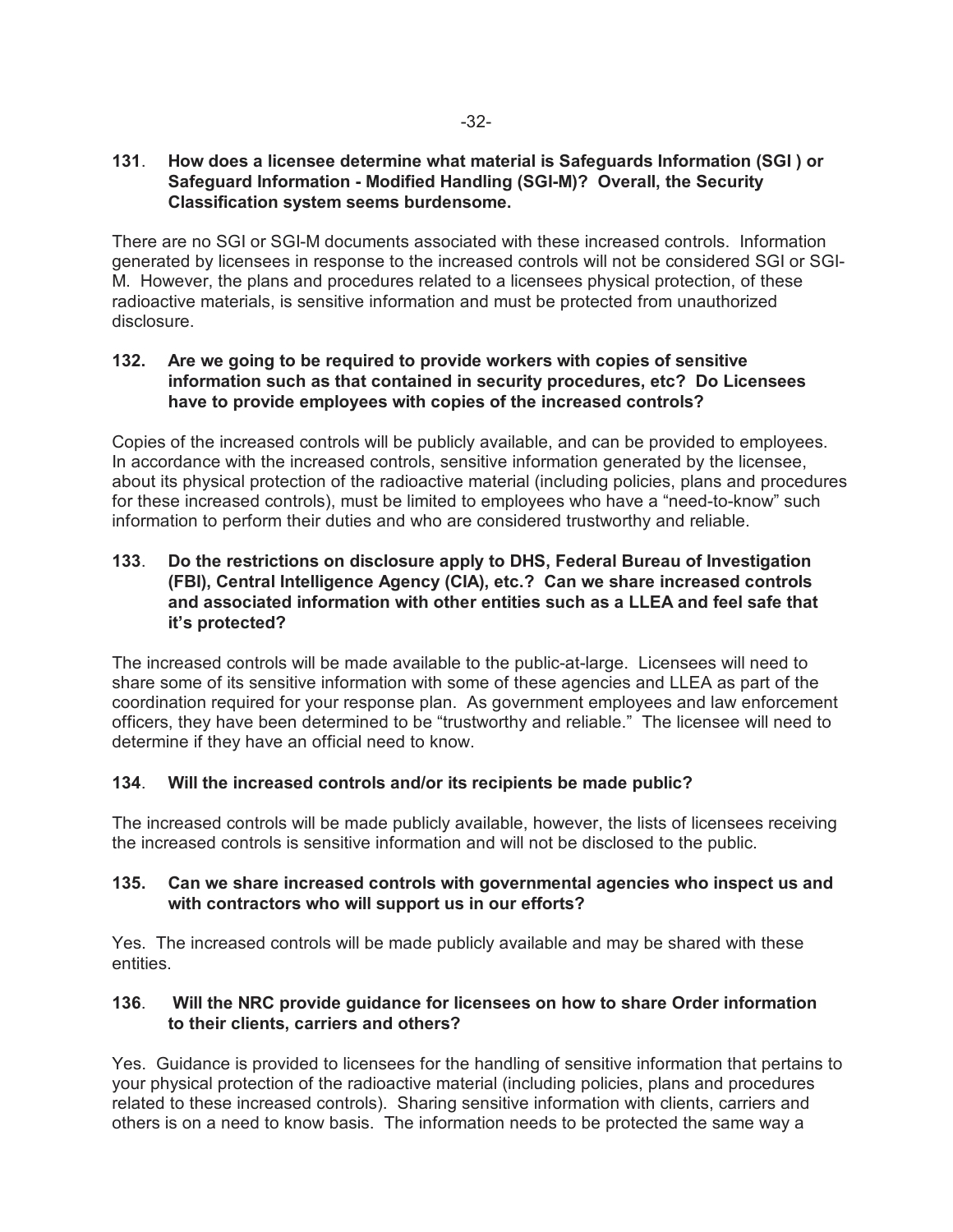licensee protects its own security, confidential, commercial, or financial information and revealed only to those persons who must have the information to conduct business.

## **137. What potential liability lies with the licensee in regard to safeguarding this information? Are there significant costs involved?**

The licensee's physical protection information does not need to be treated as safeguards information, but it is sensitive physical protection information that needs to be protected. Violation of information protection requirements would subject licensees to traditional enforcement action, which could include civil and/or criminal penalties. Costs involved in protecting this information are expected to be minimal in that protecting the material when not in use requires it be kept in a locked cabinet or desk.

#### **138. Will Agreement State radiation control programs have to change their procedures regarding information collection and document availability for Part 35 and other licensees of concern to ensure this information is not made readily available to interested parties without a need-to-know?**

Agreement States generally have processes and procedures for withholding sensitive information from the public. The NRC is working with the Agreement States to ensure that all sensitive information relating to materials licensees (including licensees' information about the physical protection of radioactive materials) be withheld from public disclosure.

**139. The preface to the NRC transmission of draft documents which contains the text: "The U.S. Nuclear Regulatory Commission (NRC) considers that any information that could be useful, or could reasonably be expected to be useful, to a terrorist in a potential attack should be withheld from public disclosure" is overly broad. Can you be more specific?**

The intent and objectives of the increased controls are to enhance existing security requirements to reduce the risk for the malevolent use of radioactive material in quantities greater than or equal to Table 1 values. Reducing the access to and release of sensitive information supports this goal by adding an additional level of protection. The NRC and Agreement States determined that a "defense in depth" strategy providing multiple layers of security is the best approach to protecting radioactive material quantities of concern.

## **140. All of the regulatory agencies should reach consensus on what information should be protected, reduce the number of classifications, and develop a single set of document security protection standards**.

The NRC has worked collaboratively with other federal and States agencies on information protection issues. While consensus has been reached on many issues, consensus on protection standards for sensitive information has not been reached. When submitting sensitive information to your regulatory agencies, the NRC expects that NRC licensees follow the recommended procedures for protecting material as described in 10 CFR 2.390 and Agreement State licensees should follow applicable State regulations. All licensees must follow the requirement in the increase controls to develop, maintain, and implement policies and procedures for the proper handling and protection of licensee generated information related to physical protection of radioactive material to avoid unauthorized disclosure.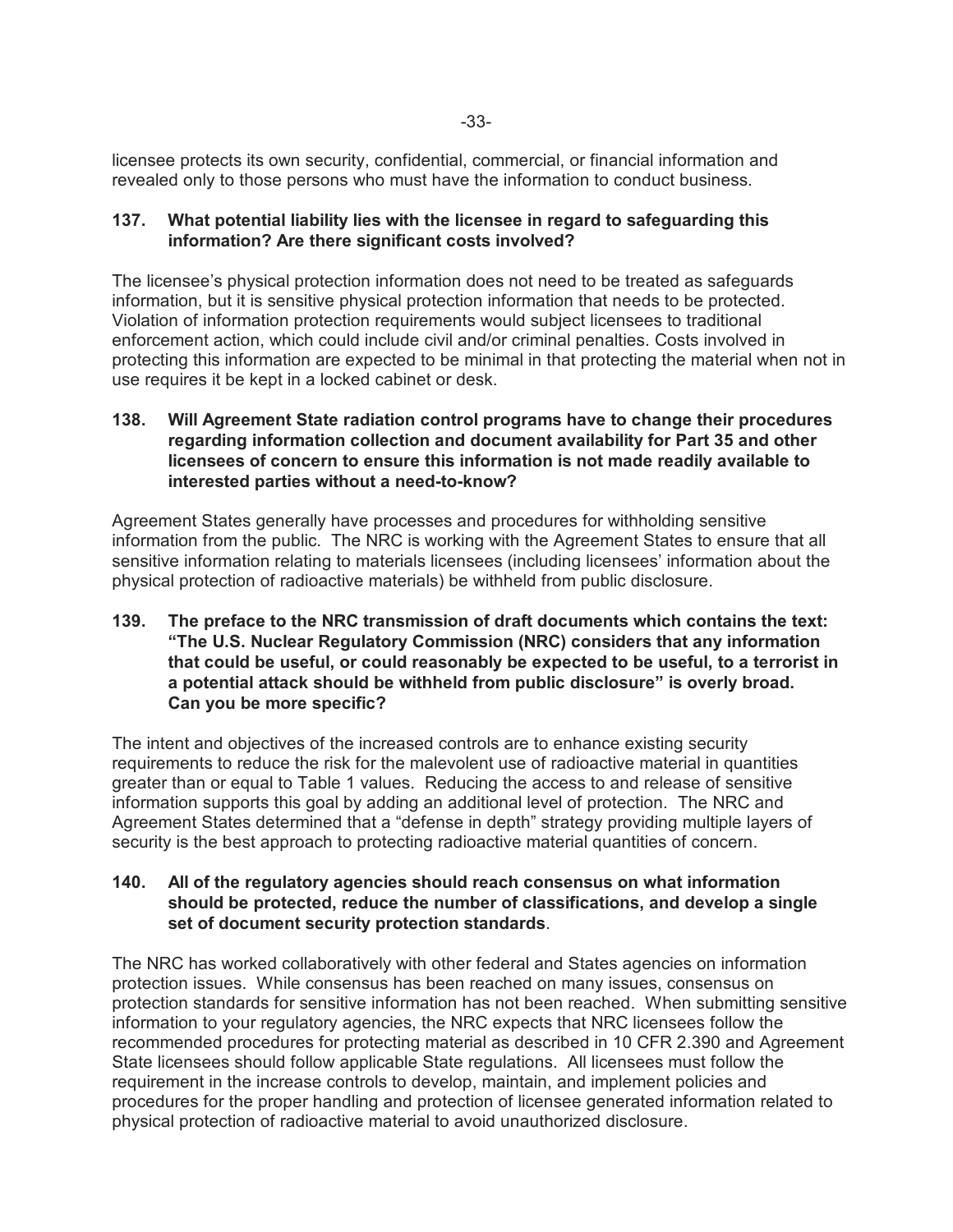## **141. If security requirements move to rulemaking and are published, how will you control sensitive information?**

The NRC anticipates that rulemaking will provide the performance based security requirements and not include sensitive information that must not be publicly available. Specific licensees' measures for the physical protection of radioactive material will be protected information. (e.g., see 10 CFR Part 73 as an example).

# **III. Inspections: Inspection Process and Agreement State Involvement**

## **A. Inspection Process and Agreement State Involvement**

## **142. How will the NRC ensure consistency in the inspection process?**

The NRC and Agreement State inspectors are aware of the intent of the increased controls and are receiving training to ascertain whether licensees meet the objectives of the increased controls. The inspections are guided by inspection procedures. There will be a process established to help ensure consistency in the inspection processes.

## **143. Will the inspection criteria and other guidance be available to the licensees?**

Yes. Licensees will be provided informational copies of the Temporary Instruction (TI) for inspection when it is complete. TIs provide inspection guidance to NRC and Agreement State inspectors.

## **144. Are inspections announced?**

The Initial Inspections for implementation conducted for these increased controls will be announced.

## **145. Are civilian contractors going to perform inspections?**

At this time, there are no plans to contract out inspections.

## **146**. **Can the security inspections be performed at the same time as routine inspections?**

Yes, initial inspections may be done when inspectors are onsite for a safety inspection.

**147**. **Does early compliance subject you to an early inspection? And if inspected before the 180 days is up, are you subject to penalties if found to be in noncompliance or do you have the full 180 days to fix the problems?**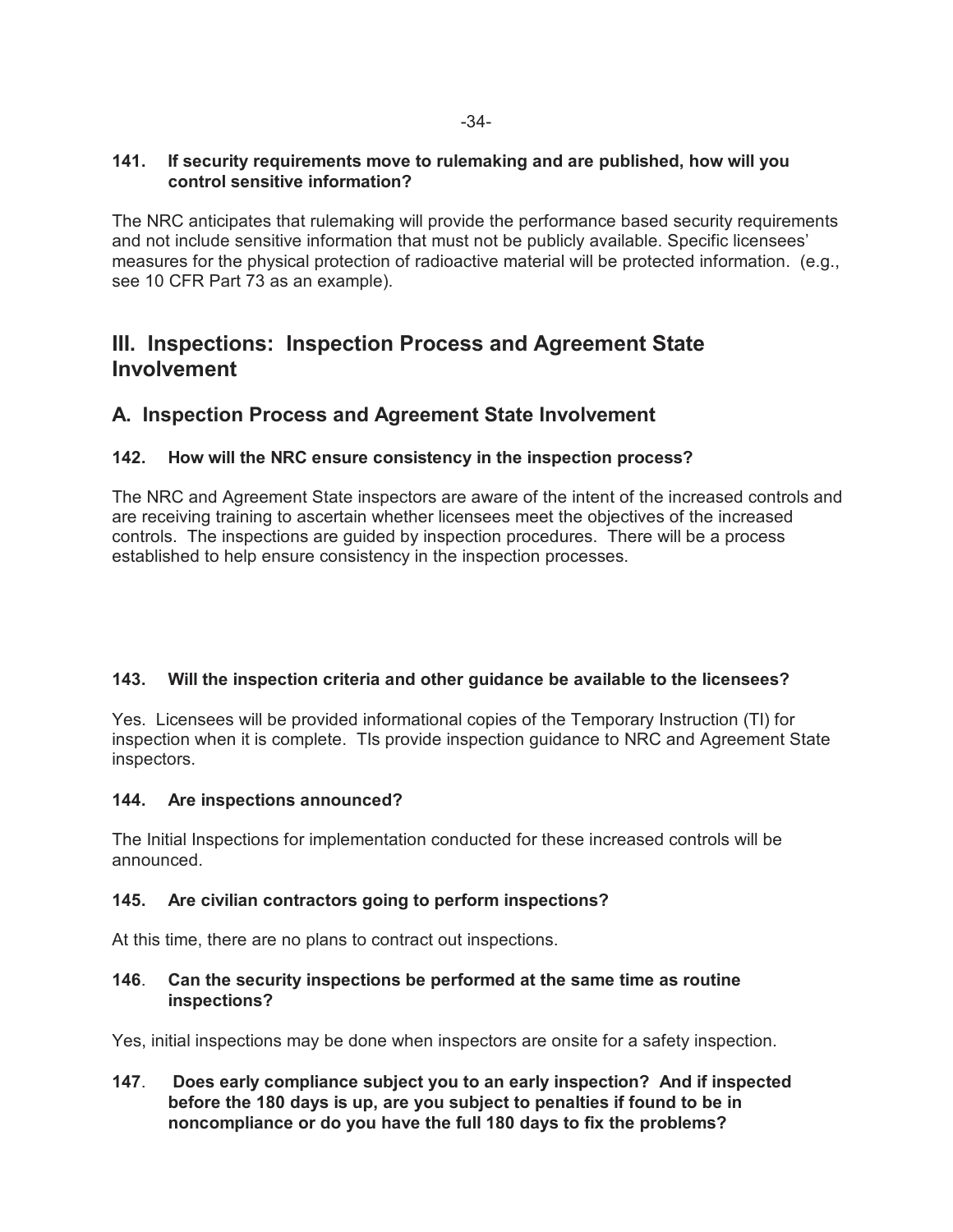No to both questions. Initial inspections will not begin until after the 180-day implementation period. Early compliance is an advantage to licensees allowing them to self-evaluate their new procedures prior to inspection.

#### **148**. **Is there more inspector training coming? Can licensees attend the inspector training or will NRC provide some other type of equivalent training?**

NRC will provide training for both NRC and Agreement State inspectors. The training course is designed for inspectors. Licensees will be provided with a copy of the Temporary Instruction.

# **B. Agreement State Inspections**

## **149. Agreement states are different, in that one has different "added" requirements in their respective states. Are the inspections going to be different as in the differences between states or will they be uniform?**

The NRC is implementing measures to facilitate uniform inspection and enforcement for all licensees. NRC and State Inspectors will receive the same training. Inspectors are required to follow a Temporary Instruction developed for inspecting the requirements of the increased controls. Bi-monthly teleconferences with NRC and State officials are anticipated to provide an avenue to discuss findings and issues to help ensure consistency in the nationwide implementation.

## **150. Is the enforcement process any different from what we are used to under the Agreement State?**

No. Agreement States will use their existing enforcement processes. The NRC enforcement policy is available for your review on the NRC public website at www.nrc.gov/what-wedo/regulatory/enforcement. Bi-monthly teleconferences with NRC and State officials are anticipated to provide an avenue to discuss findings and issues to help ensure consistency in the nationwide implementation. The Integrated Materials Performance Evaluation Program (IMPEP) procedures will be revised to assess program implementation

## **151. Can an Agreement State cross state lines and inspect in another state?**

Agreement State inspectors perform the security inspections for the licensees in their state. One situation that may arise would be if a State inspector needed to inspect records of its licensee that are kept at a corporate office located in another state. In the case where a corporate office maintained records for licenses is several states, NRC would try to coordinate a consolidated inspection.

## **152**. **Are there going to be inspection fees for the increased controls inspections?**

NRC will not charge its Licensees a fee for the initial inspection for compliance with the increased controls. It will be up to each Agreement State to determine whether to charge a fee for the initial inspections. It is anticipated that the majority of inspections could be accomplished during routine health and safety inspections, minimizing the need for special inspections.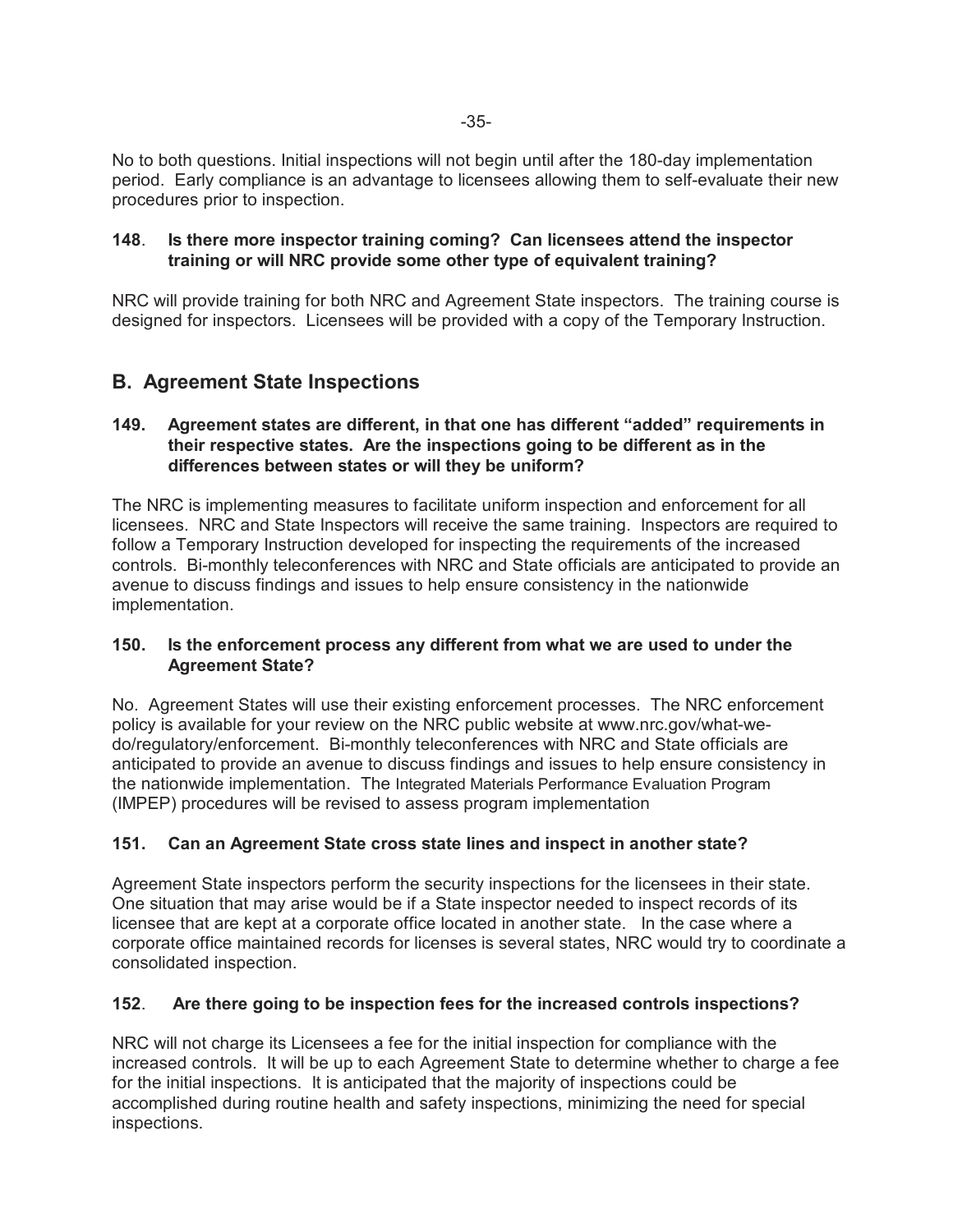## **153. Are states going to be involved in the Security Findings Review Panel (SFRP) process?**

No. As an alternative to the SFRP process, bi-monthly teleconferences with NRC and State officials are anticipated to provide an avenue to discuss findings and issues to help ensure consistency in the nationwide implementation.

# **IV. Definitions**

## **154. What is meant by "access" and "physical control"?**

A person has access and physical control when they are able to touch the radioactive material in quantities greater than or equal to Table 1 values or any device which contains such material. The licensee is expected to maintain control of such radioactive material at all times by appropriate means that fit their operations. This includes utilizing escorts for those individuals who may be in the area but do not have a need to use the radioactive material or the devices it is contained in.

## **155. What is meant by "immediately"?**

Immediately means to initiate response without delay. It is recognized that time may be required to make an assessment of the scope of the problem and to respond to the unauthorized access to radioactive material quantities of concern.

## **156. What is meant by "sabotage" of radioactive material in quantities greater than or equal to Table 1 values?**

The NRC and Agreement States are highly concerned with those activities that could lead to any malevolent use of radioactive material, including sabotage, which would include manipulation or rigging of the device or of the radioactive material quantities of concern, in place, with the intended outcome of causing harm. Accordingly, the increased controls have been designed to mitigate both the potential for theft and the intentional misuse of radioactive material, resulting in detrimental consequences to public health and safety.

## **157. What is meant by "constant surveillance" and how must it be maintained?**

A licensee can achieve constant surveillance by continuously monitoring the radioactive material quantities of concern or the device it is housed in. This can be carried out through the use of personnel and/or mechanical means. Physical detection and monitoring requirements can be met through the use of personnel who have been approved for unescorted access. Personnel would have to be trained in the security procedures, have reliable communications, and meet the immediate detection requirements.

**158**. **Combining the definitions of mobile equipment, portable equipment and stationary equipment makes no sense and is confusing. In addition the word device may have a different meaning to the NRC than it does to the licensees. For example, does a lead "pig" or a transport container fall into the category of a device?**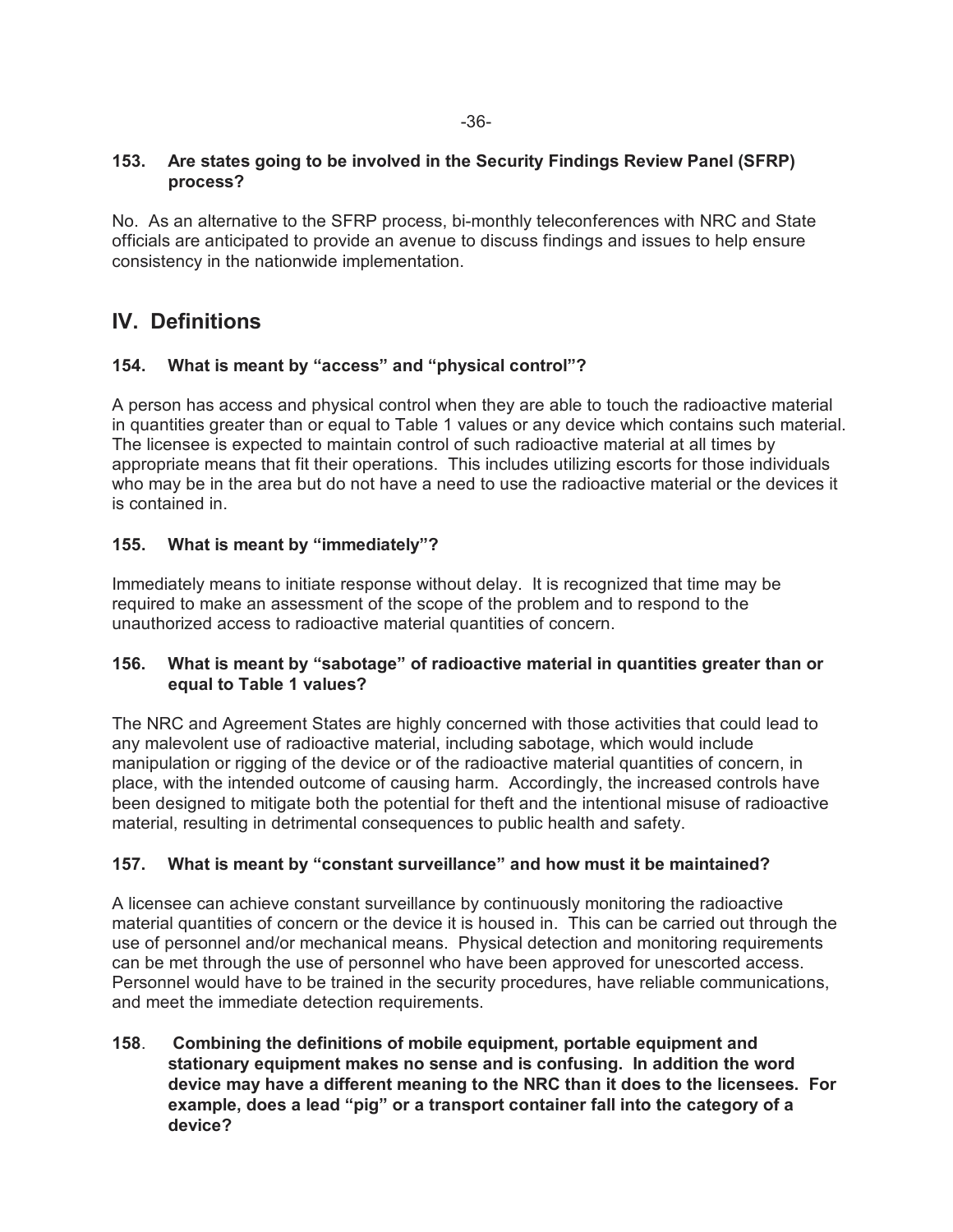IC 4 has been revised to make a clearer distinction between the requirements for portable and mobile devices.

"Device" can have different meanings to the various types of licensees that possess sources containing radioactive material quantities of concern. In the context of the increased controls it is used in a generic sense to mean an approved device to safely contain radioactivity under the conditions of their possession and use. Devices may include but are not limited to the following examples: Self-shielded irradiators, blood irradiators, remote afterloaders, teletherapy units, gamma stereotactic radiosurgery units, radiography cameras, source changers, well logging equipment, radioisotope thermoelectric generators, gauges or controllers, storage containers, and lead "pigs" or transportation packages.

#### **159**. **If a piece of equipment can be hand-carried by two or three individuals is it considered a portable device?**

Definitions from the American National Standard for Gamma Radiography - Specifications for Design and Testing Apparatus, ANSI N43.9-1991, provides some guidance:

**Portable:** "A portable ... device, designed to be carried by one person alone. The mass of a ... device should not exceed 35 kg (77 lb)." **Mobile**: "A mobile, but not portable, ...device, designed to be moved easily by a suitable means provided for the purpose."

In general, however, to address IC 4, the licensee shall utilize two independent physical controls forming tangible barriers to limit ease of theft by an adversary or adversaries, of a device containing radioactive material quantities of concern and considered removable.

# **V. General**

# **A. Service Providers and Manufacturers and Distributors (M&Ds)**

#### **160. Should the NRC focus its security efforts on vendors who supply and replace sources?**

The NRC has focused on these groups, the Manufacturing and Distribution (M&D) Licensees, as they have already been issued Orders which focus on a higher level of security than these increased controls.

#### **161. It is our opinion that engineering controls are much more reliable than trying to predict an individual's current or future "trustworthiness or reliability." Should the increased controls result in maximizing licensee reliance on engineering controls?**

The increased controls provide a defense in depth strategy. The increased controls do not prohibit the use of engineering controls to meet the intent of some of the increased controls. However, the degree to which engineering controls are implemented is a licensee's business decision. Note: if licensees consider instituting engineering controls, those controls should not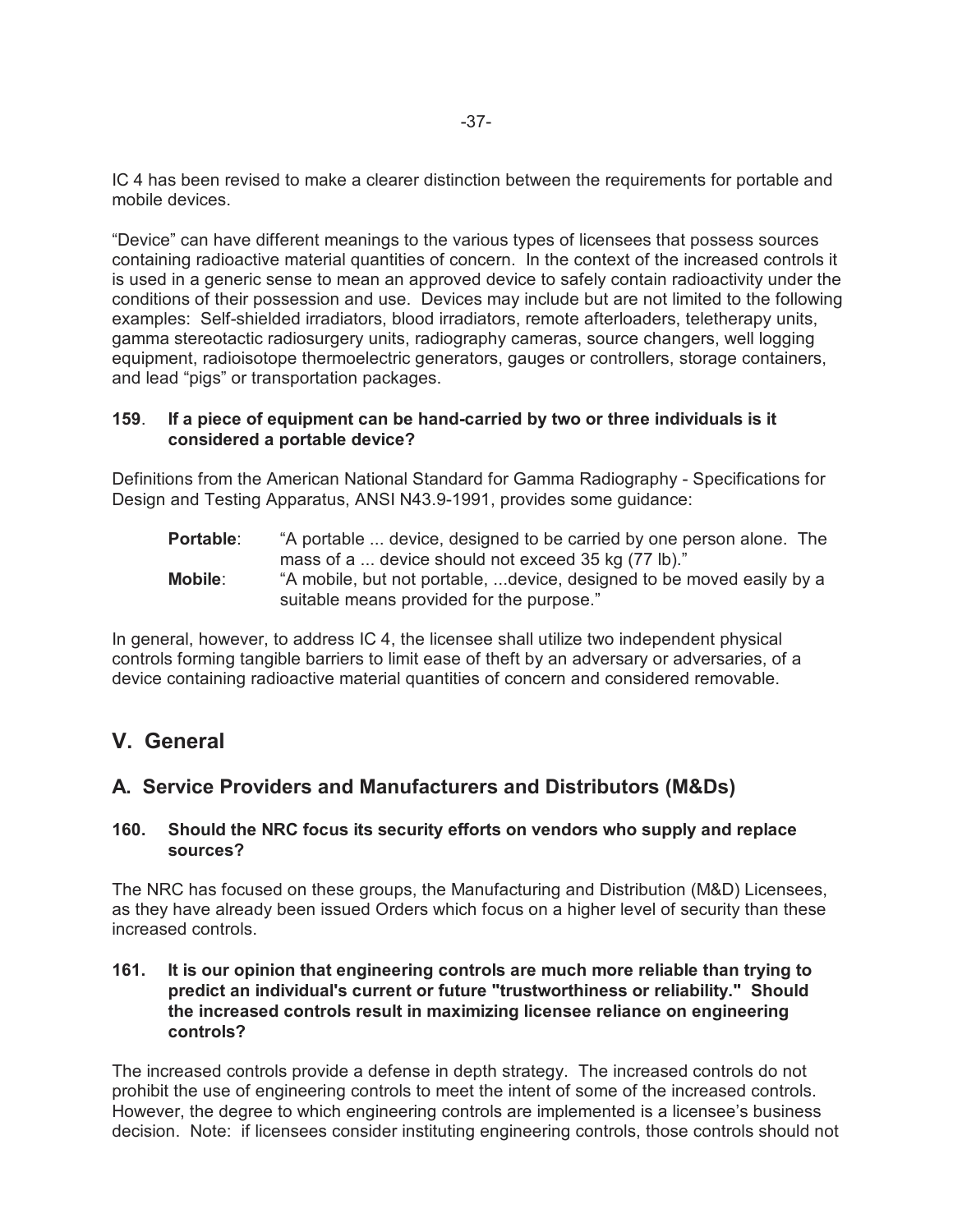modify the actual device as described in the sealed source/device registration sheet.

**162. Should the NRC require M&D licensees to make design changes that make the radioactive sources less accessible or retrofit an anti-theft device or engineering controls into each device to prevent quick removal?** 

No. Not at this time. The increased controls require the licensee to limit access to radioactive material quantities of concern. It is up to the licensee to determine how to make this limitation; either by way of engineering controls around the source itself or by limiting access to the area/room where the radioactive material is stored/used. However, an approach to make design changes to devices in lieu of increased controls would require licensees to either purchase new equipment or retrofit existing devices. Engineering controls such as an anti-theft device are options for the M&Ds of such devices to consider, but the NRC has not mandated this requirement. The NRC's Office of Nuclear Regulatory Research is pursuing design enhancements to make sources less dispersible.

**163. Please provide information gathered during security assessments so that M&Ds can make necessary modifications. Some devices require the removal of a significant amount of shielding/housing in order to gain access to the radioactive material. Does this type of configuration constitute a source containing radioactive material quantities of concern?**

The specific results of security/vulnerability studies are not being released. However, those studies indicate that these device source combinations may be vulnerable under certain scenarios. The increased controls provide the additional security deemed necessary. A number of factors were considered when creating the increased controls including the International Atomic Energy Agency's Code of Conduct which specifically lists the activity and isotopes which constitute a source containing radioactive material quantities of concern.

**164. There are differences in the requirements for the determination of trustworthiness and reliability in the M&D licensee Order and the increased controls for other licensed users. Is there or will there be a move towards standardization in the requirements?**

The NRC and Agreement States have taken a risk informed approach in determining appropriate increased controls for the various types of licensees.

#### **165**. **Should the NRC have the three radiography source suppliers develop trustworthiness and reliability information on delivery personnel and provide it to the licensees?**

The M&D licensees are implementing the NRC's Order for ASMs dated January 12, 2004. This Order has a trustworthiness and reliability component. If a licensee wants to grant unescorted access to M&D licensee's delivery or service personnel, then documentation may be requested from the M&D licensee attesting the trustworthiness and reliability of an individual has been determined in accordance with the January 12, 2004, M&D Licensee Order.

# **B. Medical Facilities**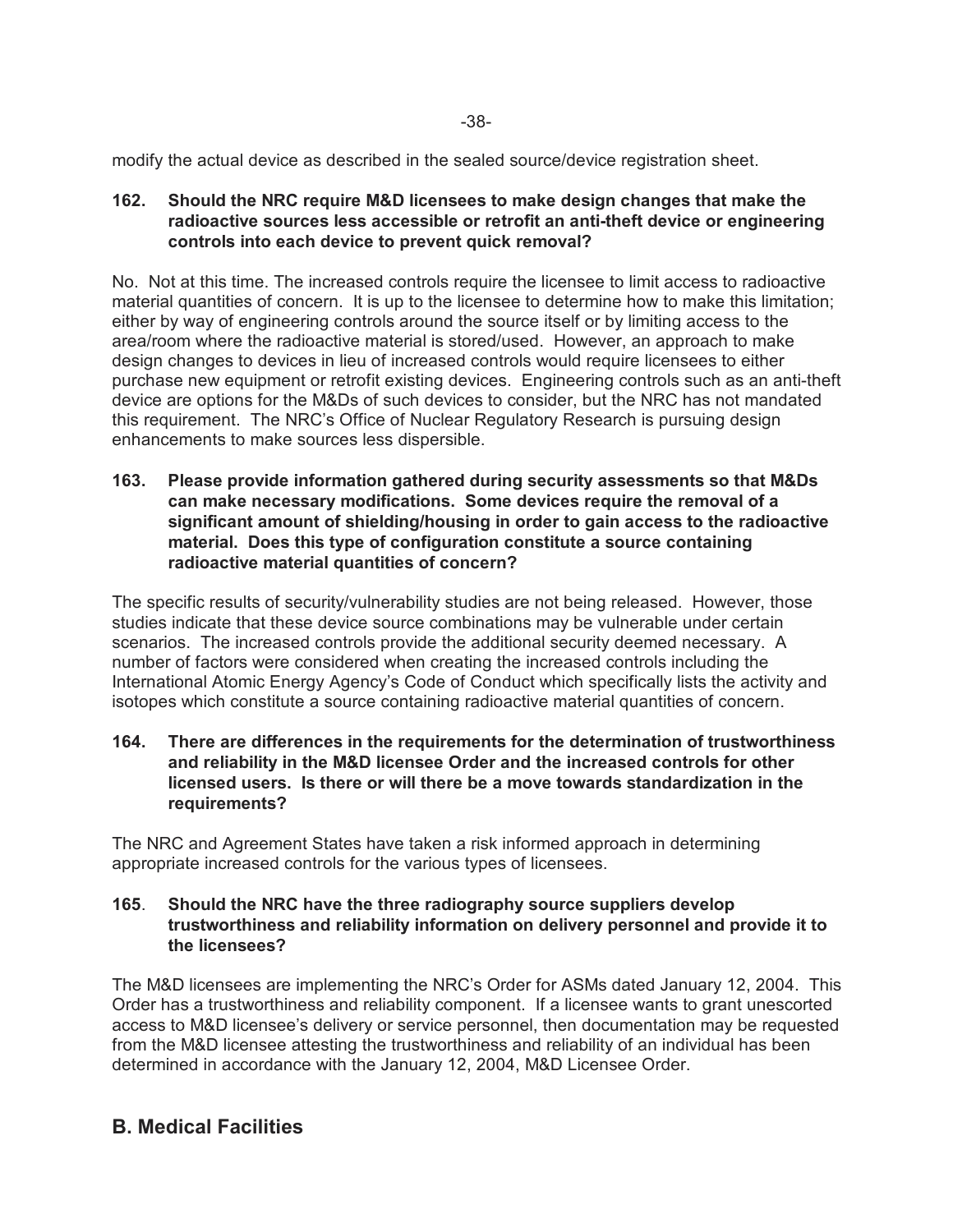## **166. How will the thresholds identified in the quantities of concern affect High Dose Afterloaders (HDR), especially mobile units?**

Most single HDRs do not exceed the thresholds and therefore increased controls are not required if the devices are not collocated. However, for source change outs or in other cases where there are two or more collocated sources, the increased controls need to be implemented.

## **167. Many of the devices such as a gamma knife or blood irradiator are inherently hard to steal because the sources are hard to get at and the devices are very heavy. Why do we have to consider additional increased controls for these devices?**

Studies by national laboratories indicate that the sources in those devices are vulnerable under certain scenarios. As such, the increased controls developed were determined to be reasonable and provide the additional security deemed necessary.

# **C. Agreement State Licensee Concerns**

## **168. Are the Agreement States allowed to impose stricter requirements?**

The NRC and Agreement States worked cooperatively in developing these increased controls. The Organization of Agreement States and the Conference of Radiation Control Program Directors, Inc. were represented on the Materials Security Working Group and Steering Committee. The requirement for implementing these increased controls is being issued by both NRC and the Agreement States to protect the public health and safety. To affect nationwide implementation, these measures have been determined by the Commission to be an matter of compatibility Category "B" for Agreement States. In parallel with the Commission issuing Orders to its Licensees, each Agreement State is issuing legally binding requirements to put similar measures in place for licensees under their regulatory jurisdiction.

## **169. Will a licensee who only holds a State license only correspond with the State or will they correspond with the NRC also?**

Licensees' responses go directly to the NRC or Agreement State licensing agency issuing the requirement to implement the increase controls.

## **170. Is there any chance that the NRC will take back the Agreements from the Agreement States because of all the security measures being implemented? Is this the first step towards everyone having an NRC license?**

No, the NRC is not considering "taking back" Agreements as a result of requirements to implement these Increase controls.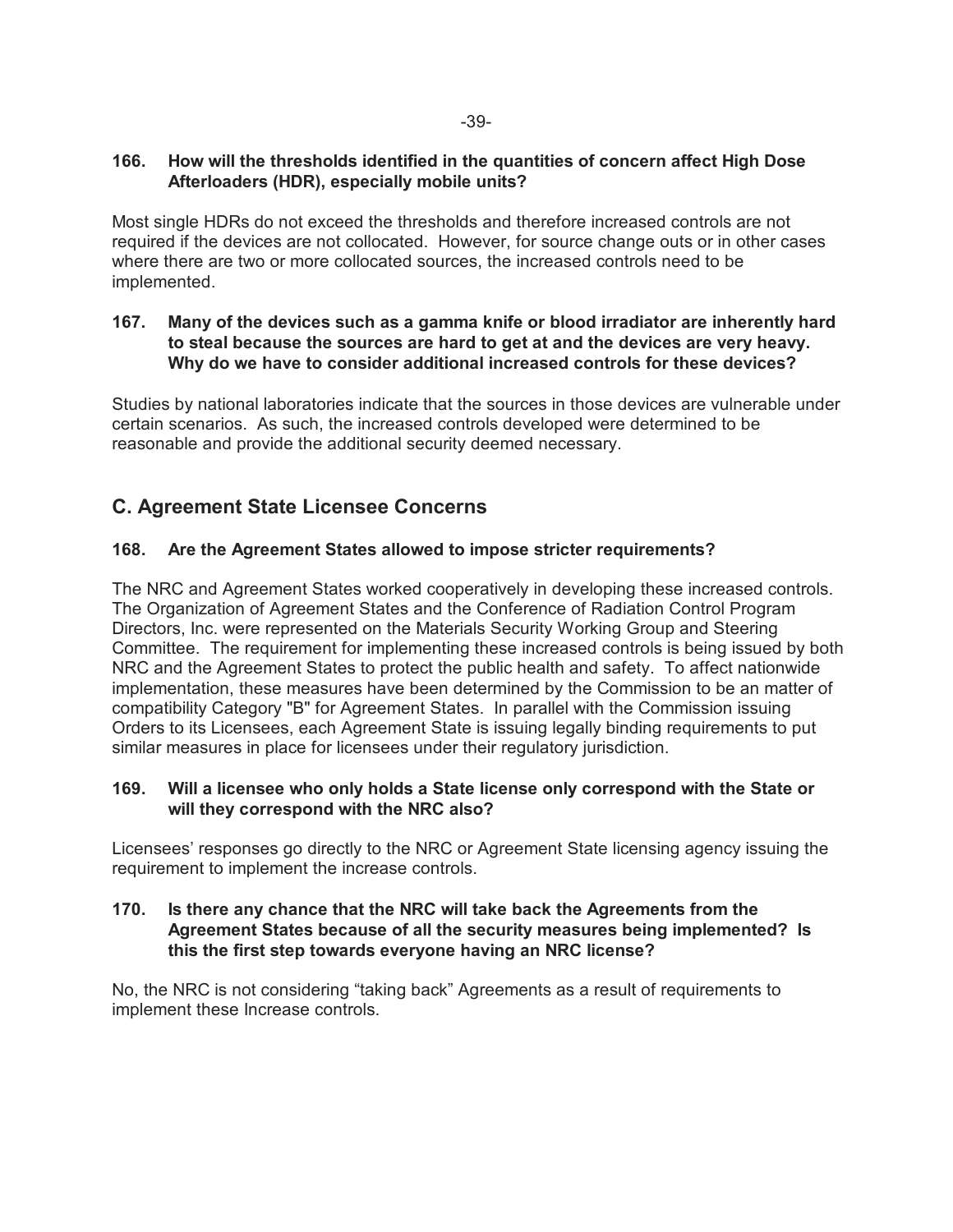## **D. Miscellaneous**

## **171. How are the NRC and Agreement States ensuring that the appropriate licensees receive the increased controls?**

The NRC and Agreement States use their licensing databases to determine which licensees should receive these increased controls. If States or other licensees are aware of licensees that should receive these increased controls but have not, they should contact their Agreement State licensing authority or the NRC's Office of Nuclear Material Safety and Safeguards.

#### **172. If one licensee who owns material and transfers it to another licensed individual, with the intent that the original transferor gets it back, is the transferee responsible for security while they have it in their possession?**

Yes. NRC or Agreement State licensees must provide security for licensed radioactive material they possess under their license (see 10 CFR §20.1801 and §20.1802) whether or not they own the radioactive material (e.g., many licensee possess Department of Energy owned material).

## **173. Who is responsible for security if an "off-site" licensee brings its own radioactive materials to use at another licensee's facility?**

With respect to radioactive material in quantities greater than or equal to Table 1 values brought to a licensee's facility by an "off-site licensee," the responsibility for security will depend on the purpose and status of the material being brought on-site. If the material, such as a radiography source, is brought onsite by another licensee for the purpose of that off-site licensee performing its licensed functions (in this example, industrial radiography) at a "temporary job-site," the security of the material is the responsibility of the off-site licensee. If the material is being brought on-site for the purpose of being transferred to the licensee, then the responsibility for security belongs to the transferee (i.e., the licensee), upon delivery of the material.

## **174. On remote sites, sources stored in lead "pigs" are typically left unattended for periods of time. Will this practice still be acceptable under the increased controls?**

No. Under current regulations, this practice is not acceptable. The regulations, 10 CFR §20.1801 Security of stored material, requires: "The licensee shall secure from unauthorized removal or access licensed materials that are stored in controlled or unrestricted areas," and § 20.1802 Control of material not in storage requires: "The licensee shall control and maintain constant surveillance of licensed material that is in a controlled or unrestricted area and that is not in storage."

## **175**. **Is there any possibility that NRC is going to modify 10 CFR Part 34 to require two qualified individuals to transport radiography cameras?**

At this time the NRC does not have any plans for such a proposed rulemaking.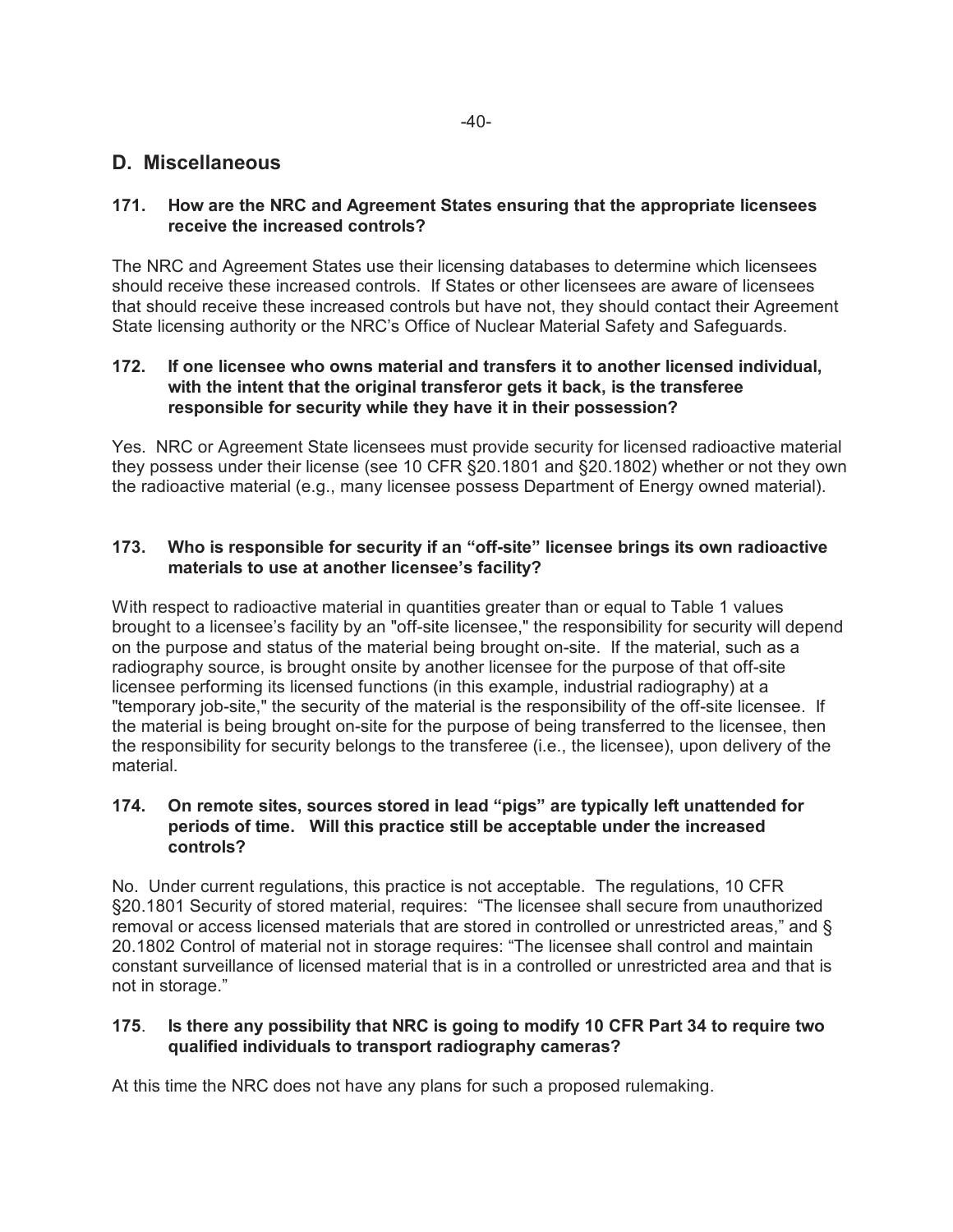## **176. At what point does a service provider, who takes temporary possession of radioactive material for service or installing it into a device, transfer responsibility for security of the radioactive material back to the facility licensee?**

Licensees under requirements to implement the increased controls are responsible for security at its facility whether or not a service provider takes temporary possession while working with the licensee's radioactive material. A service provider, when taking temporary possession of its customer's radioactive material, takes responsibility for implementing radiation safety requirements while working with the customer's radioactive material or device containing the radioactive material. A service provider, when in temporary possession of radioactive material for radiation safety purposes, is not responsible for implementing the requirements of the increased controls related to its customer's radioactive material.

## **177. Can the NRC sensitive information be communicated to a single, centralized location for licensees that conduct business in multiple states?**

If requested in writing, the NRC can communicate sensitive information to a single, appropriately identified, licensee-designated contact.

## **178. How does the NRC determine to whom the increased controls and related materials are sent for, at a licensed facility?**

The NRC and Agreement States send the information to the licensee's designated "contact person" (as provided in the licensee's application). The licensee has a responsibility, based on a "need-to-know," to make a determination as to which individuals in their organization should be provided copies of the increased controls.

## **179. Can the increased controls be sent via overnight delivery, with conspicuous markings to indicate their importance and the requirement for a response?**

NRC will send the increased controls to licensees via overnight delivery; however, the NRC will not include conspicuous markings regarding licensee response requirements. During the last few years, the NRC has received responses to Orders and other regulatory actions, and to date, has not observed difficulties by its licensees in responding to these special transmittals. Agreements States will each determine the best method to send the requirements to implement the increased controls to its licensees.

## **180. Can the delivery of the increased controls be timed so they do not arrive during major professional meetings?**

The NRC and Agreement States will consider the timing of the increased control issuance in light of special events, such as national holidays and major professional meetings, affecting the regulated community.

## **181. Is the DHS aware of the NRC activities concerning radioactive materials?**

The NRC maintains an ongoing relationship with several governmental agencies (e.g., DOT, Department of Defense, DHS, Department of Energy) to ensure coordination and consistency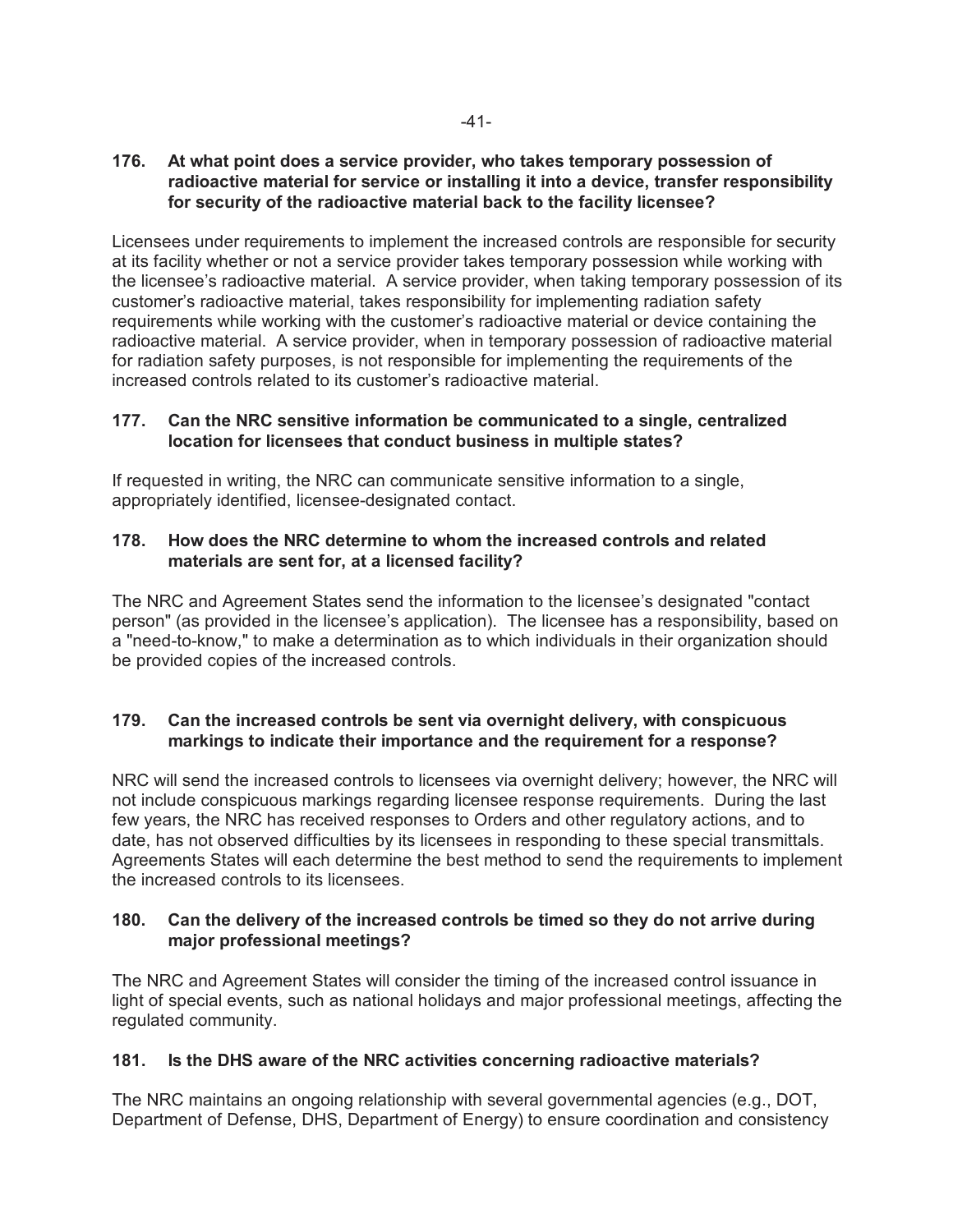in overlapping areas of responsibility and enforcement.

## **182. Has the NRC coordinated with other federal agencies to promote consistency of security measures?**

Yes. The NRC is working collaboratively on security issues, including enhancement to nuclear materials security, in efforts to assure security measures are effective and reasonably consistent with other State and Federal agency actions. The NRC continues to work with DHS and other Federal agencies to integrate Federal Response Plans into a unified National Response Plan and National Incident Management System, and to refine the National Preparedness Policy.

In addition, the NRC has ongoing discussions with Federal agencies, including DOT and DHS, in developing an integrated federal approach for radioactive materials security measures. The NRC is also working in conjunction with the State Department and the international communities to harmonize all regulations associated with the safety and security of radioactive sources.

## **183. What is the overall intent and objective of the increased controls?**

The intent and objective of the increased controls is to enhance existing security and control requirements to reduce the risk of malevolent use of radioactive material quantities of concern. The increased controls cannot prevent 100% of all attempts at theft, sabotage or diversion; however, in total, the increased controls provide multiple layers of control, or a "defense in depth," that are designed to provide enhancements to mitigate the risk of malevolent uses.

## **184. Are you more concerned with theft or sabotage-in-place of radioactive material quantities of concern?**

The NRC and Agreement States are concerned with those activities that could lead to any malevolent use of radioactive material. Accordingly, the increased controls have been primarily designed to mitigate against theft, but also provide appropriate protection against sabotage-inplace of radioactive material, resulting in detrimental consequences to public health and safety .

## **185. What is the basis for the Table 1 quantities of concern identified in the increased controls?**

The NRC and Agreement States adopted the IAEA Code of Conduct Category 2 threshold quantities as the basis for the increased controls to allow consistency between domestic and international efforts for security of radioactive materials that are deemed to be attractive targets for malevolent use. The IAEA process uses the international units of Terabequerels (TBq) and as such, the NRC is using the TBq values as the regulatory standard. The decision to adopt these quantities was supported by earlier NRC and DOE analyses.

**186. The expression of Curie (Ci) values to one significant digit might be considered insufficiently precise. Also, the regulated community, that still works largely in Ci units, might not readily identify the distinction in Footnote 2 to Table 1, that "TBq values are the regulatory standard and Curie values are rounded to one significant figure and are provided for informational purposes only." Can Table 1**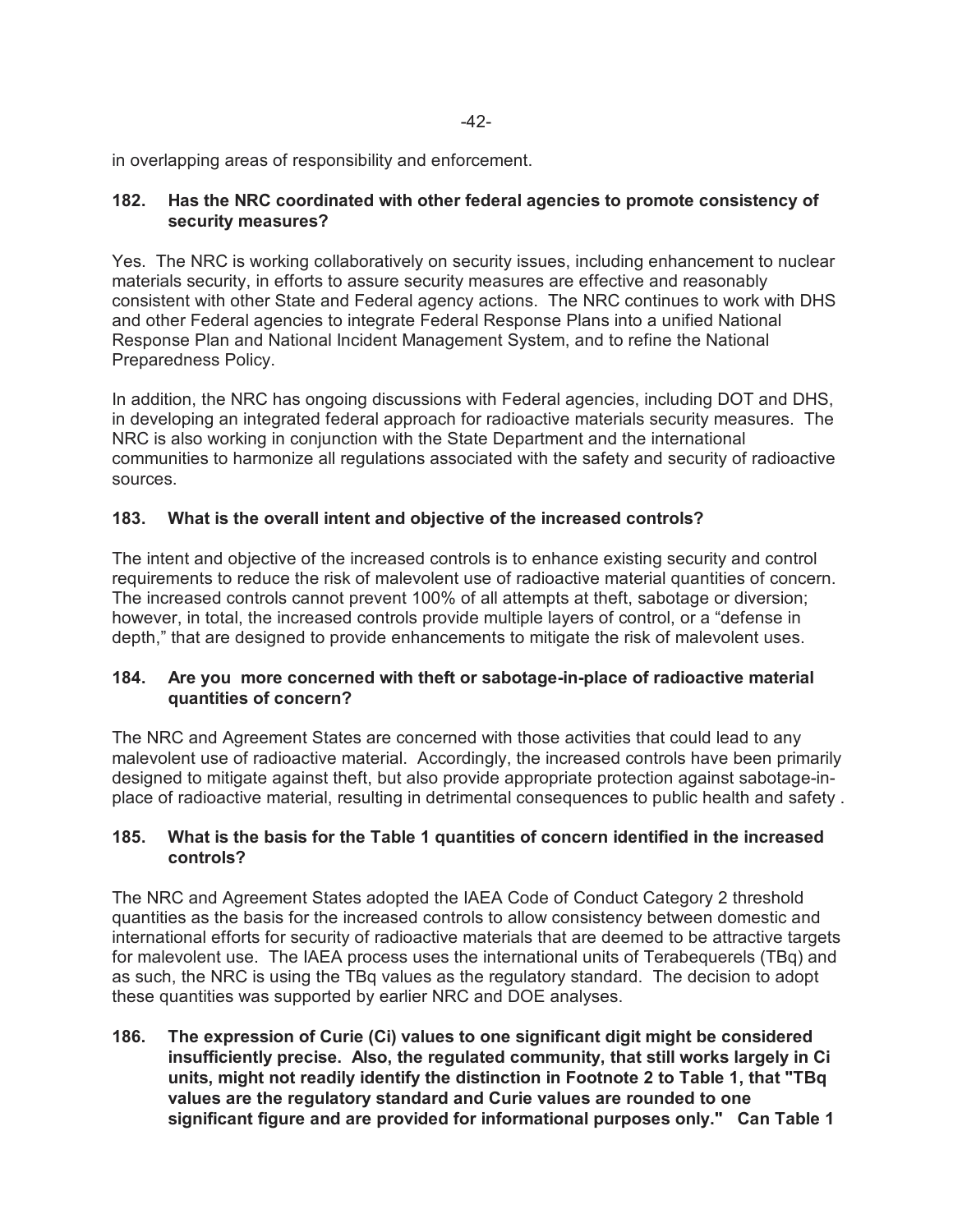#### **be revised to provide Ci values to two or more significant figures so that it would not be so easily misinterpreted, misapplied, or the cause of potential violations?**

Curie values are provided for informational purposes only, since the values have been rounded after conversion. Any conversion to the curie must still meet the TBq limit. From a scientific perspective, the radionuclide thresholds in the IAEA Code of Conduct are quoted to one significant figures in recognition of the limitations on the accuracy of the modeling. However, Table 1 has been revised to provide curie values with two significant figures, for licensee's convenience and to facilitate consistency in the enforcement area and in other aspects of NRC's and Agreement States' regulatory programs.

**187**. **The Table 1 Quantity of Concern for Am-241 and Am-241:Be is 0.6 TBq (20 Ci). That is a problem for the oil and gas industry. In addition, there seems to be a discrepancy between Table 1 and page 15 of the Code of Conduct which lists well logging as a category 3 source/activity. Is there any way that the threshold for Am-241 and Am-241:Be can be raised? Or can alternative criteria for meeting the goal of the increased controls be determined for remote temporary job sites (i.e., offshore rigs, and the north slope).**

There is no discrepancy between Table 1: Radionuclides of Concern and page 15 of the International Atomic Energy Agency (IAEA) Code of Conduct. Although the Code of Conduct describes Category 3 sources as "typically used in practices such as.... well logging," IAEA TECDOC-1344, "Categorization of Radioactive Sources," which was the basis for the Code of Conduct, lists Am-241 well logging sources as having a range of activity from 0.019 TBq (Category 4) to 0.85 TBq (Category 2). The IAEA Category 2 threshold quantity for Am-241 is 0.6 Tbq (16 Ci). The IAEA threshold quantities for Category 2 sources are the bases for Table 1 radionuclides and values. The U.S. Government is committed to implementing the IAEA Code of Conduct. Any changes in the threshold quantities will have to be accomplished through the IAEA process. The NRC and Agreement States will consider suggestions from industry on alternative methods for achieving the objectives of the increased controls.

## **188. Was the potential financial impact of the increased controls considered?**

The cost of implementing increased controls was considered during the drafting process. The NRC and Agreement States considered effectiveness, the potential burden on licensees, and costs required of licensees to comply with the increased controls. The increased controls allow for substantial flexibility in meeting the objectives so that licensees can tailor measures to their own specific programs and operations. With appropriate enhancements, existing security, safety, and business practices can adequately address the requirements of the increased controls. Also, the bases for the increased controls are very similar to the requirements of other agencies (e.g., select agent, hazardous material, or explosive material security requirements), which many licensees are already implementing.

#### **189**. **Is there financial aid or funding available to assist in the implementation of the increased controls? Will the licensees be compensated in any way? Perhaps forgoing fees for a year?**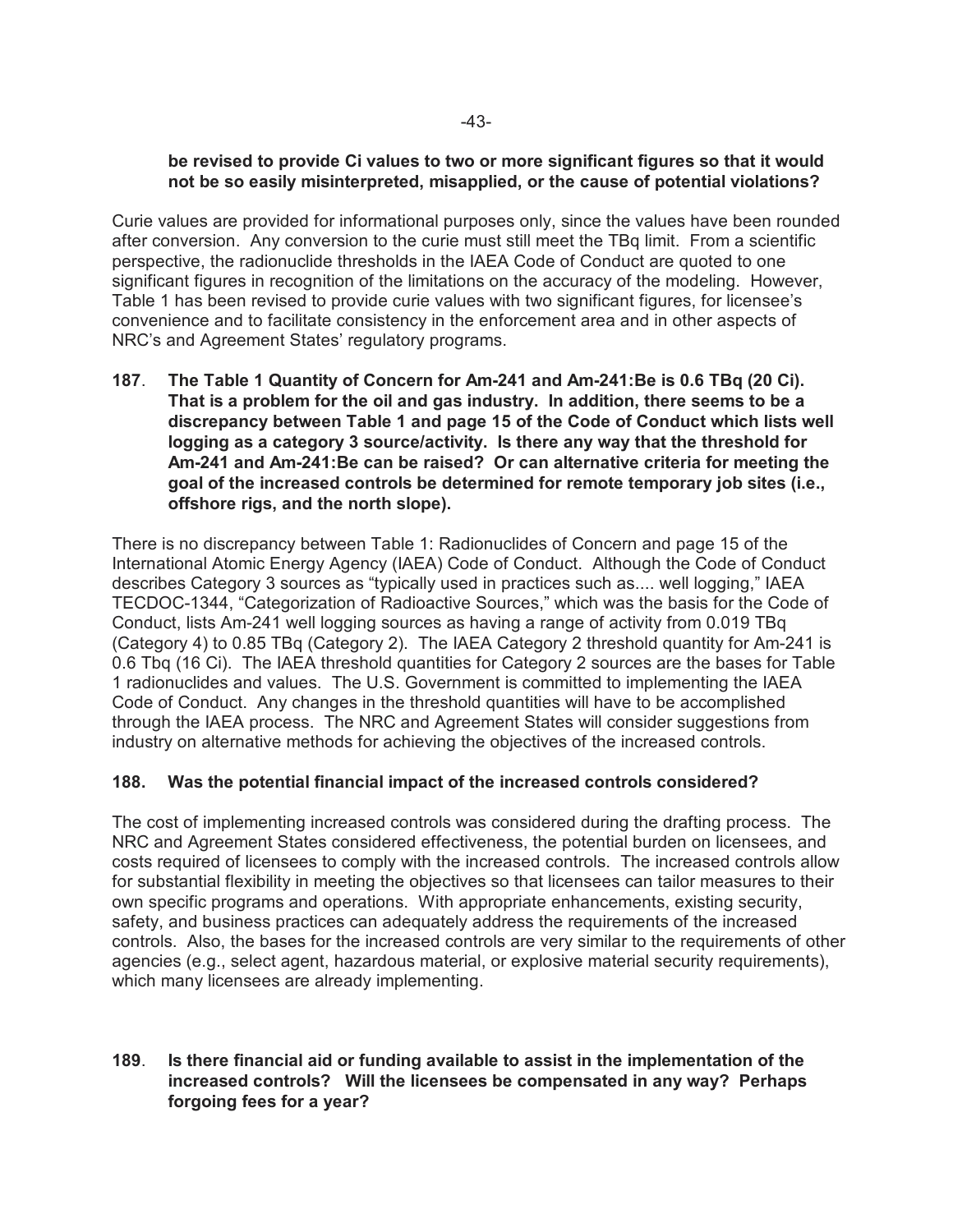The NRC and Agreement States can not compensate licensees or forgo fees to alleviate potential costs. However, there will be no fees for the initial compliance inspections related to the increased controls. There are no specific funds or financial resources available, at this time, to defray the costs to licensees for enhancing security of these radioactive materials. This is considered a new cost for doing business that many other industries with hazardous materials are facing.The objectives of the increased controls can be met through procedural changes to existing safety and security programs and through the use of detection, alarm, and communications technologies that are widely available on the commercial market.

## **190. Were the increased controls derived from a vulnerability or design basis threat analysis?**

There is no design basis threat analysis. However security/vulnerability assessments were used to inform the selection of the increased controls. The NRC and Agreement States are concerned with those activities that could lead to any malevolent use of radioactive material. Accordingly, the increased controls have been designed to mitigate both the potential for theft and sabotage-in-place of radioactive material as well as potential detrimental consequences to public health and safety.

## **191. What steps is the Commission taking to educate the public, in terms of its response to an event?**

The NRC and the Agreement States are working with DHS and other government and private organizations to assist in educating the public in this regard. DHS has programs to assist in training for first responders.

#### **192. One commenter recommended that more prescriptive security measures be developed, such as requirements for a written security program and performance of facility specific risk assessments.**

The increased controls are purposely not prescriptive in order to allow licensees to tailor programs to their specific facility and operations. Various approaches are available to licensees to meet the objectives of the increased controls, and that there exists no one solution for all licensees.

#### **193. Some licensees would only possess quantities that meet or exceed the thresholds for very short periods such as during source change outs. Will these licensees be required to implement the increased controls?**

Licensees that possess quantities that meet or exceed the thresholds will have to implement the increased controls for those periods they possess those quantities. However, there will provide an opportunity for licensees to request exceptions to some or all of the increased controls and the staff will consider those requests. If adequate justification is provided by the licensee, exceptions may be granted.

## **194. Should "high-risk radioactive material" be replaced with "quantities of concern of radioactive material"?**

The term "high-risk radioactive material" will no longer be used throughout the increased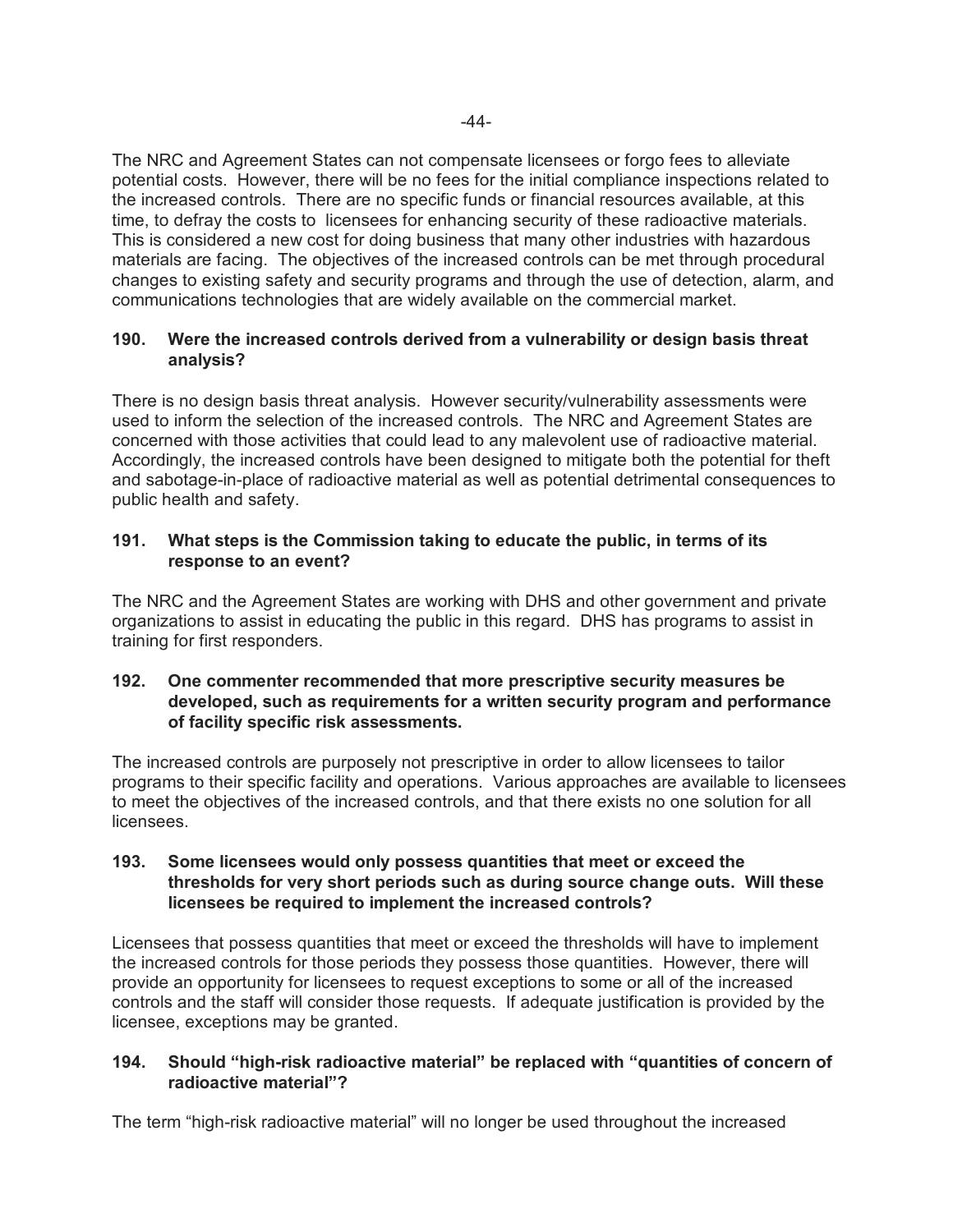controls, and Implementing Guidance. The term "high-risk" used to define the subset of radioactive material covered by the increased controls is deleted. It is not used internationally or found in the IAEA Code of Conduct or its Guidance, which refer to sources "...that may pose a significant risk to individual, society and the environment, if handled improperly." The increased control defines this subset of material as that listed in Table 1.

## **195**. **Does the database include all old radiography cameras (and sources) prior to 1996 when new cameras were required to be purchased by licensees? (i.e. cobalt-60 cameras)**

The interim database contains information about sources containing radioactive material that exceed the quantities listed in Table 1, Radionuclides of Concern. The database does not contain information about devices or old cameras.

## **196. Why is NRC regulating Ra-226 listed in Table 1?**

Ra-226 was originally included in Table 1 for informational purposes and for consistency with the IAEA Code of Conduct. Table 1 has since been changed to align with NRC's authority. The Atomic Energy Act of 1954, as amended, does not authorize NRC to regulate naturally occurring radioactive material like Ra-226. However, Agreement States, have the authority and may choose to apply the increased controls to Ra-226.

## **197. If a terrorist does blow up a source, how does the licensee know how large an area to evacuate? Has the NRC or one of the National Laboratories taken sources and tested them to see what level of explosives it would take to disperse the radioactive material?**

National Laboratories have done explosives tests to better determine the dispersibility and consequences of various radioactive sources of concern for use in a Radiological Dispersal Device (RDD). The extent of local contamination would depend on a number of factors, including the size of the explosive, the amount and type of radioactive material used, the means of dispersal, and weather conditions. Those closest to the RDD would be the most likely to sustain injuries due to the explosion. As radioactive material spreads, it becomes less concentrated and less harmful. Prompt detection of the type of radioactive material used will greatly assist local authorities in advising the community on protective actions, such as sheltering in place, or quickly leaving the immediate area. While the explosive blast will be immediately obvious the initial evacuation would be based on the size of the explosion. The presence of radiation will not be known until trained first responders with specialized equipment are on the scene and can determine the radiation dose rates for recommended protective actions based on the Environmental Protection Agency's Protective Action Guidelines. Licensees can best advise the LLEA on safe distances for radiation protection if a source is used as an exposure device.

## **198. Was any media invited to attend or allowed to attend any of the Stakeholder meetings on the draft Measures?**

No. Attendance at all the Stakeholder meetings to discuss increased controls was by invitation and confirmed reservation only.